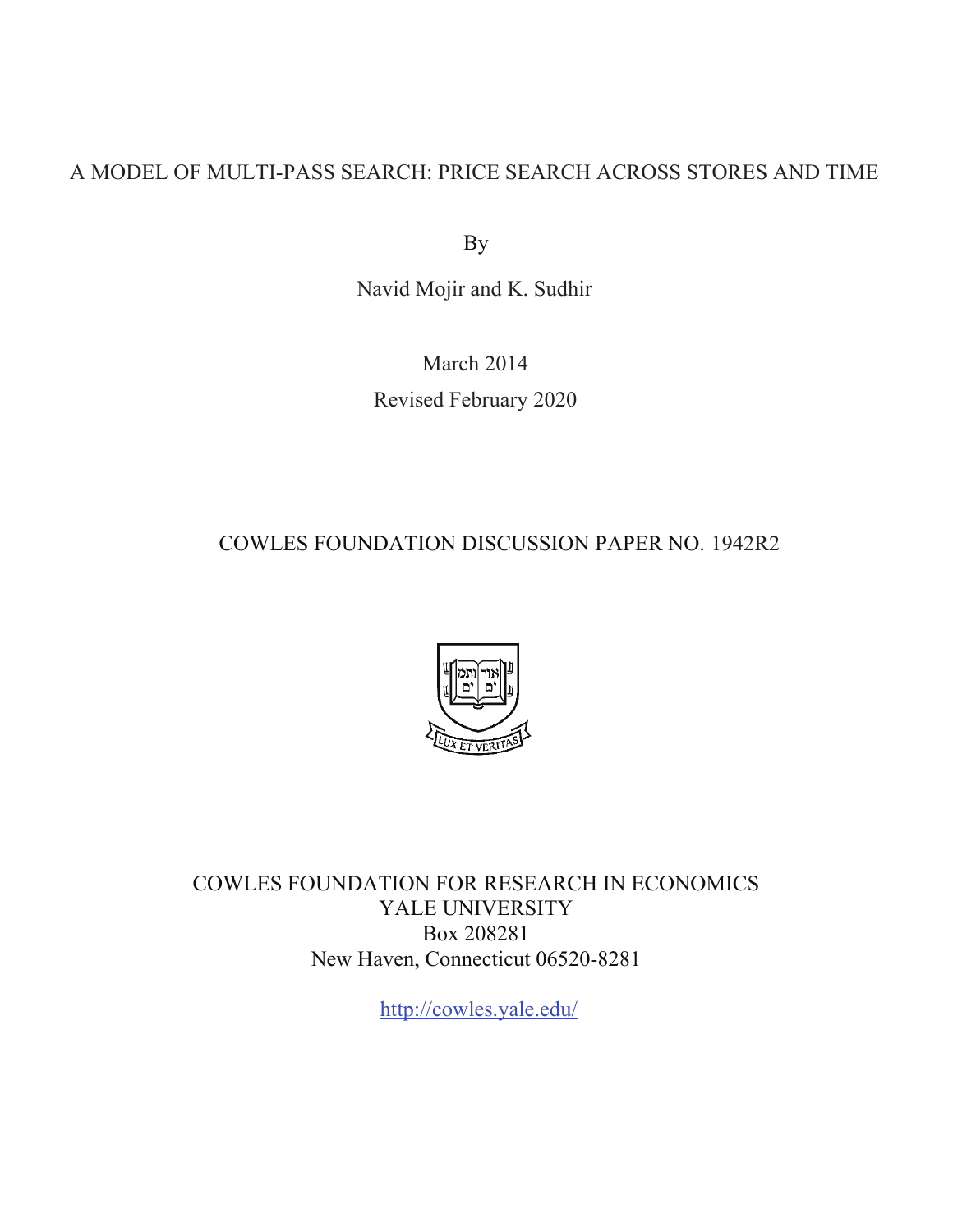## A Model of Multi-pass Search: Price Search across Stores and Time

Navid Mojir

Harvard Business School, nmojir@hbs.edu

K. Sudhir

Yale School of Management, k.sudhir@yale.edu

In retail settings with price promotions, consumers often search across stores and time. However the search literature typically only models one pass search across stores, ignoring revisits to stores; the choice literature using scanner data has modeled search across time, but not search across stores in the same model. We develop a multi-pass search model that jointly endogenizes search in both dimensions; our model nests a finite horizon model of search across stores within an infinite horizon model of inter-temporal search. We apply our model to milk purchases at grocery stores; hence the model also accounts for repeat purchases across time, inventory holding by households and grocery basket effects. We note that the special case without these additional features can be used to study one time purchases with repeat store visits as in the case of durable goods and online shopping. We formulate the empirical model as a mathematical program with equilibrium constraints (MPEC) and estimate it allowing for latent class heterogeneity using an iterative E-M algorithm. In contrast to extant research, we find that omitting the temporal dimension underestimates price elasticity. We attribute this difference to the relative frequency of household stockouts and purchase frequency in the milk category. Interestingly, increasing the promotional frequency (while reducing its depth to maintain the mean and variance of prices across all stores) can increase loyalty to the household's preferred store.

Key words : Consumer Search, Multi-pass Search, Price Search, Store Search, Spatial Search, Temporal Search, Spatiotemporal Search, Dynamic Structural Models, MPEC, Price Promotions, Store Loyalty

## <span id="page-1-1"></span>1. Introduction

Price dispersion across stores and price variations across time is widespread in retail settings. In response, consumers can search across stores and across time to avail the best possible prices. Depending on their cost of search, ability to time (delay or accelerate) purchases, relative preferences for stores, and household locations with respect to stores, there is empirical evidence that consumers choose different search strategies along the store and time dimensions [\(Gauri et al.](#page-41-0) [2008\)](#page-41-0).<sup>[1](#page-1-0)</sup> While the analysis by [Gauri et al.](#page-41-0) was for grocery

<span id="page-1-0"></span><sup>&</sup>lt;sup>1</sup> In [Gauri et al.](#page-41-0) [\(2008\)](#page-41-0), search across stores is considered as spatial search and search across stores and time is referred to as spatio-temporal search, but the general ideas are relevant even if search is online and consumers have heterogeneous preferences over stores due to retail characteristics or household-specific store preferences which can make certain stores more attractive to search first.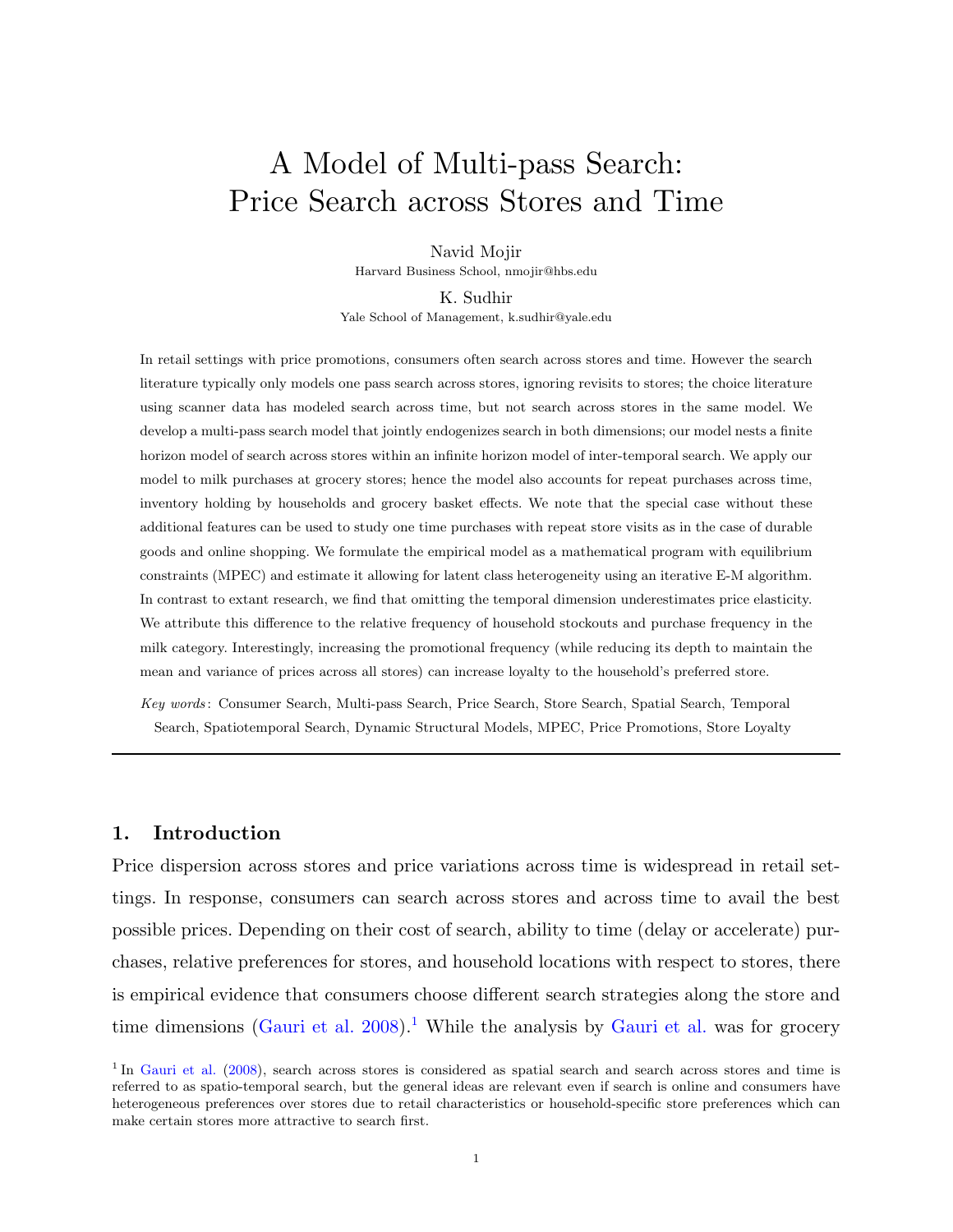products involving repeat purchases, search across stores and time is widespread even for one-time purchases. For instance, a potential car or household appliance buyer may search for a sufficiently low price across several stores and repeat the search at these stores over many months before making a purchase and exiting the market. With online consumer journeys becoming more visible, researchers can now observe store search and revisits over time. But though search across stores and time where consumers make multiple visits to stores is widely pervasive in the real world, there is no theoretical or empirical model of multi-pass search that endogenizes search on both the store and temporal dimensions. In this paper, we therefore develop and estimate a dynamic structural model of multi-pass search that endogenizes search across stores and across time.

There is a vast literature in economics and marketing on price search, both theoretical and empirical. Much of this research is focused on search around a one-time purchase in the presence of price dispersion across stores, but with no price promotions. Two types of search models dominate the search (across stores) literature. The first is the fixed sample size search model proposed by [Stigler](#page-42-0) [\(1961\)](#page-42-0), where faced with price uncertainty, consumers search at a fixed sample of stores and choose the lowest priced alternative. The second and more widely used type of model is the sequential search model proposed by [McCall](#page-42-1) [\(1970\)](#page-42-1) and [Mortensen](#page-42-2) [\(1970\)](#page-42-2), which argues that a consumer will not find it optimal to search a pre-determined fixed set of stores, when the marginal cost of the additional search may not exceed the benefit. Other notable contributions to the theoretical sequential search literature include [Weitzman](#page-43-0) [\(1979\)](#page-43-0), who introduces a dynamic programming approach to model search across stores. Consumers buy after sampling prices in the fixed sample size price search, or when they decide not to search any further in sequential search. As the model abstracts away from price promotion, it allows only one pass search, and search along the temporal dimension (as in waiting and searching/revisiting the stores again for a lower price) is never optimal. The current paper relaxes this restrictive aspect of the Weitzman search model, that is the basis of much of the recent work on search (e.g., [Kim](#page-42-3) [et al.](#page-42-3) [2010,](#page-42-3) [Honka](#page-42-4) [2014\)](#page-42-4) by allowing for multi-pass search.

In marketing, the literature on consideration sets is based on the fixed sample size model [\(Roberts and Lattin](#page-42-5) [1991,](#page-42-5) [Mehta et al.](#page-42-6) [2003\)](#page-42-6). [Honka](#page-42-4) [\(2014\)](#page-42-4) assumes a fixed sample size model; a reasonable assumption in the context of her study of insurance purchases. In contrast, [Kim et al.](#page-42-3) [\(2010\)](#page-42-3) assume a sequential search model to rationalize price dispersion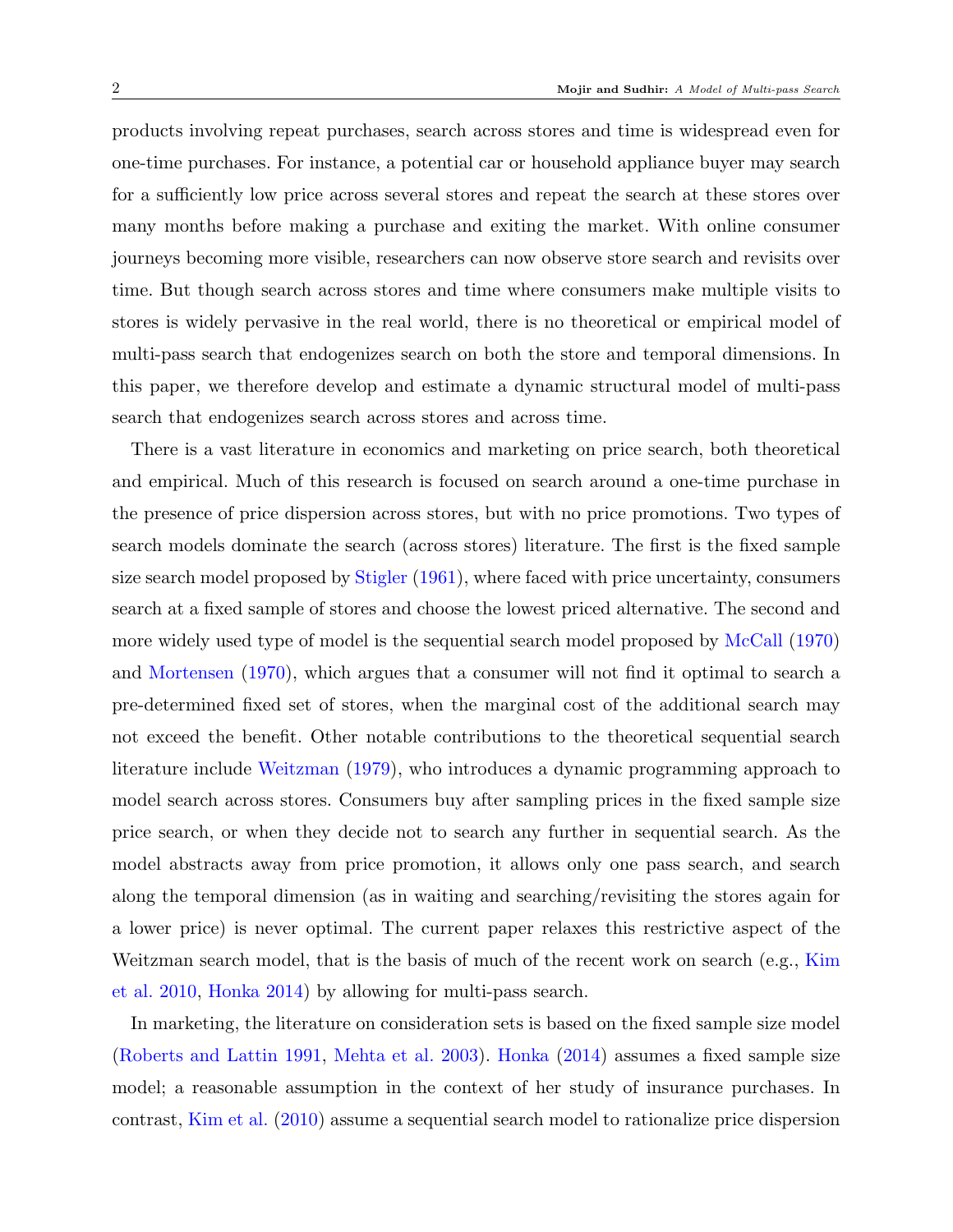in a differentiated product market as does [Koulayev](#page-42-7) [\(2009\)](#page-42-7). There has been some recent work testing which of the two search models fit the data better. Using online data on price dispersion, [Hong and Shum](#page-42-8) [\(2006\)](#page-42-8) are not able to empirically assess the superiority of the two types of search models using their data. Using more detailed data on the sequence of searches across online book stores, [De los Santos et al.](#page-41-1) [\(2012\)](#page-41-1) find that in the context of the online book retailing, there is greater support for the fixed sample size model because unlike the prediction of the sequential search model, consumers do not always purchase at the last store. To address situations, where the sequence of search is not known, but only price and consideration sets are available, [Honka and Chintagunta](#page-42-9) [\(2017\)](#page-42-9) develop an identification strategy to distinguish between sequential and simultaneous search.

There is also a literature on price search over time in the presence of periodic price promotions. Theoretical models include [Salop and Stiglitz](#page-42-10) [\(1982\)](#page-42-10), [Conlisk et al.](#page-41-2) [\(1984\)](#page-41-2) and [Besanko and Winston](#page-41-3) [\(1990\)](#page-41-3). In recent years, there have been many empirical models of intertemporal price search, building off the descriptive evidence on purchase acceleration in response to price promotions using scanner data (e.g., [Neslin et al.](#page-42-11) [1985\)](#page-42-11). For example, [Erdem et al.](#page-41-4) [\(2003\)](#page-41-4), and [Hendel and Nevo](#page-42-12) [\(2006\)](#page-42-12) structurally model price search behavior over time allowing consumers to have the flexibility to time their purchases by either accelerating or decelerating purchases by holding inventory, or by postponing consumption itself. Some papers recognize the fact that consumers do visit and make purchase at multiple stores, but make the simplifying assumption that store visits occur due to an exogenous process (e.g., [Erdem et al.](#page-41-4) [2003;](#page-41-4) [Hartmann and Nair](#page-42-13) [2010;](#page-42-13) [Seiler](#page-42-14) [2013\)](#page-42-14). [Hartmann and](#page-42-13) [Nair](#page-42-13) [\(2010\)](#page-42-13) study the problem of inter-temporal demand estimation of tied goods (razors and razor blades) across multiple store formats, treating store visits as exogenous. [Seiler](#page-42-14) [\(2013\)](#page-42-14) studies the problem of inter-temporal price search for detergents, treating store choice as exogenous, but endogenously models within store price search for various brands, conditional on visiting the store. The model provides a structural "search cost" based framework for the "price consideration" model in [Ching et al.](#page-41-5) [\(2009\)](#page-41-5). Our paper extends the literature by endogenizing search along both the store and temporal dimensions, but we abstract away from within-store price search.

This paper also contributes to the literature on store choice, particularly in the context of groceries. A key characteristic of grocery choice is that consumers typically shop for a basket of categories, rather than just one category. Like in other contexts outside of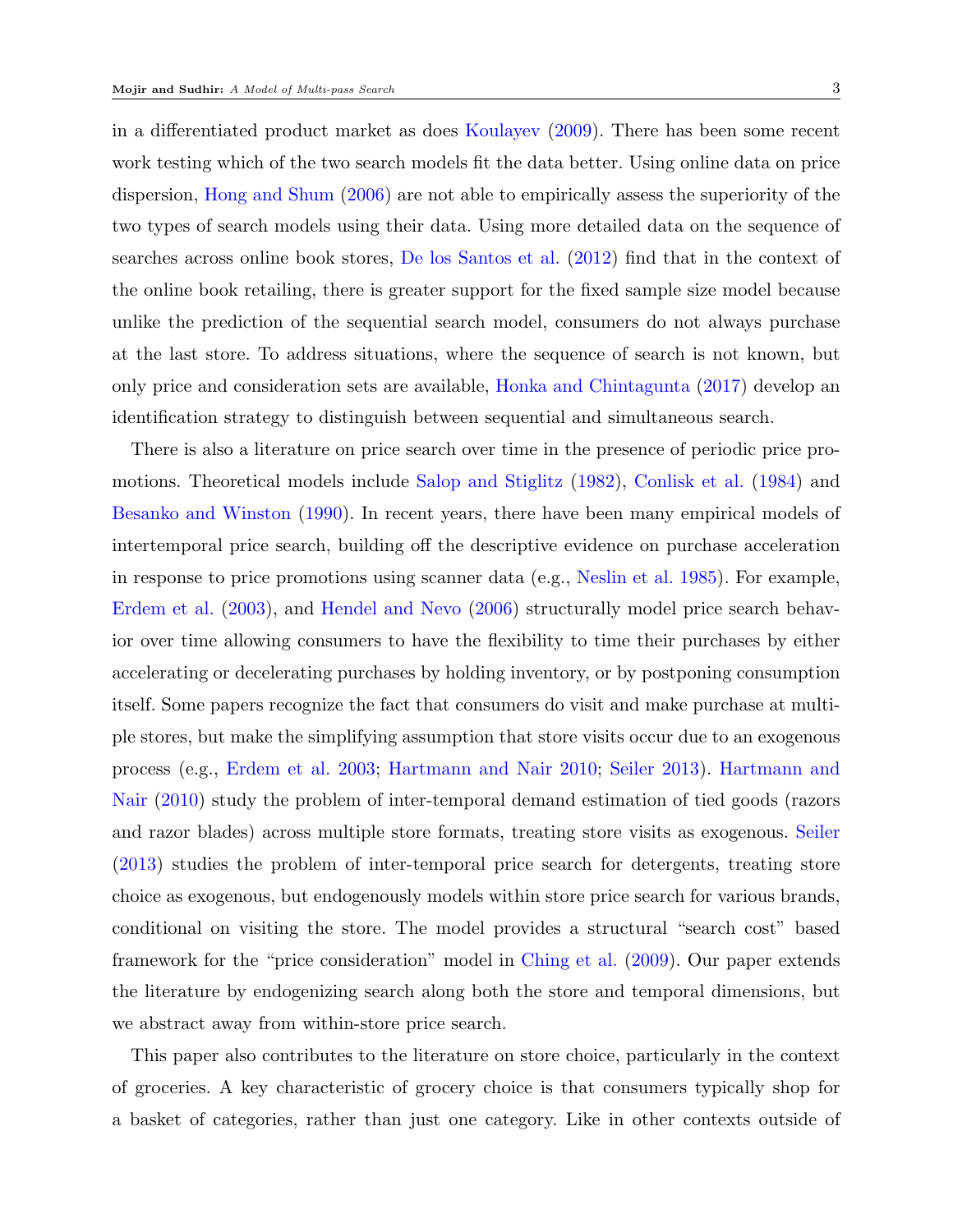groceries, stores may also vary in their product assortments and prices. [Bell et al.](#page-41-6) [\(1998\)](#page-41-6) consider the role of the shopping basket on store choice by breaking down shopping costs into fixed costs (i.e. independent of the shopping basket) and variable costs (i.e. dependent on the shopping basket) and develop a model of store visits based on consumers choosing a store with the lowest total shopping cost. They find that consumers prefer Everyday Low Price (EDLP) stores when shopping for larger baskets. [Leszczyc et al.](#page-42-15) [\(2000\)](#page-42-15) estimate a dynamic hazard model that takes into account choice of store based on factors such as basket size (stockup or fill-in), and time between trips. [Fox et al.](#page-41-7) [\(2005\)](#page-41-7) explore shopping behavior across different retail formats and [Fox and Hoch](#page-41-8) [\(2004\)](#page-41-8) explore cherry-picking behavior among consumers with different shopping and store visit behavior. They conclude that cherry-pickers, on average, save more per item while having larger shopping baskets.

Our focus is on how consumers respond to price promotions by grocery retailers in one category, while recognizing that the category level response will be moderated by the choice and sequence of grocery stores that will be visited. Thus our model is particularly appropriate for focal categories that have high penetration among households and occur frequently in the shopping basket, so that promotional characteristics of the category will often have an impact on store choice. As we later discuss in Section [2.1,](#page-8-0) milk and soda are ideal categories for our purpose as they are both frequently purchased and have high penetration and therefore used as a loss-leader category by grocery retailers. However, we recognize that beyond the needs in the focal category, a household's store choice and sequence will also be moderated by factors such as basket size (stockup/fill-in), store type (EDLP/Hi-Lo), household store preference, as well as distances to stores. As such, we account for these as exogenous factors in modeling the choice of whether a household makes a grocery trip in a given period and if yes, which store and in what sequence, while endogenously modeling the evolution of states and choices in the focal category —in terms of when and where to buy in the focal category as a function of inventory and expected frequency/depth of price promotions in a forward-looking model.

The key intertemporal tradeoff behind the forward-looking structural model is that given (1) price promotions within the focal milk category and (2) factors impacting store choice (including basket-related factors), households not only consider current states of milk inventory, prices, and time since stockup, but also (1) future expectations of milk prices at different stores in the household's consideration set and (2) likelihood of visiting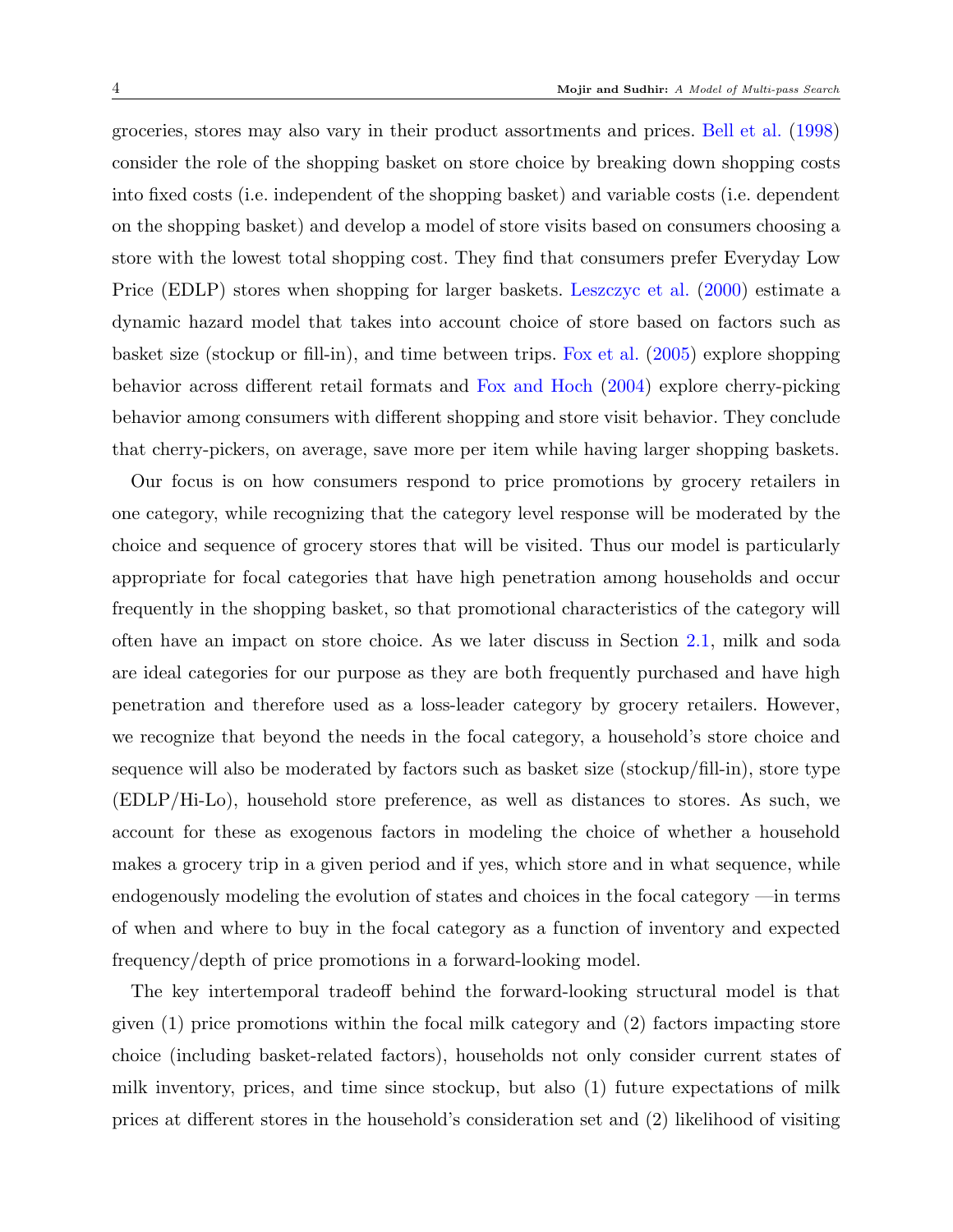various stores in the future for the overall basket needs in deciding which store to visit in sequence, and whether to buy at that store, visit another store or purchase in the next period. Modeling this tradeoff requires a forward-looking dynamic structural model of search across stores and across time. The structural model then allows us to answer novel questions about how consumers trade off search across time versus across stores within a category (especially regularly purchased categories with significant spend such as milk and soda). This helps generate insights on how promotion policies may enhance or detract from the behavioral loyalty and profitability of a household's preferred store.

There are a number of modeling issues and challenges that we need to address in developing a model of search across stores and across time and applying it to frequently-purchased consumer goods. First, this is a unique setting in which we nest a dynamic model of sequential search and purchase across stores in a time period, within another model of repeated purchases across time. Since the number of grocery stores that consumers search is finite, we nest a finite horizon store search problem within a larger infinite horizon problem of search across time. Second, we need to allow for stockpiling and stockouts in the category, where consumer purchases are stored and consumed over multiple periods, and they may suffer from stockouts when a trip is not feasible, or prices are high. As we noted earlier, even with one-time purchases, if there is price dispersion and price promotions, our modeling framework of nesting a finite horizon model of store search embedded in an infinite horizon model of temporal search will be applicable. But without repeat purchases, stockpiling and stockout issues, it reduces to an optimal stopping problem. In settings where durable goods prices are negotiated (rather than posted) after visiting stores, prices upon revisits may have temporal dependence (e.g., it may not exceed last negotiated price), but these may be easily incorporated within the modeling framework by appropriately modifying the distribution of price expectations. Finally, we account for the fact that store visits are driven by factors unrelated to the focal category. Extant temporal search models abstract away from this issue by assuming that store visits are exogenous. Table [1](#page-6-0) summarizes characteristics of structural search models to highlight and clarify relevant features that are incorporated into the models.

We estimate the dynamic structural model allowing for discrete heterogeneity. Given that we model visits and purchases (not just purchases as in extant models), the number of events included in each household's visit and purchase sequence is large enough that the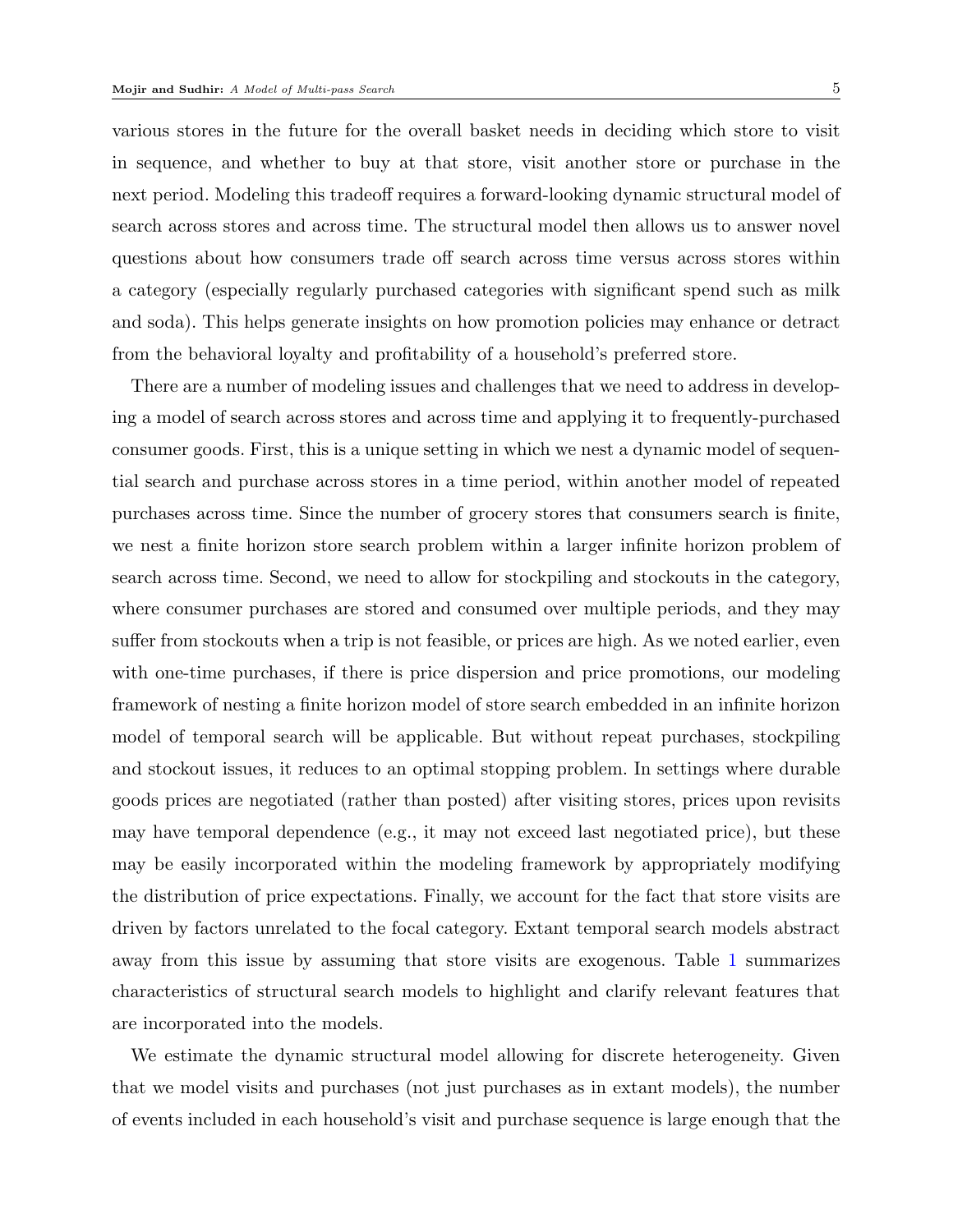<span id="page-6-0"></span>

| Paper                       | Product                |         | Online/ Endogenous | Store Visit                       | Within Store Temporal |                |
|-----------------------------|------------------------|---------|--------------------|-----------------------------------|-----------------------|----------------|
|                             | Category               | Offline |                    | Store Search Basket Effect Search |                       | Search         |
| One-time purchase sequences |                        |         |                    |                                   |                       |                |
| Kim et al. $(2010)$         | Camcorders             | Online  | Sequential         | NA                                | Yes                   | N <sub>o</sub> |
| Honka $(2014)$              | Auto Insurance Offline |         | Simultaneous NA    |                                   | NA                    | N <sub>o</sub> |
| Ursu $(2018)$               | Hotels                 | Online  | Sequential         | NA                                | Yes                   | No             |
| Repeat Purchase Sequence    |                        |         |                    |                                   |                       |                |
| Erdem et al. $(2003)$       | Ketchup                | Offline | NA                 | No.                               | No                    | Yes            |
| Hendel and Nevo (2006)      | Detergent              | Offline | NA                 | N <sub>o</sub>                    | No                    | Yes            |
| Hartmann and Nair (2010)    | Razor & Blades Offline |         | No.                | Exogenous                         | N <sub>o</sub>        | Yes            |
| Seiler $(2013)$             | Detergent              | Offline | NA                 | No                                | Yes                   | Yes            |
| This paper                  | Milk                   | Offline | Sequential         | Yes                               | No                    | Yes            |

Table 1 Selected Empirical Structural Models of Search

likelihood of each household's observed sequence falls below machine precision. Without heterogeneity, this is not an issue as one can work by summing over the log-likelihoods of each observation. But when accounting for unobserved heterogeneity, one needs to use the weighted sum of the households' observed sequence likelihood, based on the probability of belonging to different segments. This becomes computationally infeasible when the sequence is made of a large number of visit and purchase events as in our setting. An EM algorithm similar to [Arcidiacono and Jones](#page-41-9) [\(2003\)](#page-41-9) allows us to address this issue. We solve the dynamic program using the MPEC approach. Overall, we therefore embed an MPEC based estimation within an EM Algorithm in estimating the dynamic programming model with unobserved heterogeneity.

We estimate the structural model using household visit and purchase choices in the milk category. With the highest level of penetration and the second highest (after soda) level of spending among groceries and high frequency of purchases, milk is an ideal category for studying price search across stores and time. We also observe sufficient variation across weeks in stores visited, factors outside the milk category that impact store choice (e.g., basket size) and milk purchases at a store conditional on visiting a store to aid model identification.

Our key findings are as follows: First, we find three segments of consumers that vary in their level of search costs and price sensitivity and therefore exhibit different patterns of search across stores and time. The largest segment (41%) has high cost of store search, and low price sensitivity. Therefore, they search little across stores and visit stores less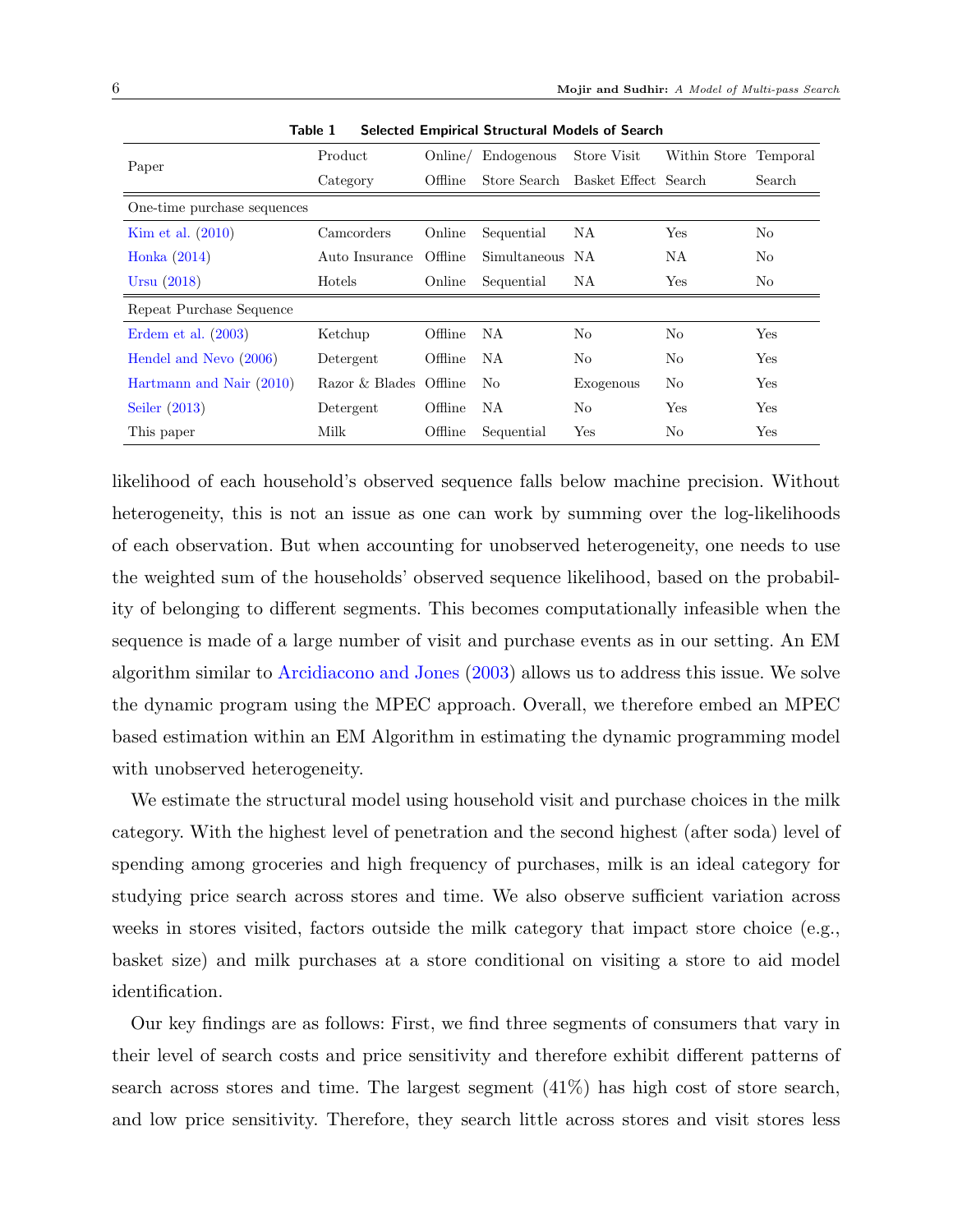frequently. Yet, they still can get low prices by searching temporally within their preferred store. A second segment (40%) has relatively low search cost for its primary store, hence visits the preferred store often, and prefers to shop during weekdays. The third segment (19%) has the lowest search cost; this segment searches both temporally and across stores and obtains the lowest prices. The implicit search costs for a visit to a store varies from

Second, not accounting for either the store or time dimension of search leads to underestimated price elasticities. The direction of the bias in estimates from omitting the temporal dimension is opposite to what has been reported in the literature (e.g., [Erdem et al.](#page-41-4) [2003;](#page-41-4) [Hendel and Nevo](#page-42-12) [2006\)](#page-42-12). We provide an explanation for this difference based on the fact that the previous literature has focused on categories with potentially high levels of consumer stockpiling, while there is more concern about stockouts and not having milk readily available in the context of our model.

\$3.23 for the low search cost segment to \$29.08 for the high search cost segment.

Finally, we use our model to study the effect of increasing promotion frequency on consumer store visit and purchase behavior. We find that while one segment of consumers do not respond to more frequent promotions (the first segment with low price sensitivity and high search cost), a second segment of consumers who search across time respond to such an increase by timing their purchases (cherry-picking) and taking advantage of price promotions more. This results in reduced paid prices and profits from this segment. An interesting phenomenon happens for a third segment of consumers who search both across time and across stores. For this segment of consumers, increased promotion frequency results in less search across stores (hence increased share of visits to consumer's favorite store). From the perspective of the primary store, the increased share of store visits overpowers the timing of purchases over time and results in higher paid prices and profits from this segment of consumers. Therefore we conclude that increased promotion frequency does not necessarily result in increased cherry-picking and reduced profits. In fact, the result of such policy would depend on consumers' search strategy and varies across different consumer segments.

The rest of the paper is organized as follows: Section [2](#page-8-1) describes the data and the modelfree evidence in support of the modeling assumptions. Section [3](#page-13-0) describes the model and Section [4](#page-26-0) describes the estimation. Section [5](#page-30-0) describes the results of the structural model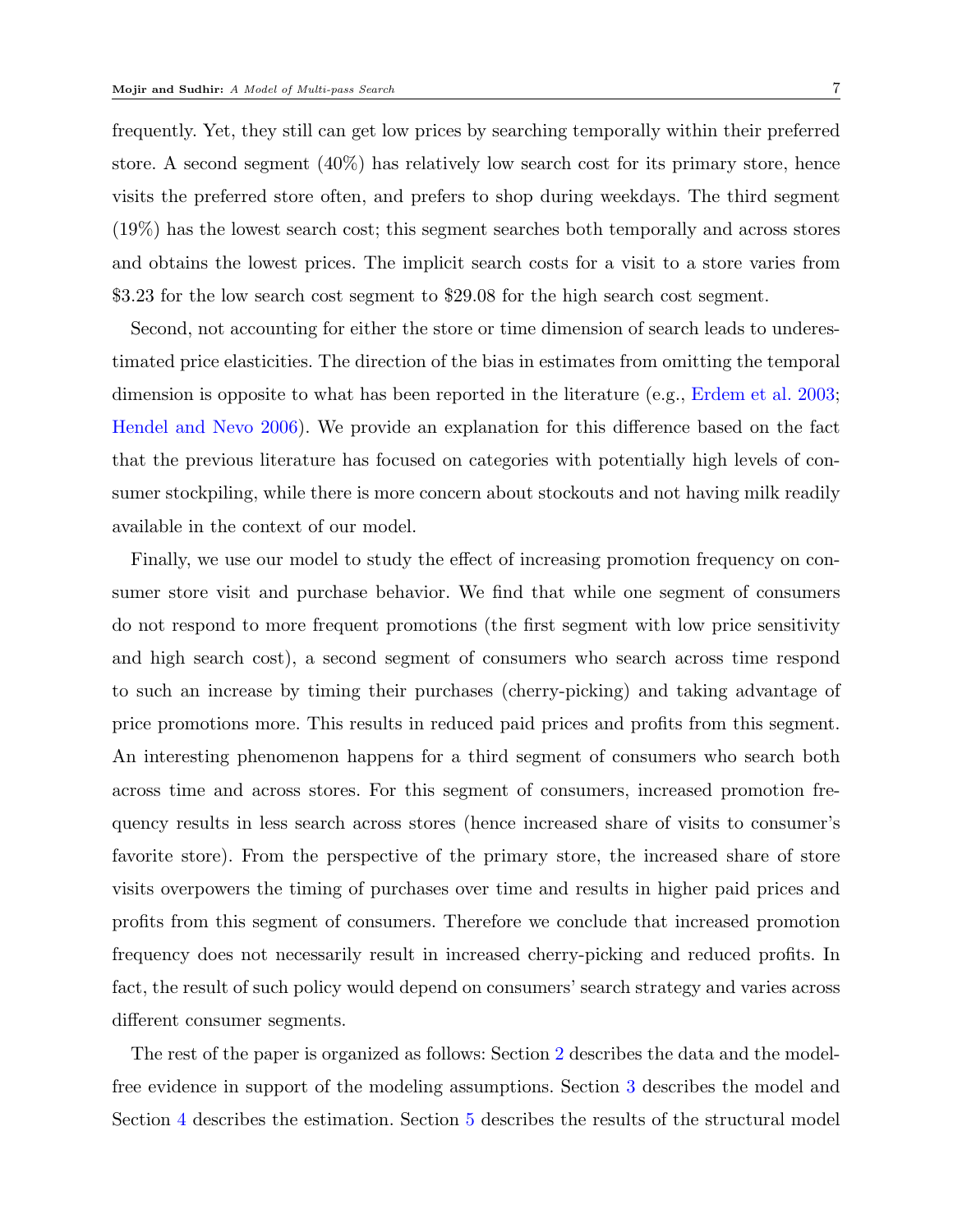and biases induced by omitting time dimension of search. Section [6](#page-36-0) describes the counterfactual on how price promotions can induce greater (behavioral) store loyalty. Section [7](#page-39-0) concludes.

## <span id="page-8-1"></span>2. Data and Model-Free Evidence

We begin with a description of the data and descriptive statistics. We then provide modelfree evidence in support of the primary features of the model—search across stores and search across time.

#### <span id="page-8-0"></span>2.1. Data

We use a Nielsen household-level panel data set of all grocery purchases by a sample of households across the United States from January to December 2006.[2](#page-8-2) We observe every shopping trip and all grocery items purchased and price paid for each item by each household. We also observe store zip code and household census tract county code which allows us to calculate (an approximate) distance and travel time between each household and each store in its consideration set. We complement this data with Retail Scanner Data from Nielsen, to construct the weekly prices at the relevant stores.

We use milk as our focal category. Milk is an ideal category for modeling search in the grocery category because it (along with soda) is often used as a loss-leader through price promotions [\(Green and Park](#page-41-10) [1998\)](#page-41-10). Since loss-leaders are purchased often, they can impact store visits by drawing customers to the store [\(Johnson](#page-42-16) [2017,](#page-42-16) [Baily](#page-41-11) [2019\)](#page-41-11). Milk has the second highest spend (\$80 with a 3.39% basket share) after soda (\$117 with a basket share of 4.81%), and the highest level of penetration (88%) among the top ten of the high-spend categories. It is also purchased frequently as households that purchase in the category typically consume it daily, and it has limited shelf-life.[3](#page-8-3)

We construct our sample of households from the panel data as follows. First we drop households who do not shop frequently (fewer than 20 shopping trips over the year across all stores) or do not purchase milk frequently (less than 5% of their shopping trips). Second, we consider a store to be in a household consideration set only if the household spends

<span id="page-8-2"></span><sup>2</sup> Researchers own analyses calculated (or derived) based in part on data from The Nielsen Company (US), LLC and marketing databases provided through the Nielsen Datasets at the Kilts Center for Marketing Data Center at The University of Chicago Booth School of Business. The conclusions drawn from the Nielsen data are those of the researchers and do not reflect the views of Nielsen. Nielsen is not responsible for, had no role in, and was not involved in analyzing and preparing the results reported herein."

<span id="page-8-3"></span><sup>&</sup>lt;sup>3</sup> See [A](#page-1-1)ppendix A for more detail on why milk is used as a loss-leader.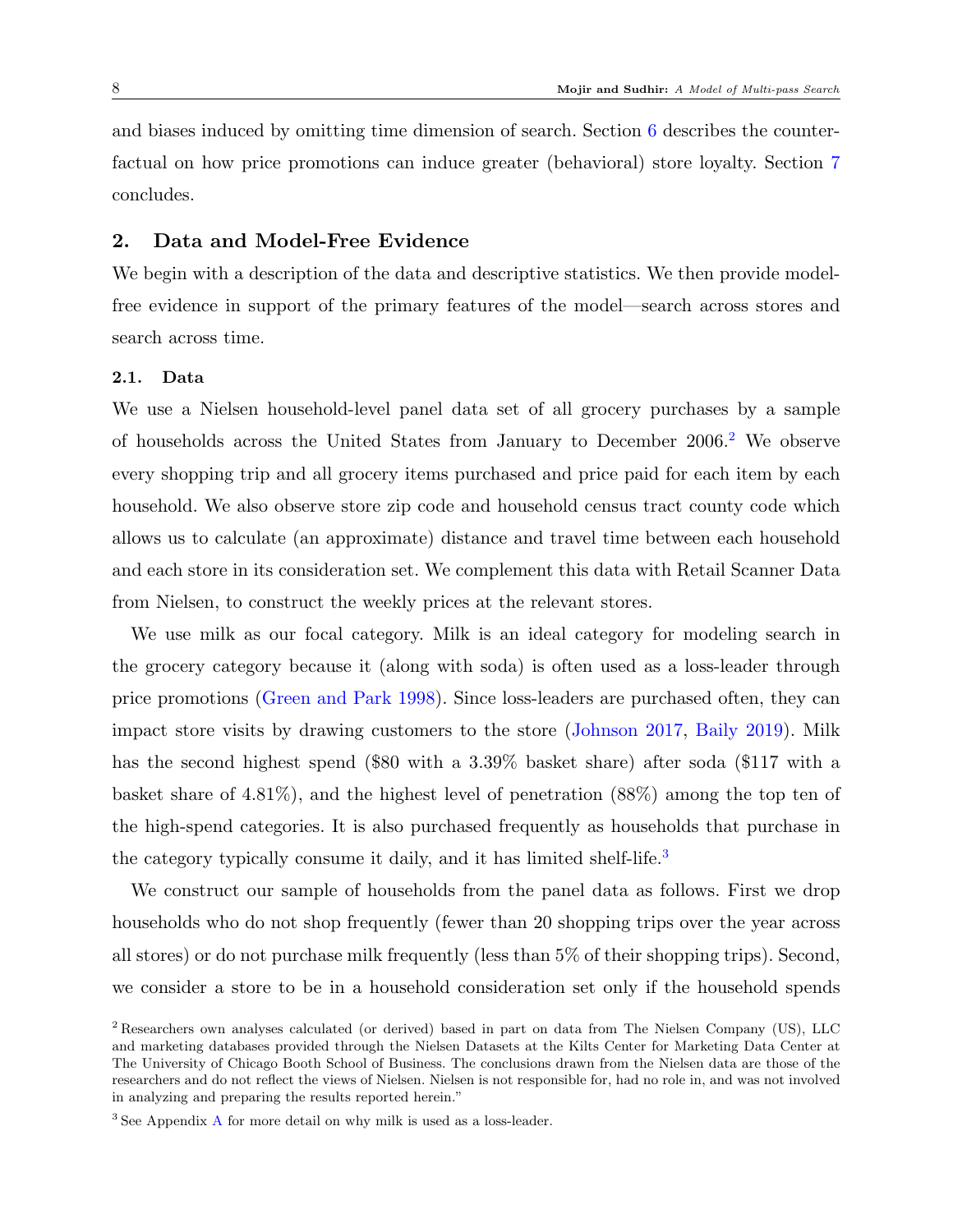greater than or equal to 10% of its annual spending in groceries in that store. Based on this cutoff, 94% of households shop at three or fewer stores across the entire period of the data. We exclude the 6% of households who shop at more than 3 stores.

We discuss three other features of the data that inform our modeling choices. First, the vast majority (84%) of purchases are private labels at the store and the median share of private brands across all households is 83% with many households buying only private labels. Further, most of the households who make non-private label purchases could be considered in one of two groups; One group consistently buys the same national brand– which means there is no brand choice. A second group mixes private labels and national brands, but they buy the national brand almost always when it is on promotion, and thus when it is priced lower than the private label. A Pearson chi-square test rejects the independence of promotion and choice of non-private label (p-value, 0.000). Collectively, all of these groups represent  $91.5\%$  of households in the data.<sup>[4](#page-9-0)</sup>

Given these features of the data, we abstract away from modeling brand choice, as it adds limited empirical value in the category. For those households who exclusively buy private labels across stores, we simply track category purchases and use prices of the private label at each corresponding store. For those households who buy exclusively a national brand, we simply track category purchases and use the prices of the relevant national brand. Finally, for those who mix between national and private brands based on the lowest price, the relevant price is that of the lowest priced product in their consideration set for each period. The relevant price distribution for each is also constructed—for the relevant loyal or cheapest brand—as appropriate.<sup>[5](#page-9-1)</sup>

Second, households in this category are largely size-loyal with median share of the preferred size at 93%. Given the extent of size loyalty among households in the category, it makes little sense to model size choice at the household level–because the i.i.d. error assumption across sizes in the logit would produce worse fit with the data than by simply not modeling size choice. Among the high frequency and high volume households (over 20 store visits with at least 5% of trips including milk purchase), the preferred size was 1 gallon for most of households, with its median share at 81%. We restrict our analysis

<span id="page-9-0"></span><sup>&</sup>lt;sup>4</sup> As a point of comparison, we note that the 91.5% cumulative share of included households is comparable to the cumulative shares accounted in [Hendel and Nevo](#page-42-12) [\(2006\)](#page-42-12) who endogenize brand choice, but not store choice in their study of laundry detergents (liquid: 93% and powder: 90%).

<span id="page-9-1"></span><sup>&</sup>lt;sup>5</sup> For the remaining 8.5% of households, we use the price of their most-bought brand to form the price distribution.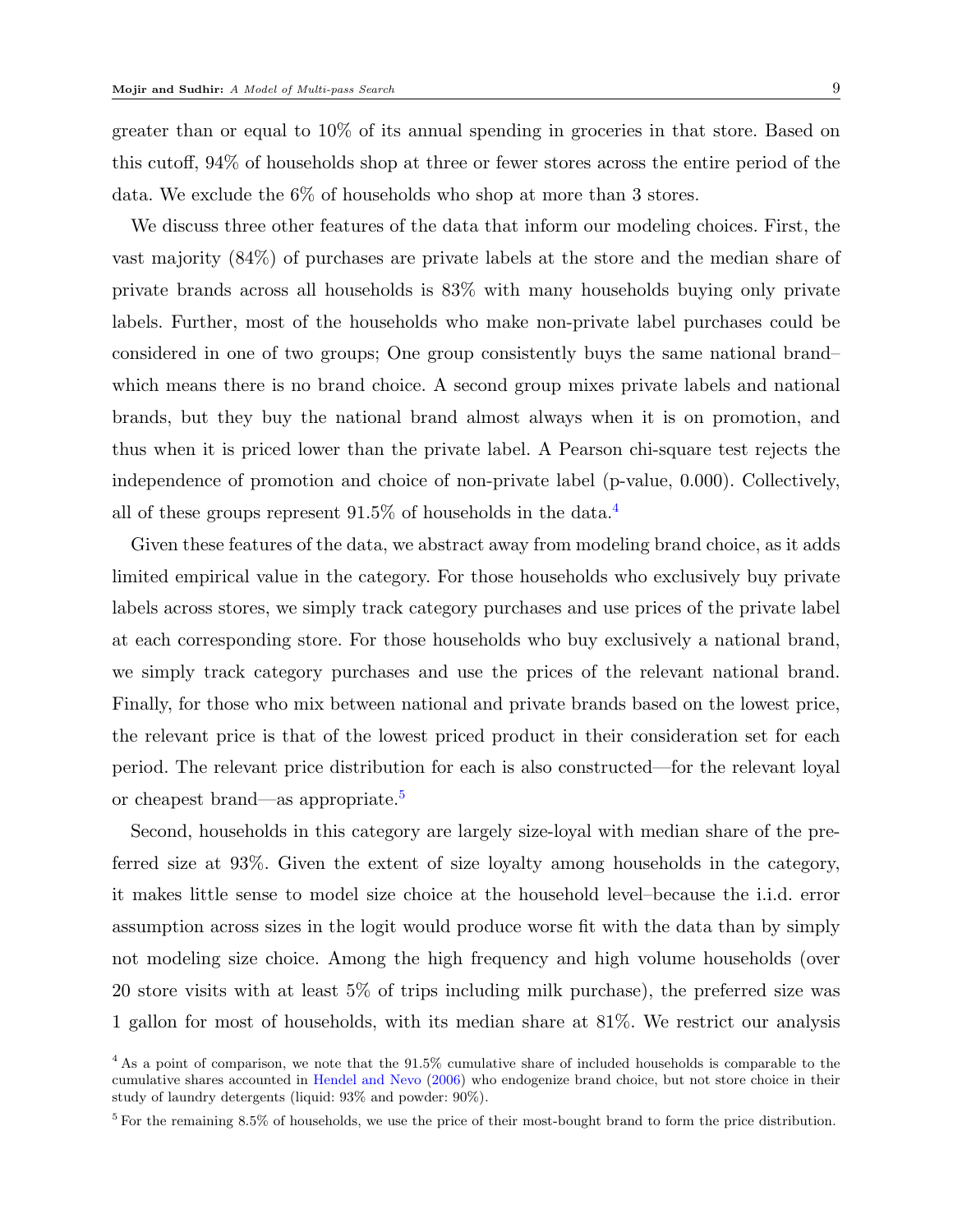to the 1 gallon households.<sup>[6](#page-10-0)</sup> We also dropped 5% of the high frequency and high volume households that occasionally purchased more than 1 unit. While our model can conceptually accommodate multi-unit purchases, the restriction to single unit purchases helps to mitigate computational complexity from an expanded state space.

While it is easy to obtain the price for the product that is purchased from the database, we need to impute the right price considered by a household at the store when the household does not purchase milk. Appendix [D](#page-26-0) provides details on construction of price data. We dropped a small number of households who shopped at stores for which we do not have any price data. In all, we use panel data on 948 households in our estimation. Given that we expect search behavior to differ across weekdays and weekends, we split the week into a weekend period (Friday-Sunday) and weekday period (Monday-Thursday). Thus the temporal unit of analysis is  $\frac{1}{2}$  week.

#### 2.2. Model-Free Evidence

We begin by demonstrating model-free evidence for the key premise of search across stores and across time.

Price Variation across Stores and Across Time: We begin with some metrics about the extent to which prices vary across stores and across time to justify price search.

To measure the extent of cross-store price variance observed by households in a given period, we compute the coefficient of variation (CV) for each household across stores within their consideration set at each time period The average of these CVs is 19%.

To measure the cross-time price variance within stores experienced by households, we compute the CV of prices at each store. The average CV is 5.3%. This number is 5.6% for Hi-Lo stores and 2.3% for EDLP stores.

Finally, we note that there is little seasonality in demand for milk; hence the price variation reported above is not driven by seasonality. Overall, the reported metrics of CVs of prices indicate potential gain for households from performing price search across stores or time. Further, note that there is variance around the average CVs, so individual

<span id="page-10-0"></span><sup>6</sup> [Seiler](#page-42-14) [\(2013\)](#page-42-14) endogenizes search within the store and uses loyalty to brands and sizes even in the presence of lower prices to identify within store "price search" cost across households; however he notes that the low share products market share are consistently over-predicted, even if the search cost is modeled. Such overprediction would be even greater at the household level for those very loyal to a particular size. Given the trade-offs in fitting the data, and our research focus on across store and across time search, and the high levels of size loyalty, we abstract away from endogenizing within store price search for sizes and restrict our analysis to category choice on the preferred size and brand.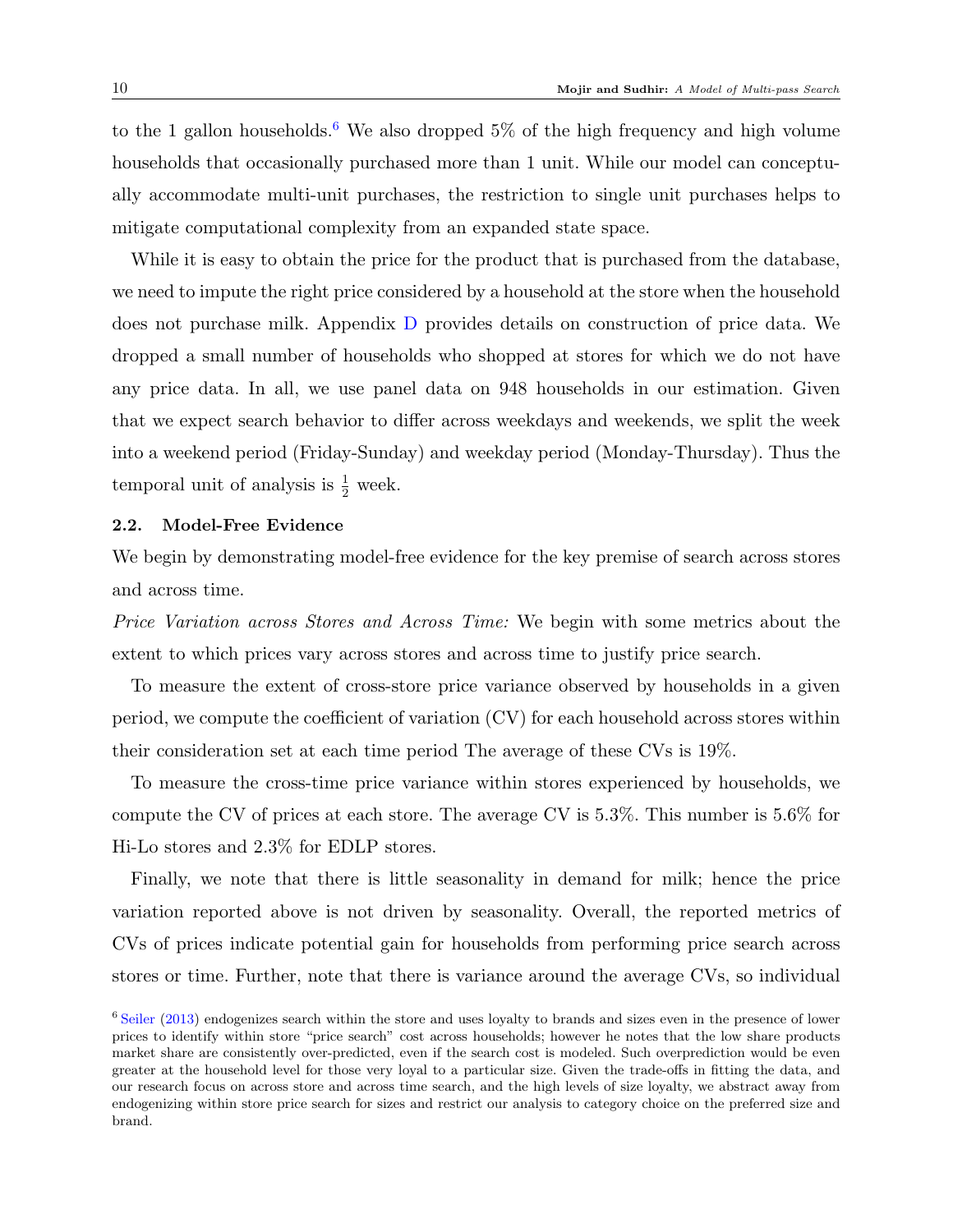households differ in their incentives for search—which of course provides identifying price variation for estimation of the search model.

Price Search across Stores: We build up the evidence for price search across stores for milk through the following series of five analysis: (1) households shop at multiple stores within a time period, (2) households buy milk at different stores, (3) milk is not always bought at the first store visited in a period, (4) milk inventory impacts probability of visiting multiple stores, and (5) milk inventory impacts probability of visiting the store with lowest average milk price.

<span id="page-11-0"></span>Figure [1](#page-11-0) shows the household level distribution of share of periods in which multiple stores are visited, conditional on visiting at least one store in the period. Clearly, a large number of households visit multiple stores within the same weekday or weekend period.



# Figure 1 Distribution of share of multi-store periods across households

However, multi-store visits need not reflect store search for milk. Even if a household visited multiple stores to satisfy their basket needs, they could always have bought milk at one store–indicating no search across stores. Figure [2](#page-12-0) presents distribution of purchases of milk from households' "favorite store" (i.e. for each consumer, the store from which the consumer has purchased the item most often). Many households buy milk from multiple stores and are not tied into a "preferred" store for milk.

One possibility is that even if milk may be bought at different stores, it may always be at the first store visited in that period. Figure [3](#page-13-1) shows the distribution of probability of purchasing milk from the first store visited during any period conditional on visiting multiple stores in the same time period. As the figure suggests, only 10% of households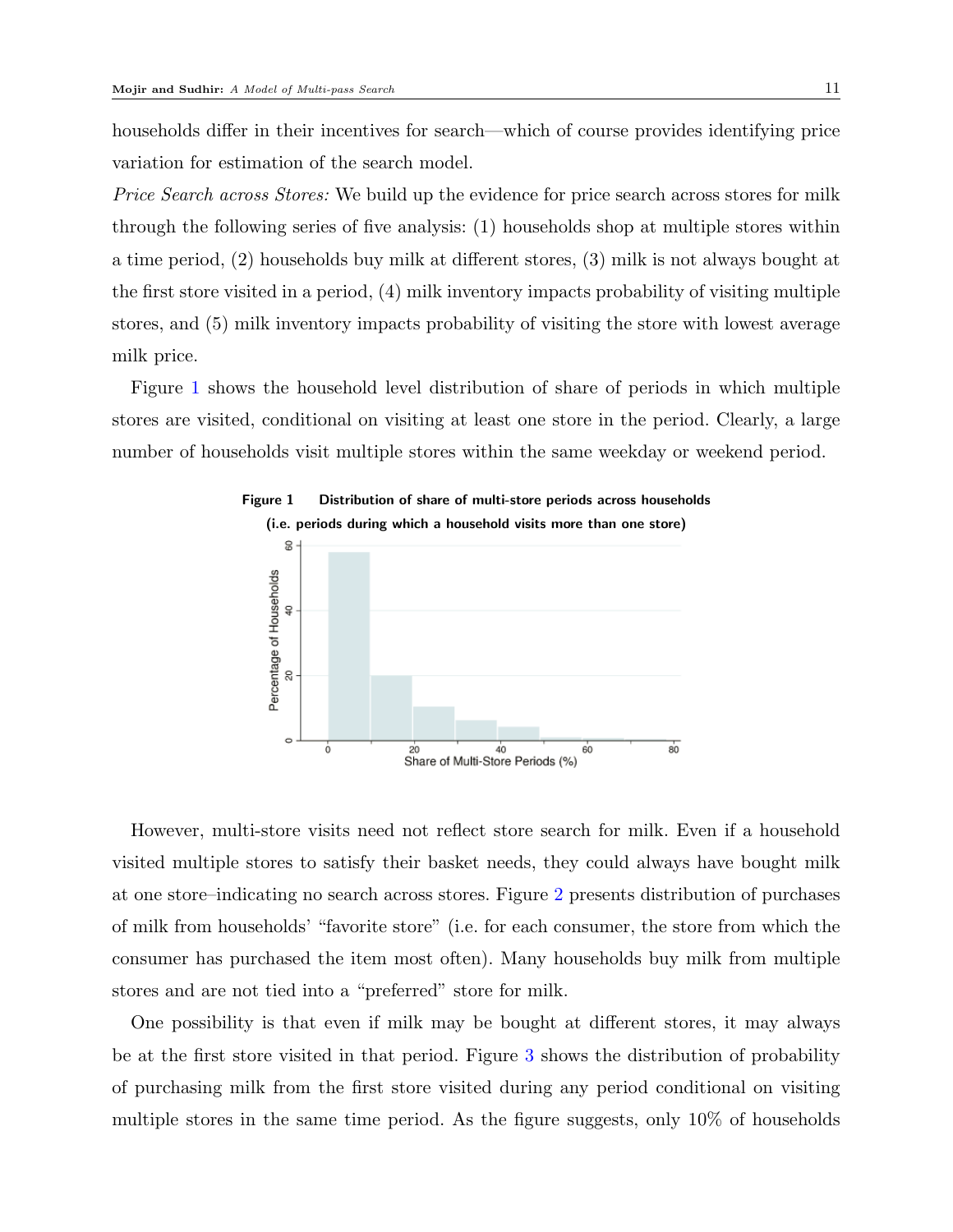

<span id="page-12-0"></span>Figure 2 Distribution of share of "favorite store" in the milk category from total category purchases across households

have a probability of 90% or more to make their purchase at the first store that they visit during any given period. Most households purchase milk at the second or third store during the same period. This is suggestive evidence of cross-store search.

To specifically assess whether milk drives multiple store visits (and thus cross-store search), we estimated a logistic regression where we model the probability of visiting multiple stores as a function of milk inventory level, controlling for inventory levels of other categories by using "time since last stockup trip" as a proxy and household heterogeneity by including household fixed effects.[7](#page-12-1) The coefficient of milk inventory is negative and significant  $(p < 0.01)$ ; suggesting that an increase in milk inventory decreases the probability of visiting multiple stores in the same period.

Finally, to check whether milk price distribution across stores affects search, we estimate a similar logistic regression but with visiting the store with "cheapest milk" as the dependent variable. Again, the coefficient on milk inventory is negative and significant  $(p < 0.01)$ ; suggesting that the higher the milk inventory, the less likely the household will visit the store with the lowest milk prices, controlling for the influence of other categories.

The results of both regressions are presented in Appendix [B.](#page-8-1) While the results presented are for regressions across all time periods, we get qualitatively identical results if we condition on periods when there is at least one store visit. We therefore conclude that milk prices influence store search decisions.

<span id="page-12-1"></span><sup>7</sup> The inventory level is not observed, so we construct inventory levels by tracking purchases and adjusting for consumption rates. We initialize the inventory level for households with a random value. The result is robust to different initial random values.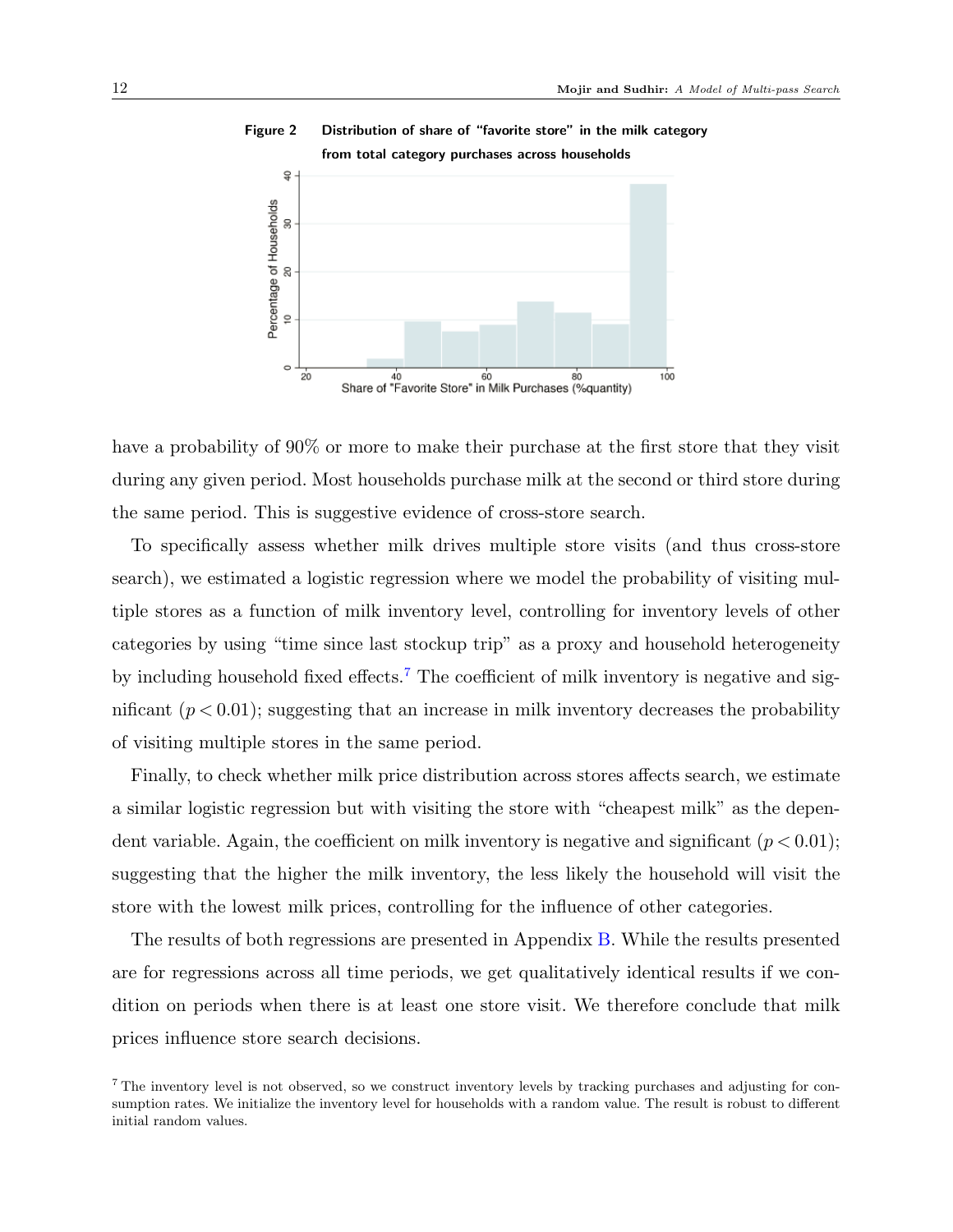

<span id="page-13-1"></span>Figure 3 Distribution of probability of purchasing milk from the first store visited in multi-store periods conditional on purchasing milk

Search across Time: To study whether consumers adjust purchase timing in response to milk promotions we test the differences in inter-purchase times between milk purchases as a function of whether milk is purchased on promotion or not. The idea is that consumers accelerate their purchases when there is a promotion before consuming their current inventory as demonstrated in the early work of [Neslin et al.](#page-42-11) [\(1985\)](#page-42-11) and [Hendel and Nevo](#page-42-12) [\(2006\)](#page-42-12). Given that milk is a perishable item that can be stockpiled only for short periods, it is an empirical question as to whether purchase acceleration is likely in the milk category. To answer this question, we performed a paired sample t-test comparing average interpurchase time for purchases that are made on promotion versus those that are made on regular price. We found that the average inter-purchase time was 4.47 periods (half-weeks) across households when purchases were made at the regular price, and 4.88 (half-weeks) across the same households when purchases were made on promotion. The difference of 0.41 periods is statistically significant at  $p = 0.01$ , suggesting that there is evidence of purchase acceleration in the milk category.[8](#page-13-2)

## <span id="page-13-0"></span>3. The Model

We develop a household model of repeat purchase for a non-durable good. We allow the household to hold inventory and consume over time, thus decoupling purchase and consumption. The model embeds endogenous price search across stores (taking into account the household's benefit relative to search cost from visiting a store) and across time (by

<span id="page-13-2"></span><sup>8</sup> For this test, we dropped households that never bought milk on promotion as we could not do a paired test for this group. We also dropped households that had lapses of more than 12 periods (one and a half months) between purchases, as these few outlier households disproportionately impact the duration between purchases relative to the large number of households making regular purchases.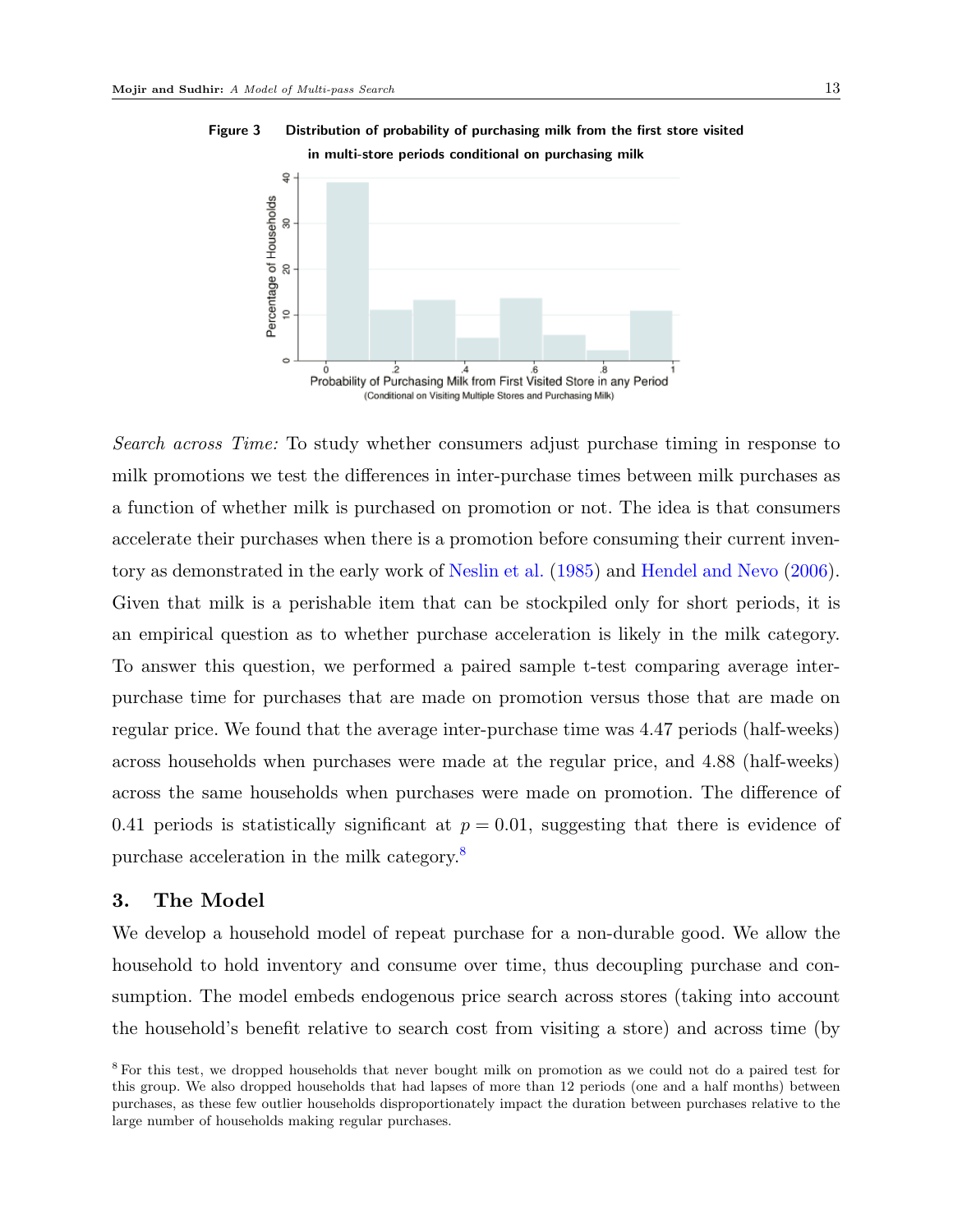timing the purchase when prices are low so as to balance stockpiling and stockout costs) to take advantage of periodic price promotions.<sup>[9](#page-14-0)</sup> Given that the model is applied to a grocery category, we model the fact that store visits are driven not only by the focal category, but also by the basket of groceries that needs to be purchased.

As discussed in the introduction, the intertemporal tradeoff underlying the forwardlooking model is that it takes into account not just the current states (e.g., price, inventory, time since stockup), but also (1) future expectations of milk prices at different stores in the household's consideration set and (2) likelihood of visiting various stores in the future for overall basket needs. We next present the details of the model of store visits, purchases and consumption over time.

#### 3.1. The Basic Setup

At each time period  $t$ , a household h can search across a finite consideration set of stores denoted by  $\Omega_h$ <sup>[10](#page-14-1)</sup> The choice of time period can be flexible depending on the model setting. We use a half week period in our empirical analysis due to the grocery setting, as very few people revisit the same store within the same half week, but we could model shorter periods as appropriate if we need to model online purchase journeys. Let  $N_h^{max}$  be the maximum number of stores in  $\Omega_h$ ; then, there is potentially a maximum of  $N_h^{max}$  stages of store search in any given period t until all the stores in the consideration set  $\Omega_h$  are exhausted. Note however, that a household may stop search within a period after visiting  $0 \leq n \leq N_h^{max}$  stores. Let the tuple  $(t, n)$  represent the time and store dimensions of the search process; n representing the store search stage at time period t. Let  $\Omega_{htn}$  denote the set of unvisited stores for household h at time period t at spatial search stage n.

Figure [4](#page-15-0) represents one time period of store search. Each time period consists of potentially  $N_h^{max}$  different stages of search. Each stage involves two decisions by the household: a store visit decision and a category purchase decision.

Visit Decision  $(t, n)$ : Household h observes visit-related state variables  $x_{ht}^v$  and decides whether or not to visit another store  $k$  from the set of unvisited stores at stage  $n$  in period

<span id="page-14-0"></span><sup>9</sup> Given the features of the milk category that we described in the last section, we model choice at the category level and abstract away from brand choice. For categories where brand choice is important, the model can be easily extended to incorporate brand choice. However, the model would be computationally more difficult to estimate.

<span id="page-14-1"></span> $10$  We assume that the consideration set for each household is constant and does not change over time. Furthermore, as we will see in the estimation section, in our implementation, all the model parameters are assumed to be heterogeneous up to a finite number of segments.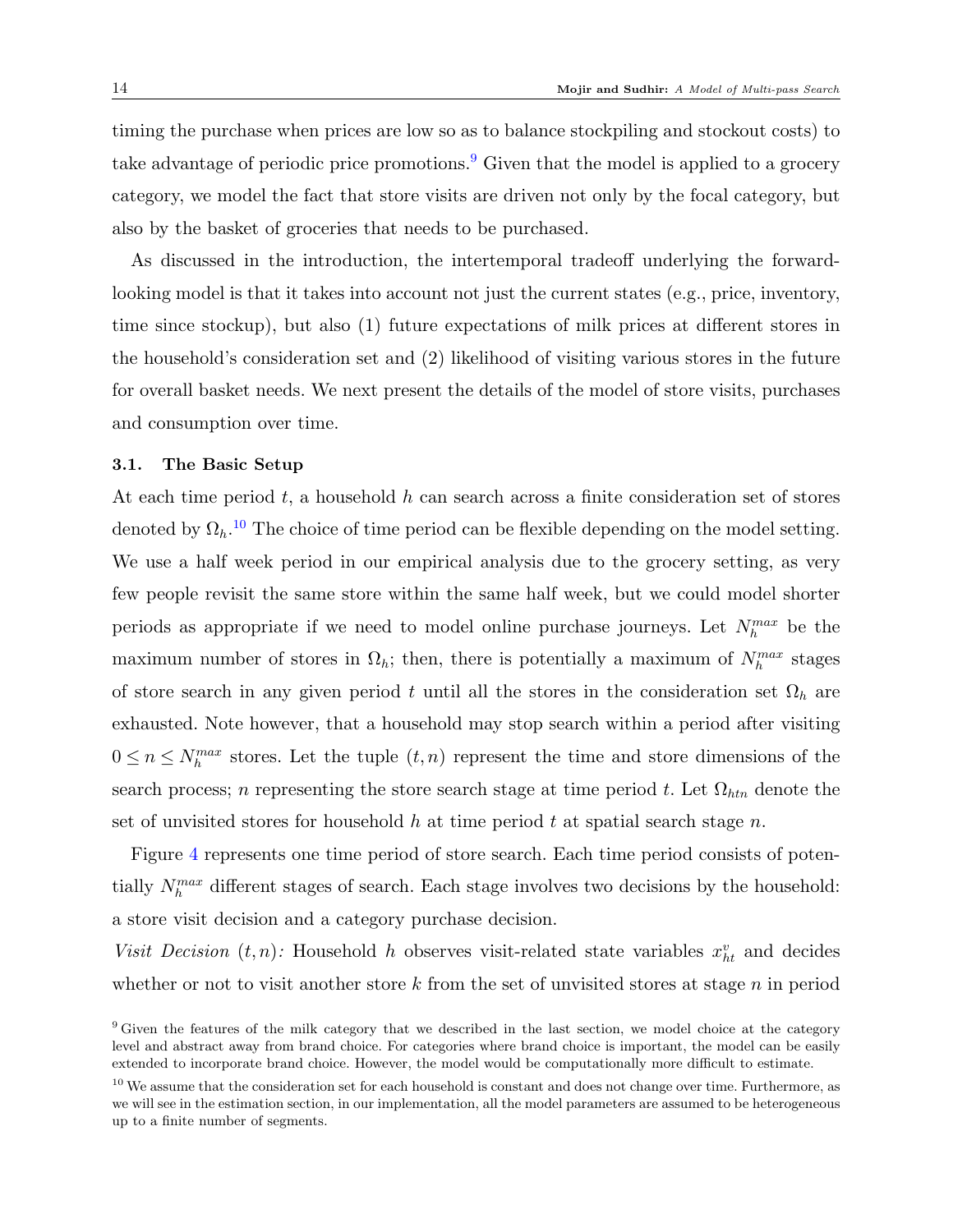<span id="page-15-0"></span>

Figure 4 Schematic of model at period  $t$ 

Notes: At each visit stage, consumers have already observed visit-related state variables and are aware of price distribution at all stores in their consideration set, but they do not know realized prices. At each purchase stage, consumers know the realized price at the store that is being visited and also the observed state variables for the next visit stage. More details about the specific state variables for visit and purchase are discussed below in the visit and purchase flow utilities.

 $t(\Omega_{htn})$  so as to maximize the household's value function across the remaining stages in period t and across future time periods.<sup>[11](#page-15-1)</sup> A household that decides to visit another store k moves to the purchase decision at stage  $(t, n)$ . A household that decides not to visit an

<span id="page-15-1"></span> $11$  While our framework does not allow the same store to be revisited in the same time period, a household can go back to the same store in the next time period. If we make the time period small enough, this can practically accommodate store revisits. In our empirical analysis, we treat time period as  $1/2$  week. The median probability of revisiting the same store conditional on visiting at least one store in the half week across the households in our sample is 6.1%.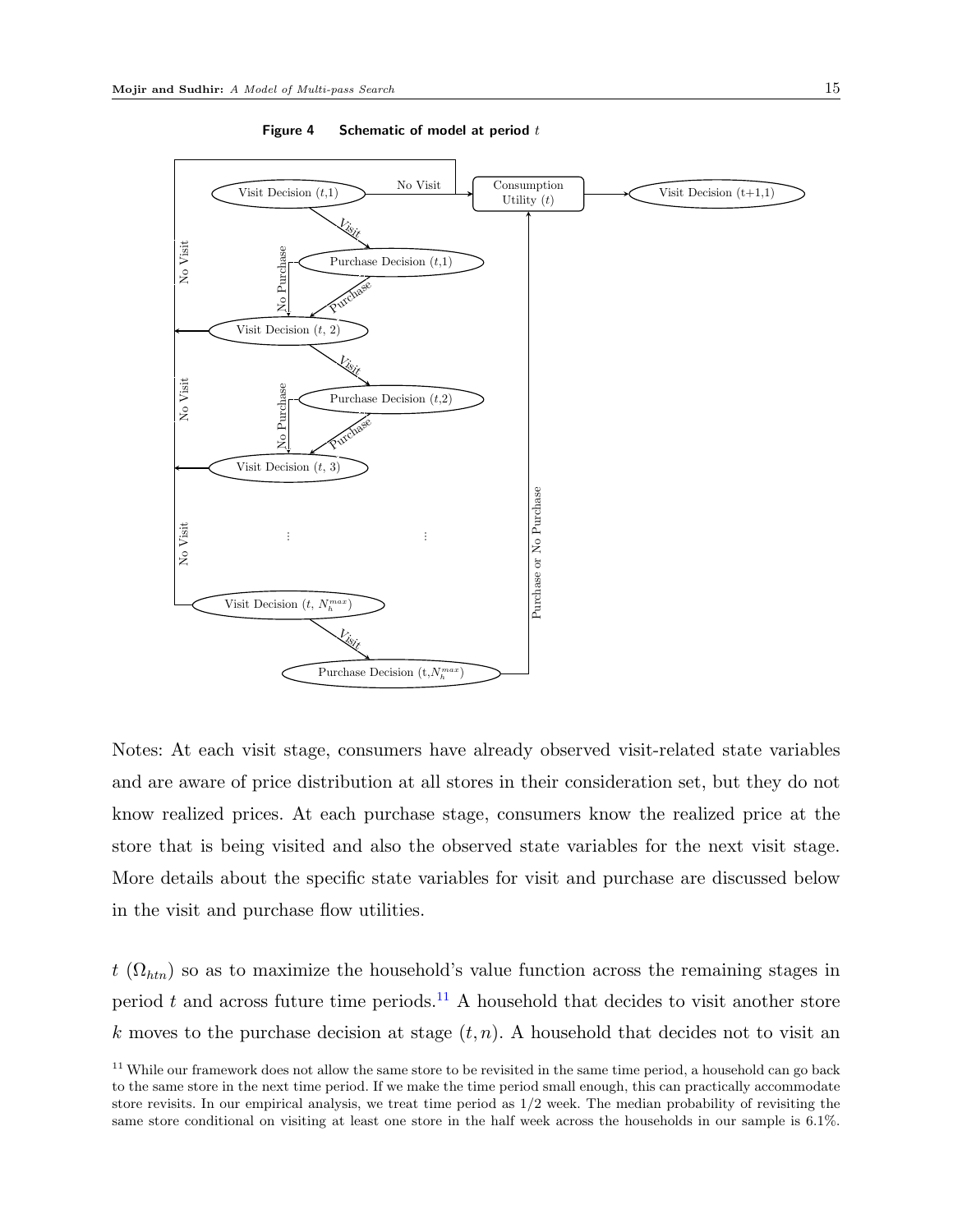additional store  $k$ , concludes its store search for period t and moves to stage 1 of store search at time  $t+1$  i.e.,  $(t+1,1)$ .

*Purchase Decision*  $(t, n)$ : When at store k from the set of unvisited stores  $\Omega_{\text{htn}}$ , the household observes purchase-related state variables  $x_{htk}^p$  (this includes store-specific variables for the  $k^{th}$  store) and decides whether to purchase or not at that store to maximize the household's value function across the remaining stages in period  $t$  and across future time periods. After the decision of whether to make a purchase or not in the focal category, the household moves to the next visit decision which would include remaining, unvisited, stores in the consideration set, unless all the stores in the consideration set have been visited, in which case, the household moves to the next time period.

Note that each household gets the utility from consumption of the focal category at each time period only once. We assume that consumption occurs after the household is done with the search process and right before moving to the next time period. Thus, we ensure that changes in the level of inventory are taken into account when the household gets utility from consumption.

To summarize, a household  $h \in \{1, 2, ..., H\}$  at time period  $t \in \{1, 2, 3, ...\}$  and store search stage  $n \in \{1, 2, ..., N_h^{max}\}\$ , observes state variables  $x_{ht}^v$  that affect the decision to visit a store. The household makes a decision about whether to visit and which store to visit  $y_{\text{min}}^v \in \Omega_{\text{htn}} \cup \{0\}$ , where  $y_{\text{min}}^v = 0$  represents a decision to stop search for period t at stage n. Conditional on visiting store k from the set of unvisited stores  $\Omega_{htn}$  (i.e.,  $y_{htn}^v = k > 0$ ) the household observes purchase-related state variables  $x_{htk}^p$  for that store and makes a decision  $y_{\text{htn}}^p \in \{0, 1\}$ , where 0 indicates no purchase in the focal category and 1 indicates purchase in the focal category.

#### 3.2. Flow Utilities

#### Visit Decision

We begin with the flow utility (i.e., the immediate utility) from visit and purchase at stage n. There are three sets of factors that influence the decision of which store to visit and when to make the visit. First, there are store-specific characteristics that could make a store more or less attractive. These include observed factors (e.g. store format) and unobserved factors (e.g. proximity to work). Second, travel costs which would depend on geographical

Therefore, we consider that our time period is short enough that store revisits in the same time period should not have significant effect on the estimates.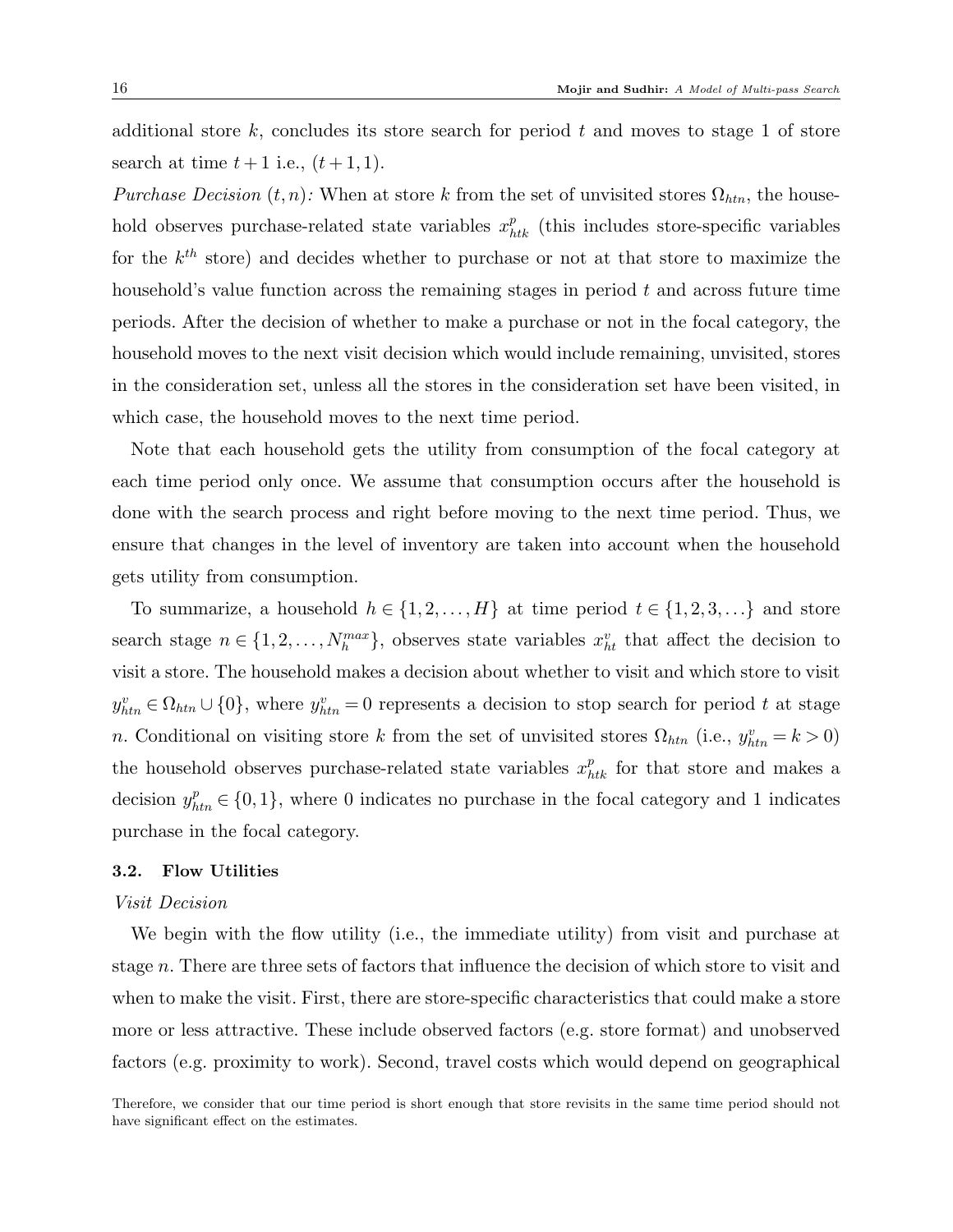distance or travel time for a store and also opportunity cost of consumer's time at the time of visit. For example, working households can have a higher opportunity cost of search during weekdays, while households with retired seniors or an adult non-working member may have higher opportunity costs of search on weekends. Third, consumer shopping needs or equivalently, level of inventory of different categories in the consumer's shopping basket. We capture these factors in our specification of the utility of visiting store  $k \in \Omega_{htn}$  at stage  $(t, n)$  as follows:

$$
u_{htnk}^v(x_{ht}^v) = X_{hk}\beta_h - S_h(d_{hk}, W_t) + \eta T_{htn}^{stockup} + \varepsilon_{htnk}^v \qquad for \ k > 0
$$
  

$$
= \bar{u}_{htnk}^v(x_{ht}^v) + \varepsilon_{htnk}^v \qquad (1)
$$

Where the first term indicates preferences for store characteristics. In our implementation, we include two store characteristics in  $X_{hk}$  to account for store differentiation: (1) Whether store k is  $EDLP^{12}$  $EDLP^{12}$  $EDLP^{12}$  and (2) Whether store k is the primary grocery store for household  $h$ , where we operationalize the primary store as the one which has the highest share of visits in the household's consideration set.<sup>[13](#page-17-1)</sup>

The second term  $S_h(d_{hk},W_t)$  is the travel cost incurred by household h to visit store  $k \in \Omega_{htn}$ . We interchangeably refer to this cost as store visit cost or search cost (in line with the search literature). While this cost needs to be incurred to learn about milk prices, it also allows the household to search for prices and buy in other categories. This is a critical insight in modeling category level search behavior in the grocery sector, where purchases often are for a basket of goods.

Here  $d_{hk}$  is defined as the travel time to store k for household  $h^{14}$  $h^{14}$  $h^{14}$ . We consider search cost to be a linear function:  $S_h(d_{hk}, W_t) = \iota_h + \delta_h d_{hk} + \omega_h W_t$ , where  $W_t$  is a dummy variable coded as 1 if time period t is a weekend, 0 otherwise. This weekend dummy variable allows

<span id="page-17-0"></span> $12$  Note that the effect of store pricing policy is structurally captured (partially) by price expectations for the focal category. The coefficient on EDLP captures other aspects of preference that includes the influence of pricing policy of other, non-focal, categories among other factors.

<span id="page-17-1"></span><sup>&</sup>lt;sup>13</sup> Given share of visits will be affected by price promotions, one concern is whether the definition of primary store is endogenous. In practice, visits to primary stores are substantially larger than for secondary stores; hence the classification is very robust and not very sensitive to pricing variation.

<span id="page-17-2"></span><sup>&</sup>lt;sup>14</sup> The travel time is from the center of the zip code area for each household's residence to each store as we do not observe the workplace address for households' members). The center of ZIP Code approximation is common in the literature as household addresses are withheld for privacy reasons. (e.g. [Gauri et al.](#page-41-0) [\(2008\)](#page-41-0), [Bell et al.](#page-41-6) [\(1998\)](#page-41-6), and [Briesch et al.](#page-41-12) [\(2009\)](#page-41-12)).We measured travel time using Google Maps Application Programming Interface (API). Final estimates presented in the paper are based on the square root of travel times as these results are robust to distance outliers.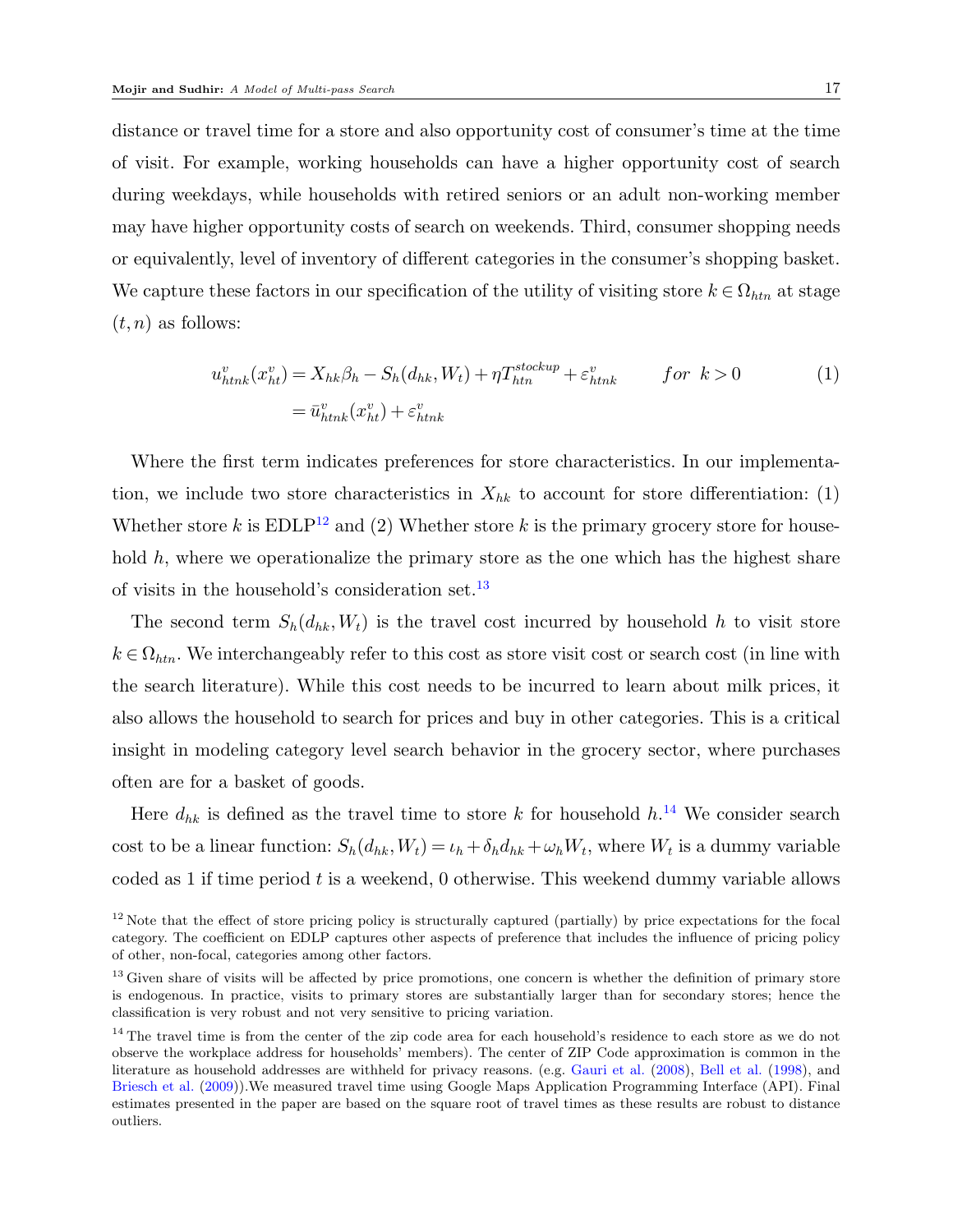us to account for difference in opportunity cost of consumers' time during weekends and weekdays.

The third term,  $\eta T_{\text{ht}n}^{stockup}$  the number of time periods since last stockup, summarizes the effect of a household's basket of grocery needs on store visits in a parsimonious manner. The intuition is that the longer it has been since a stockup visit by the household, the more likely the household would need to visit stores due to depletion of inventory in the non-focal categories independent of the inventory in the focal category.<sup>[15](#page-18-0)</sup> We define a trip as a stockup trip if total spending (excluding milk) of household  $h$  in that trip is higher than average spend (excluding milk) for that household across all their trips. We exclude milk from the definition of stockup so that it captures only the effect of categories other than milk on store visits. Note that in this case we are assuming the base utility for visiting a store is zero right after a stockup visit and that utility increases with the number of periods since last stockup trip. This is to capture the increase in the household's willingness to make a visit due to depletion of inventory of the basket of non-focal categories.<sup>[16](#page-18-1)</sup> Finally,  $\varepsilon_{hhh}^v$  is a visit choice-specific structural error shock that represents factors observed by the consumer but unobserved by the researcher that affect the decision to visit store  $k$  at stage  $n$  at time  $t$  for household  $h$ .

A household that forgoes search obtains the following utility:

<span id="page-18-2"></span>
$$
u_{htn0}^v(x_{ht}^v) = \varepsilon_{htn0}^v \tag{2}
$$

## Purchase Decision

After visiting store k, the household decides whether to make a purchase or not in the focal category. The flow utility for a household making a purchase is given by:

$$
u_{htnk1}^p(x_{htk}^p) = \alpha_h p_{kt} + \varepsilon_{htnk1}^p
$$
  
=  $\bar{u}_{htk1}^p(x_{htk}^p) + \varepsilon_{htnk1}^p$  (3)

<span id="page-18-0"></span><sup>&</sup>lt;sup>15</sup> Note that we have not included the effects of focal category inventory in the flow utility for visits directly. This effect will impact visits indirectly through its effect on the choice-specific value function by impacting consumption utility (when there is not adequate stock) in the dynamic structural framework.

<span id="page-18-1"></span><sup>&</sup>lt;sup>16</sup> A household is more likely to visit its primary store for stockup trips. In our data, the share of primary store for stockup trips is 63%. Given our subsequent assumption that the unobserved error shocks are distributed type I extreme value, the resulting logit functional form of visit probability can potentially accommodate a positive interaction effect between time since last stockup and visit to the primary store. If we have positive coefficients for "time since last stockup visit" and primary store, then in the convex region of the curve, the increase in the probability of visiting the primary store would be higher than that of non-primary stores, the longer it has been since last stockup visit. We verified this later based on the estimates of the structural model.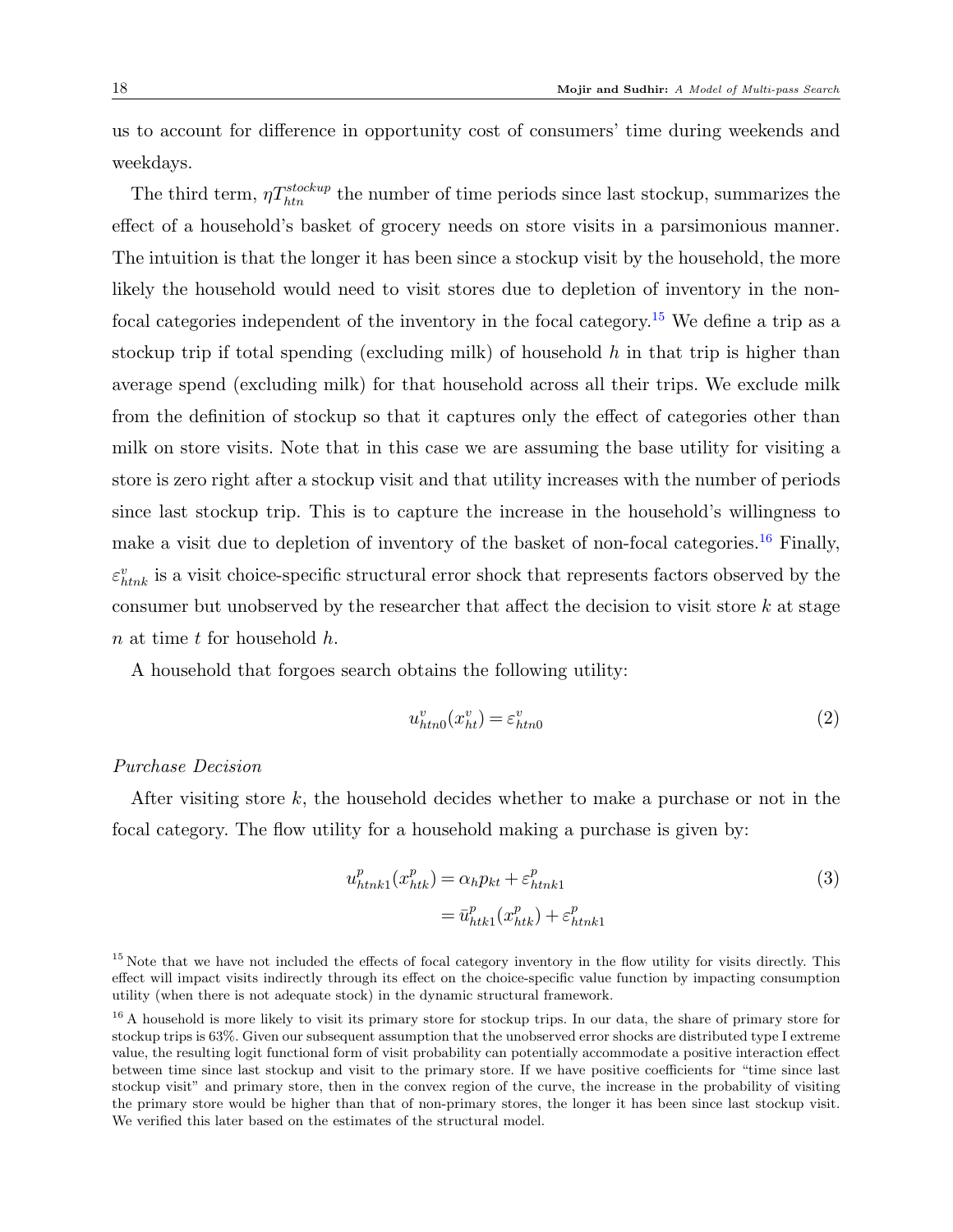Where  $\alpha_h$  is the price sensitivity of household h,  $p_{kt}$  is price of the focal category in store k at time period t, and  $\varepsilon_h^p$  $_{\text{think1}}^p$  is a purchase choice-specific structural error shock representing factors that affect the purchase decision and are observed by the household but not the researcher.

A household that does not purchase obtains:

$$
u_{htnko}^p(x_{htk}^p) = \varepsilon_{htnko}^p \tag{4}
$$

The structural error shocks in the above equations are all assumed to be independent and identically distributed (i.i.d) type I extreme value.<sup>[17](#page-19-0)</sup>

## Consumption Utility

Before moving to the next time period, the consumer gets utility from consumption of the focal category, which is a function of the inventory that includes purchases in the current period. We represent the consumption utility as:

<span id="page-19-1"></span>
$$
u_{ht}^c(i) = \varphi_h(c(i))\tag{5}
$$

Where *i* represents the inventory level of the focal category at the end of all visits at time t (i.e. after taking into account potential increases in the inventory because of purchases),  $c(i)$  is consumption as a function of inventory level, and  $\varphi_h$  is the utility of consuming  $c(i)$ units. We do not include an error shock on consumption utility as it is non-separable from the flow utilities from the search and purchase stages.

Let  $\rho_h$  be the household h's per-period consumption rate of the focal category. Specifically, we assume consumption to be either the per period consumption if there is sufficient inventory or zero (we set fractional consumption to zero limit the state space):

$$
c(i) = \begin{cases} 0 & i < \rho_h \\ \rho_h & i \ge \rho_h \end{cases}
$$

This means the household consumes an amount equal to the consumption rate if there is more than one serving left in the inventory and consumes zero otherwise. This specification allows us to capture a drop in the consumption utility when a household does not have adequate inventory. The assumption that the consumption utility from a fractional serving is zero (rather than linear) is an approximation that helps us model the inventory state

<span id="page-19-0"></span><sup>17</sup> We note that purchase and visit error shocks across different stores for the same household at the same time period can be potentially correlated. We assume the standard conditional independence for computational reasons.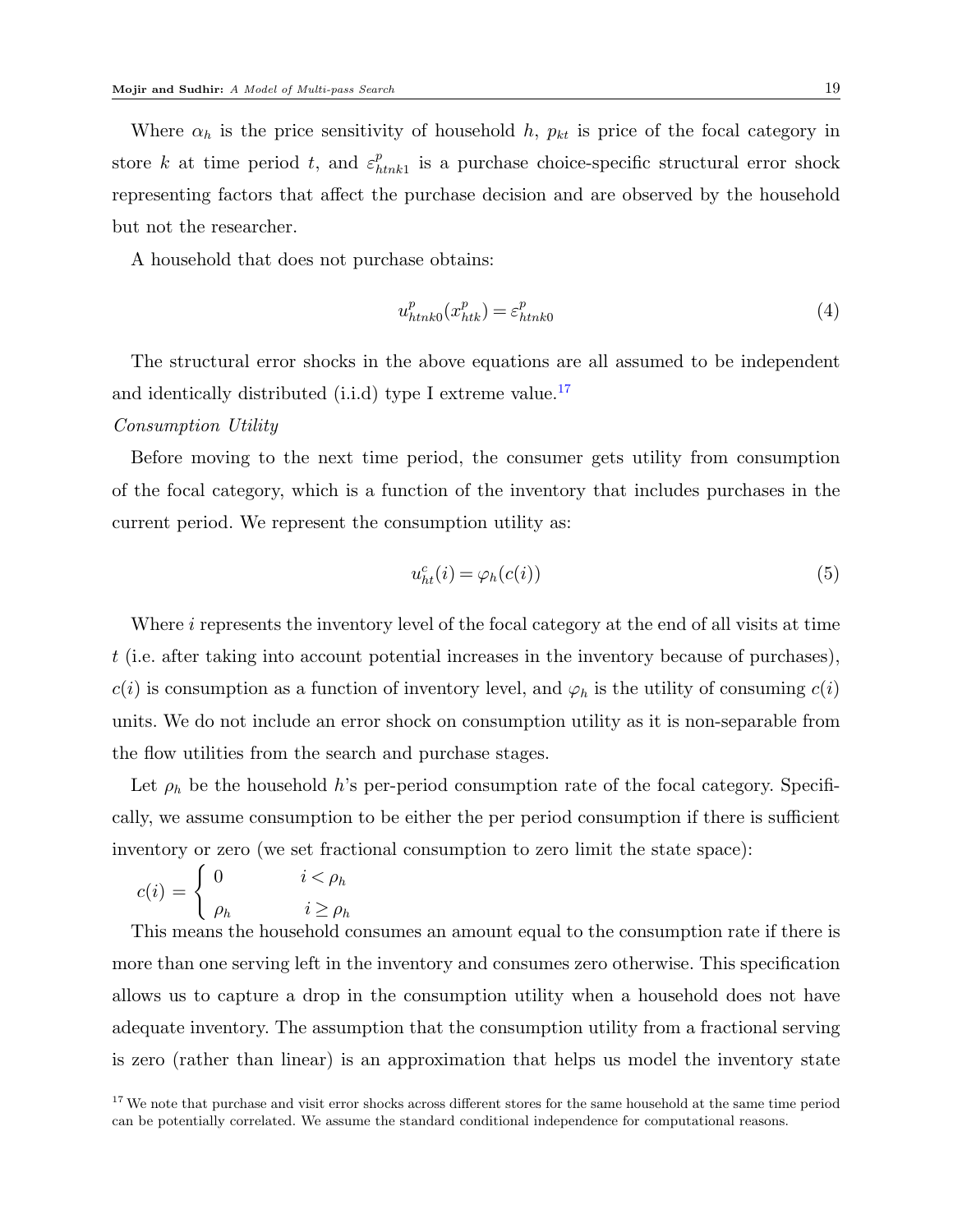space in terms of number of servings, which is an integer, rather than as a continuous variable.

Further, as described in the inventory transition equation below, that inventory is perishable after  $T$  periods; this accommodates a nonlinear stockpiling (inventory) cost—the entire value of inventory not consumed within  $T$  periods is lost to the household.<sup>[18](#page-20-0)</sup>

We assume that utility of consumption is  $\varphi_h(c(i)) = \sigma_h c(i) + \tau_h$ , where  $\sigma_h$  and  $\tau_h$  are parameters to be estimated. Thus when there is not enough inventory for a household serving, i.e.,  $i < \rho_h$ , the utility will be  $\tau_h$ , the disutility from stockout.

#### State Transitions

Here we define the state transitions associated with inventory, prices, time since last stockup visit, weekday/weekend, and store consideration sets.

We define the inventory for each household  $h$ , at each time period  $t$ , and at the end of each stage of search n to be represented by  $i_{htn}$ . We need to define the transition of inventory across both time periods and also across different stages of search within the same time period.

First, transition of inventory across time periods: At the end of the first stage of each time period, the level of inventory equals that of the end of the last stage of the previous time period, represented by  $N_h(t-1)$ , plus any additions that might come from any purchase that might have occurred in the first stage of search. That is:

$$
i_{ht1} = \min(i_{ht-1N_t(t-1)} + y_{ht1}^p q, T \times \rho_h)
$$

Here, q represents the quantity purchased (i.e. milk container size in our application). The min operator is used to account for perishability of milk and impose a non-linear inventory cost (i.e. we assume that the inventory is perishable after T periods).

Second, transition of inventory across search stages within the same time period: In this case, the inventory at the end of each stage equals the inventory at the end of the previous stage plus any changes due to a purchase at the current stage. If the current stage is the last stage of search for the period, we need to account for the reduction in the inventory level due to consumption. That is:

$$
i_{htn} = \min(\underbrace{i_{htn-1}}_{\text{carryover}} + \underbrace{y_{htn}^p q}_{\text{purchased}} - \underbrace{I\{n = N_h(t)\} c(i_{htn-1} + y_{htn}^p q)}_{\text{consumed amount}}, \underbrace{T \times \rho_h}_{\text{maximum storable}})
$$

<span id="page-20-0"></span><sup>18</sup> A linear in time inventory cost over the short time period of three weeks is not identified; hence our approach to model a highly nonlinear inventory cost is more appropriate for perishable products.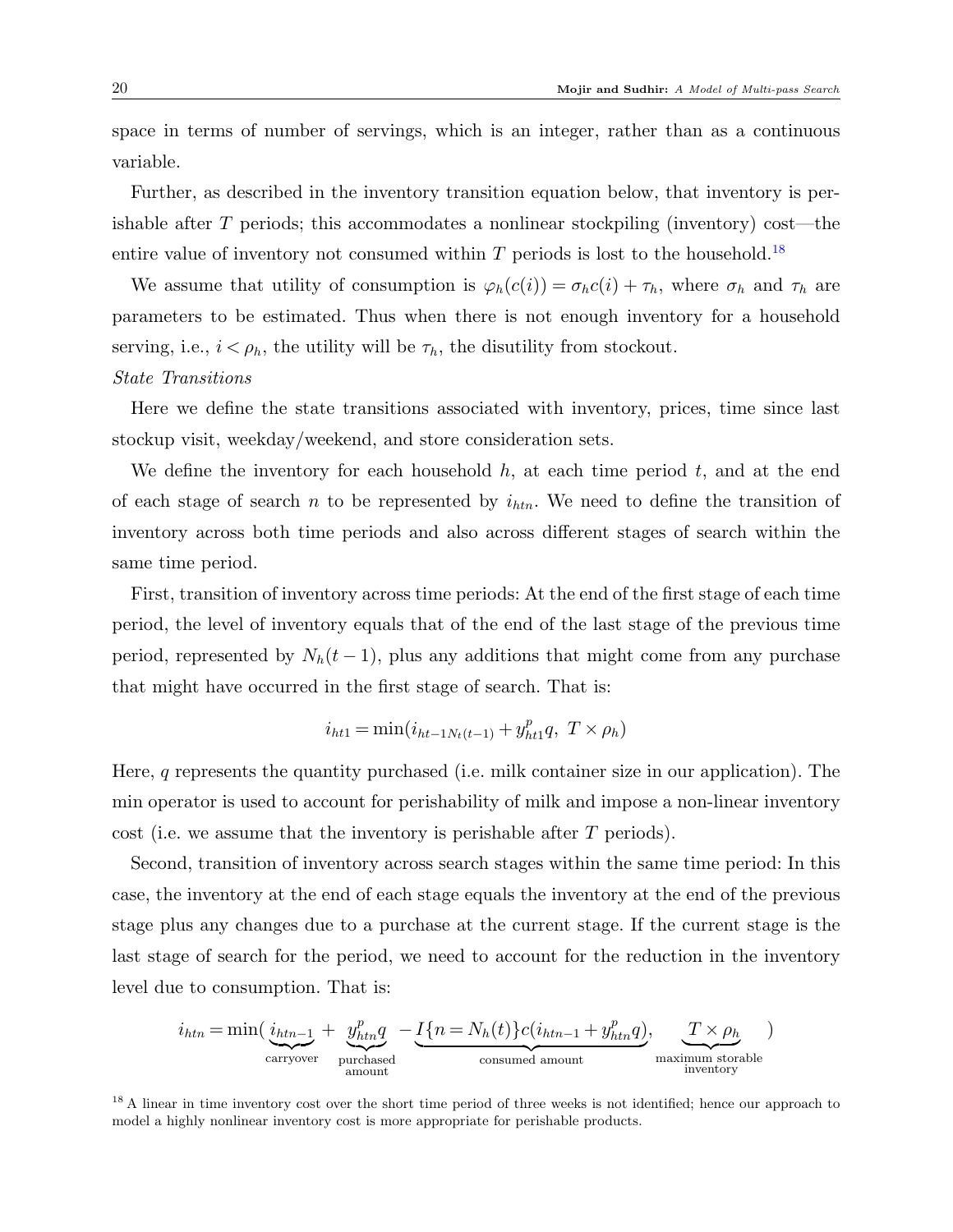Here,  $I\{n = N_h(t)\}\$ is an indicator function that equals one if the current stage is the last stage of search in the period.

We assume that prices follow an exogenous discrete distribution with m different levels of possible prices. We allow for prices to have different distributions for different stores.[19](#page-21-0) We assume a store-specific multinomial distribution of prices over the  $m$  price levels over time. While many of the papers in the literature that do not model store search assume that prices, while exogenous to demand shocks, follow a Markov process, we assume consumer price expectations are independent across time. Formally:  $p_{kt} \sim Multinomial(1, \vec{p_k})$ .<sup>[20](#page-21-1)</sup> This temporal independence assumption is driven by both conceptual and practical issues. At a conceptual level, consumers have to observe prices at each store in order for a Markov assumption on price expectations to work. Since consumers only visit a subset of stores (or none at all) in any given period, in practice a Markovian assumption on the evolution of price expectations will not be a clearly superior assumption compared to the independence assumption. In theory, we can consider consumers to have price expectations that are independent from past prices, when the past price for a store is not observed, and have Markovian expectations, when the past price is observed. In practice, however, that would lead to an explosion of the state space, since we would need to keep track of not only past prices for each of the stores, but also, stores that have or have not been visited by the household in the previous period. We also abstract away from potential correlations of prices of different stores in a household's consideration set since we find it to be generally small and statistically insignificant for more than half of the households in our sample. Specifically, the average correlation between primary and secondary store prices of milk

<span id="page-21-0"></span> $19$  To be more precise, we have a different distribution for each household-store combination. That is because the relevant price for different households shopping from the same store might be different (e.g. one household might always buy a national brand while another always buys the store brand). Note that the price distribution assumption can be used flexibly for different settings. For instance, when we consider a negotiated price situation like cars, we could model price distribution to be at or below the negotiated price for a fixed period of time, that the dealer might honor the price.

<span id="page-21-1"></span> $20$  The price exogeneity assumption is common in the dynamic structural modeling literature; see [Erdem et al.](#page-41-4) [\(2003\)](#page-41-4), for a detailed discussion on the plausibility of the price exogeneity assumptions in modeling choice of frequentlypurchased consumer goods. In particular, [Khan et al.](#page-42-17) [\(2015\)](#page-42-17) discuss institutional reasons like state and federal pricing regulations that make milk prices plausibly exogenous to demand shocks and more a function of supply and cost shocks. We follow the literature in assuming price exogeneity. Note that while consumers know the parameters of the distribution,  $\vec{p}_k$ , before visiting a store, they do not know the realized price before making a visit. Given that stores update prices weekly, there is a potential concern about the i.i.d. assumption across half-periods. This simplifying assumption has little impact on the estimates as only in 2.96% of weeks does a household visit a store in the first half of the week without making a purchase, and then visit the same store in the second half of the week and makes a purchase.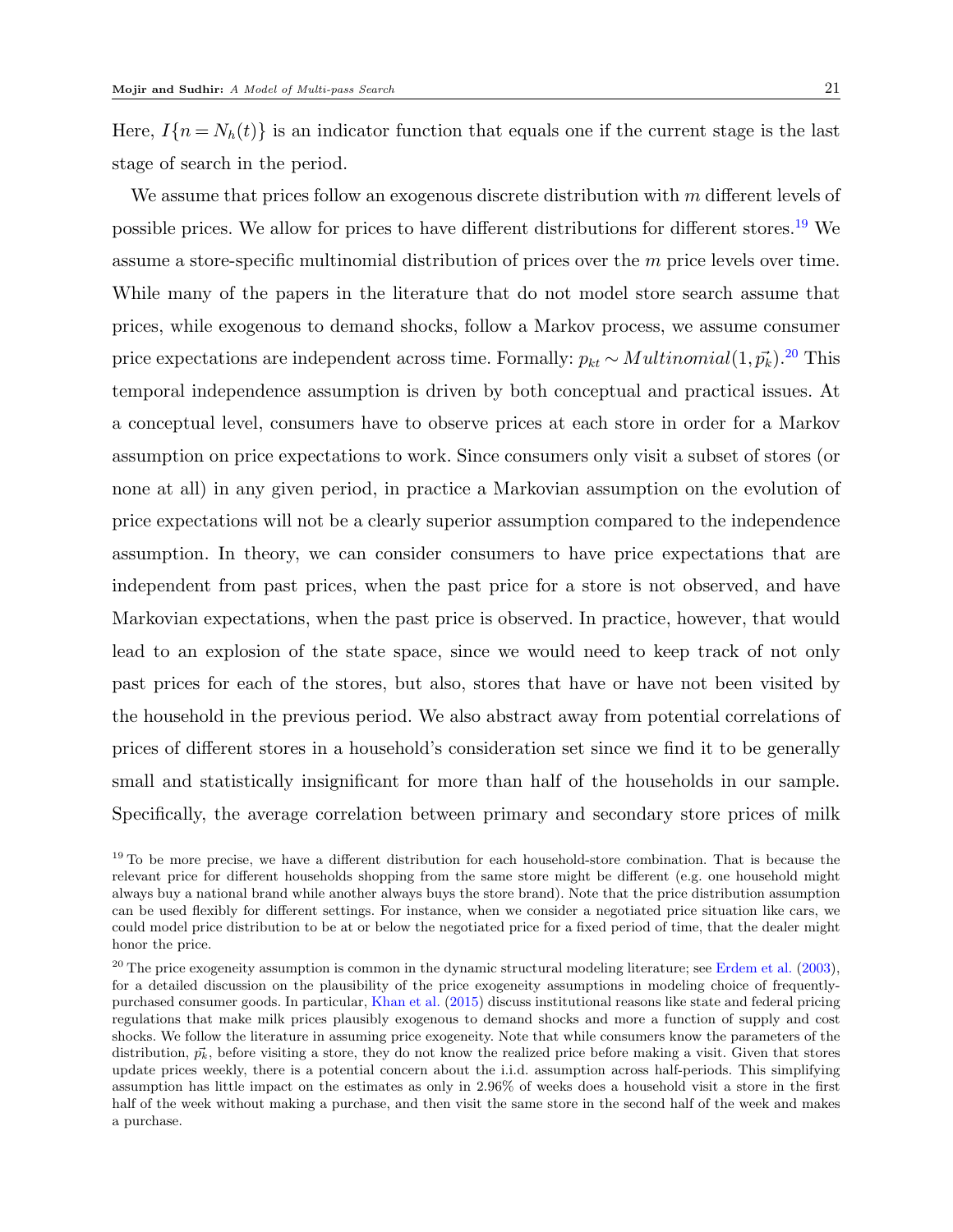across households is 16% with correlation being insignificant for 54% of households in our sample.

Let  $T_{\text{min}}^{\text{stockup}}$  represent time periods since last stockup visit at the beginning of stage n. We assume that probability of stockup visit (i.e.  $\theta_h$ ) is a function of time since last stockup visit. $21$  Specifically, across search stages within the same time period:

$$
T_{htn+1}^{stockup} = \begin{cases} 0 & \text{probability: } \theta_h(T_{htn}^{stockup}) \\ T_{htn}^{stockup} & \text{probability: } 1 - \theta_h(T_{htn}^{stockup}) \end{cases}
$$

And across time periods  $(N_h(t))$  represents the latest stage that a visit decision is considered at time  $t$ :

$$
T_{h(t+1)1}^{stockup} = \begin{cases} 1 & \text{probability: } \theta_h(T_{h t N_h(t)}^{stockup}) \\ T_{h t N_h(t)}^{stockup} + 1 & \text{probability: } 1 - \theta_h(T_{h t N_h(t)}^{stockup}) \end{cases}
$$

Weekends and weekdays alternate. We initialize the first period to be Weekend or Weekday as appropriate. In our case, the first period falls on weekdays, so we initialize the variable to zero:  $W_1 = 0$  and  $W_t = 1 - W_{t-1}$ .

Store consideration set evolves as follows; the store visited in stage  $n-1$  is removed from the consideration set at stage  $n: \Omega_{ht0} = \Omega_h$  and  $\Omega_{htn} = \Omega_{htn-1} \setminus y_{htn-1}^v$ .

#### 3.3. The Visit and Purchase Sequence Problem

Each consumer makes a sequence of visit and purchase decisions to maximize utility from the current time period plus discounted utility from future periods. Based on flow utilities defined in the previous section, we can write the optimization problem as a sequence problem of visit and purchase decisions for each household h,

$$
\max_{\{\Delta_{ht}\}_{t=0}^{\infty}} \mathbb{E}\left(\sum_{t=0}^{\infty} \beta^t \varpi_{ht}(\Delta_{ht}) | \tilde{x}_{ht}\right) \tag{6}
$$

Where  $\Delta_{ht} = \{y_{ht}^v, y_{ht}^p\}$  represents the vector of a household's visit  $(y_{ht}^v = \{y_{htn}^v\}_{n=1}^{N_h(t)})$  and purchase  $(y_{ht}^p = \{y_{htn}^p\}_{n=1}^{N_h(t)})$  decisions  $(N_h(t)$  represents the latest stage that a visit decision is considered at time period  $t$ ). These decisions in each time period are conditional on visit and purchase-related observed and unobserved state variables:  $\tilde{x}_{ht} = \{x_{ht}^v, x_{ht}^p, \varepsilon_{ht}^v, \varepsilon_{ht}^p\}.$ Here  $x_{ht}^p$  includes all the relevant observed state variables for the purchase state, while

<span id="page-22-0"></span><sup>&</sup>lt;sup>21</sup> The function  $\theta$  is empirically calibrated nonparametrically over the finite range of positive integer values in the data. It turns out to be monotonically nondecreasing function of  $T_{htn}^{stockup}$ . We set it to zero outside the range observed in the data.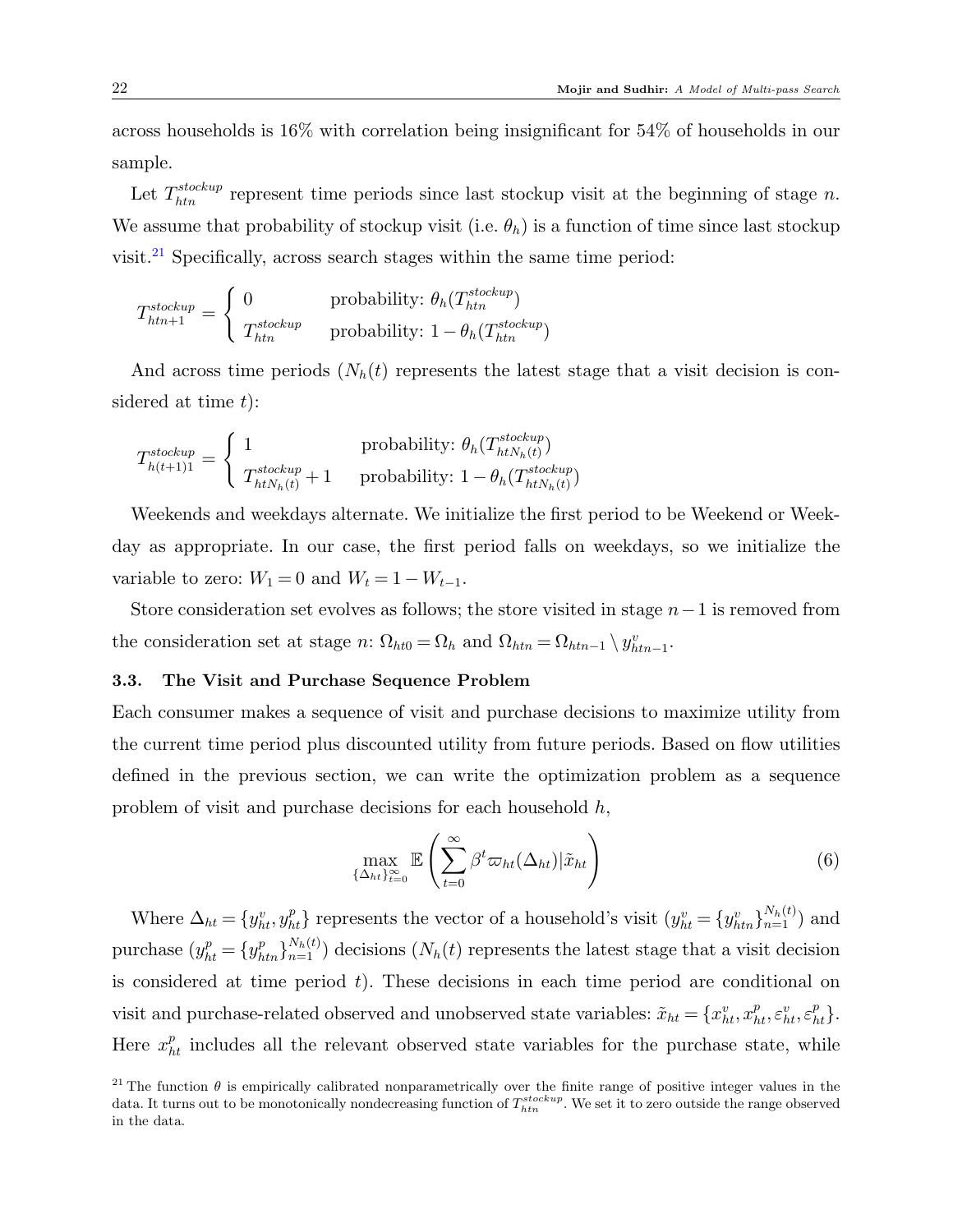$\varepsilon_{ht}^v = \{ \varepsilon_{htn0}^v, \{ \varepsilon_{htnk}^v \}_{k \in \Omega_h \setminus \Omega_{htn}} \}_{n=1}^{n=N_h(t)} \text{ and } \varepsilon_{ht}^p = \{ \{ \varepsilon_h^p \}_{k \in \Omega_h} \}_{n=1}^{n}$  $_{htnk1}^{p},\varepsilon _{h}^{p}$  ${}_{htnk0}^{p}$ } ${}_{k=y_{htn}^v}$  ${}_{h}^{N_h(t)}$  represent all the relevant unobserved state variables for visit and purchase stages, respectively. The total utility that the household gets across all stages within time period  $t$  is the sum of flow utilities from the visit and purchase stages up to stage  $N_h(t)$  plus consumption utility:

$$
\varpi(\Delta_{ht}) = \underbrace{\sum_{n=1}^{N_h(t)} \prod_{l=0}^{N_max} (u_{hth}^v)^{\mathbb{I}(y_{hth}^v = l)}}_{\text{visit utility}} + \underbrace{\sum_{n=1}^{N_h(t)} \prod_{l=0}^{1} (u_{hthkl}^p)^{\mathbb{I}(y_{hth}^p = l)}}_{\text{purchase utility}} + \underbrace{u_{ht}^c}_{\text{consumption}} \tag{7}
$$

#### 3.4. Choice-Specific Value Functions

Within the finite horizon store search model, a household has to make two consecutive decisions in each stage of each time period (i.e. a decision to visit a store, potentially followed by a decision to make a purchase in the focal category). We therefore define two sets of value functions, one for visit decisions and the other for purchase decisions. To keep notation simple, we use the ex-ante value functions of search and purchase to write the choice-specific value functions. Precise definition of these value functions is presented in the next subsection. Let  $\mathbb{E} V_{htn}^v(x_{ht}^v, \Omega_{htn})$  represent the ex-ante value function of search at stage n of time period t for household  $h$ ; i.e., the highest expected value of utility that the household can get starting at search stage n if the set of unvisited stores is  $\Omega_{htn}$ . Similarly, let  $\mathbb{E} V_{htnk}^p$  represent the ex-ante value function at purchase stage n of period t if household h is visiting store  $k$ .

Consider household h with  $N_h^{max}$  stores in its consideration set visiting store k, making a purchase decision at time t. After observing purchase-related variables, the household has two options; (1) to make a purchase, or (2) to wait for stage  $(n+1)$  and consider visiting an unvisited store from the set of remaining stores  $\Omega_{htn} - \{k\}$ , or to wait until the next time period if the set of unvisited stores is empty. If it is the last stage of search (i.e.  $n = N_h^{max}$ ), with a purchase, the household gets the corresponding flow utility of purchase plus the utility from consumption of the focal category and the discounted value of utility (across time) that they will get starting next period. On the other hand, if there are still more stores left to be visited (i.e.  $n \neq N_h^{max}$ ), the household gets the purchase utility plus the expected value of utility that they will get starting next search stage. Since this is in the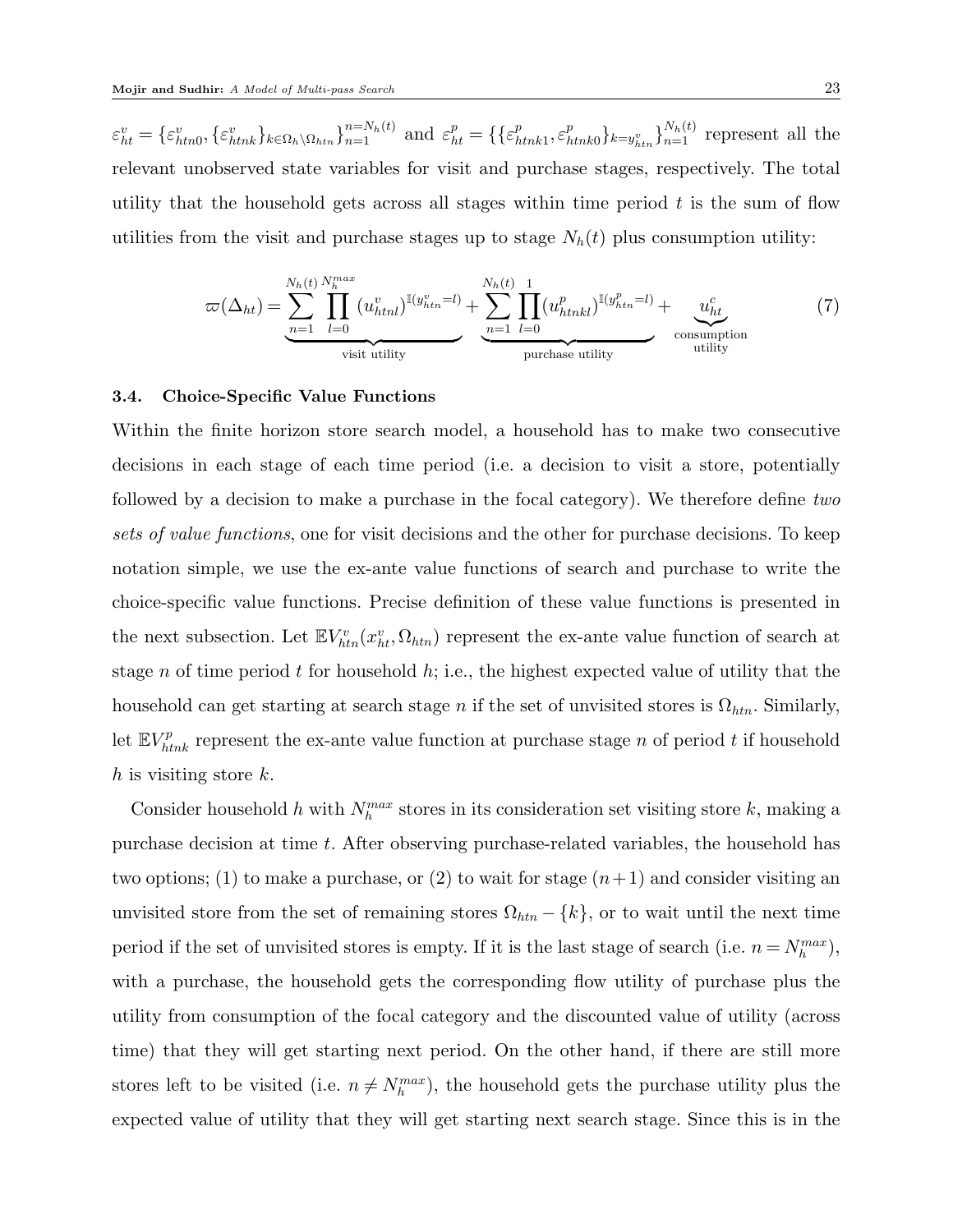same time period, there will be no discounting. Also, note that to avoid double-counting, we do not add consumption utility here.

$$
v_{htnkl}^{p}(x_{htk}^{p}, x_{ht}^{v}, \Omega_{htn}) = \begin{cases} \bar{u}_{htnkl}^{p} + \mathbb{E}V_{ht,n+1}^{v}(x_{ht}^{v}, \Omega_{htn} - \{k\}) + \varepsilon_{htnkl}^{p} & \text{if } n \neq N_{h}^{max} \\ \bar{u}_{htnkl}^{p} + u_{ht}^{c} + \\ \beta \mathbb{E}_{x_{h,t+1}^{v}|x_{ht}^{v}, \Delta_{ht}, \varepsilon_{ht}} \mathbb{E}V_{h,t+1,1}^{v}(x_{h,t+1}^{v}, \Omega_{h}) + \varepsilon_{htnkl}^{p} & \text{if } n = N_{h}^{max} \\ \end{cases}
$$

$$
= \bar{v}_{htk1}^{p} + \varepsilon_{htnkl1}^{p}
$$
(8)

If the household does not purchase, and it is the last stage of search in the current time period, the household receives the utility from consumption plus the discounted value of expected utilities, starting from next time period. If there are still unvisited stores in the current time period, the household would get the expected value of stream of utilities from potential visits and purchases from those stores and future time periods. That would be captured in  $\mathbb{E} V_{htn+1}^v$ .

$$
v_{htnk0}^{p}(x_{htk}^{p}, x_{ht}^{v}, \Omega_{htn}) = \begin{cases} \mathbb{E}V_{htn+1}^{v}(x_{ht}^{v}, \Omega_{htn} - \{k\}) + \varepsilon_{htnk0}^{p} & \text{if } n \neq N_{h}^{max} \\ u_{ht}^{c} + \beta \mathbb{E}_{x_{h,t+1}^{v}|x_{ht}^{v}, \Delta_{ht}, \varepsilon_{ht}} \mathbb{E}V_{h,t+1,1}^{v}(x_{h,t+1}^{v}, \Omega_{h}) + \varepsilon_{htnk0}^{p} & \text{if } n = N_{h}^{max} \end{cases}
$$
(9)

Moving one step back, the household faces a decision of whether to visit a store and which store to visit. At this point, the household knows the realizations of random shocks for the visit stage but not for the purchase stage. The household also has not observed purchase-related state variables for unvisited stores yet (e.g., does not know prices before visiting the store). Therefore, the household should use the expected value of the utility for what comes next in making the decision whether and which store to visit. If the household decides to visit one of the unvisited stores, the next step would be making a purchase decision. Therefore, we can write the choice-specific value function for the visit stage as:

$$
v_{htnk}^v(x_{ht}^v, \Omega_{htn}) = \bar{u}_{htnk}^v + \mathbb{E}V_{htnk}^p(x_{ht}^v, \Omega_{htn} - \{k\}) + \varepsilon_{htnk}^v
$$
  

$$
= \bar{v}_{htnk}^v + \varepsilon_{htnk}^v
$$
 (10)

Here  $k \in \Omega_{htn}$ , implying that at this stage the household can choose a store from the set of unvisited stores in the current time period. If the household decides to stop the search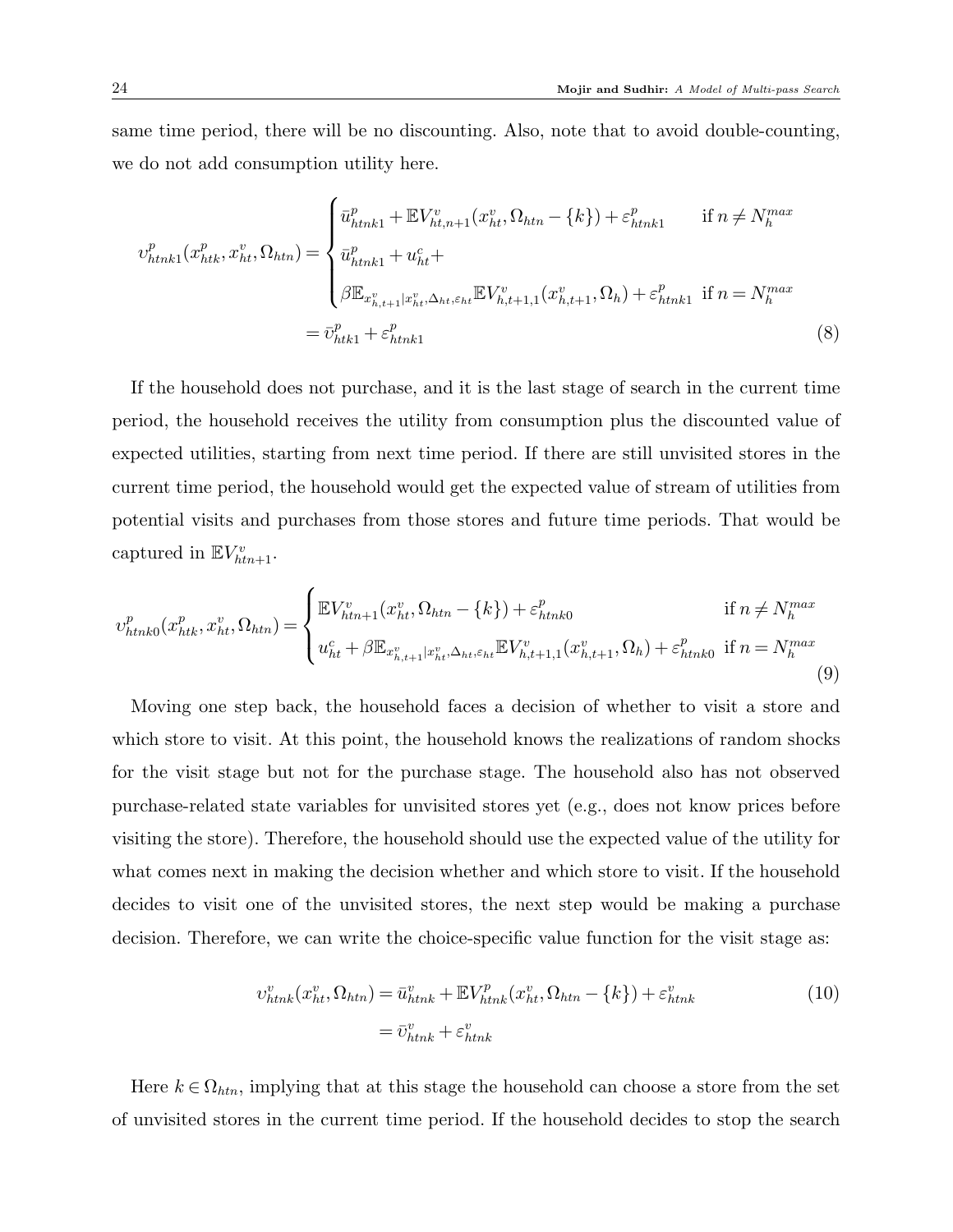in the current period (i.e.,  $k = 0$ ), the household will get the discounted expected value of utility starting from the first visit stage of the next time period, i.e.,

$$
v_{htn0}^{v}(x_{ht}^{v}) = \bar{u}_{ht}^{c} + \beta \mathbb{E}_{x_{h,t+1}^{v}|x_{ht}^{v}, \Delta_{ht}, \varepsilon_{ht}} \mathbb{E} V_{h,t+1,1}^{v}(x_{h,t+1}^{v}, \Omega_{h}) + \varepsilon_{htn0}^{v}
$$
\n
$$
= \bar{v}_{htn0}^{v} + \varepsilon_{htn0}^{v}
$$
\n(11)

#### 3.5. Ex-Ante Value Functions

Next, we define value functions and ex-ante value functions based on choicespecific value functions defined in the previous subsection. Denoting  $V_{htn}^v(x_{ht}^v, \Omega_{htn}) =$ max  $k \in \Omega_{htn} \cup \{0\}$  $\{v_{\text{thnk}}^v(x_{\text{ht}}^v, \Omega_{\text{htn}})\}\$ as value function of search stage, the ex-ante value function at the visit stage is given by,

$$
\mathbb{E}V_{htn}^{v}(x_{ht}^{v},\Omega_{htn}) = \mathbb{E}_{\epsilon_{htn}^{v}|x_{ht}^{v},\Omega_{htn},\epsilon_{htn-1}^{v}}\left[\max_{k \in \Omega_{htn} \cup \{0\}} \{v_{htnk}^{v}(x_{ht}^{v},\Omega_{htn})\}\right]
$$
\n
$$
= \log \left[\sum_{k \in \Omega_{htn} \cup \{0\}} \exp(\bar{v}_{htnk}^{v}(x_{ht}^{v},\Omega_{htn}))\right]
$$
\n(12)

where  $\epsilon_{\text{htn}}^v = {\epsilon_{\text{htnk}}^v}_{k\in\Omega_{\text{htn}}\cup\{0\}}$ . The second equality follows from the properties of extreme value distribution and the conditional independence assumption. Similarly, let the value function of the purchase stage be denoted by  $V_{htnk}^p = max\{v_h^p\}$  $_{htnk1}^{p},v_{h}^{p}$  $_{\text{htnk0}}^p$ , then we can write ex-ante value function at the purchase stage as,

$$
\mathbb{E}V_{htnk}^{p}(x_{ht}^{v},\Omega_{htn}) = \mathbb{E}_{x_{htk}^{p},\varepsilon_{htnk1}^{p},\varepsilon_{htnk0}^{p}|\varepsilon_{ht,n-1,k1}^{p},\varepsilon_{ht,n-1,k0}^{p}}^{\tilde{p}}\{max[v_{htnk1}^{p}(x_{ht}^{v},\Omega_{htn}),v_{htnk0}^{p}(x_{ht}^{v},\Omega_{htn})]\}
$$
\n
$$
= \int_{x_{htk}^{p}} log(exp(\bar{v}_{htk1}^{p}) + exp(\bar{v}_{htn0}^{p})]dP(x_{htk}^{p})
$$
\n(13)

Again, the second equality is based on the extreme value distribution and the conditional independence assumption.

## 3.6. Choice Probabilities and the Likelihood Function

Based on the choice-specific value functions presented in the previous section, we can write the choice-specific probabilities at each stage in any given time period, given the distribution of error shocks. As the error shocks are drawn from a Type I extreme value distribution, the choice-specific probabilities can be represented as follows:

$$
P_{htnk}^{v} = \frac{exp(\bar{v}_{htnk}^{v})}{\sum_{j \in \Omega_{htn} \cup \{0\}} exp(\bar{v}_{htnj}^{v})}
$$
(14)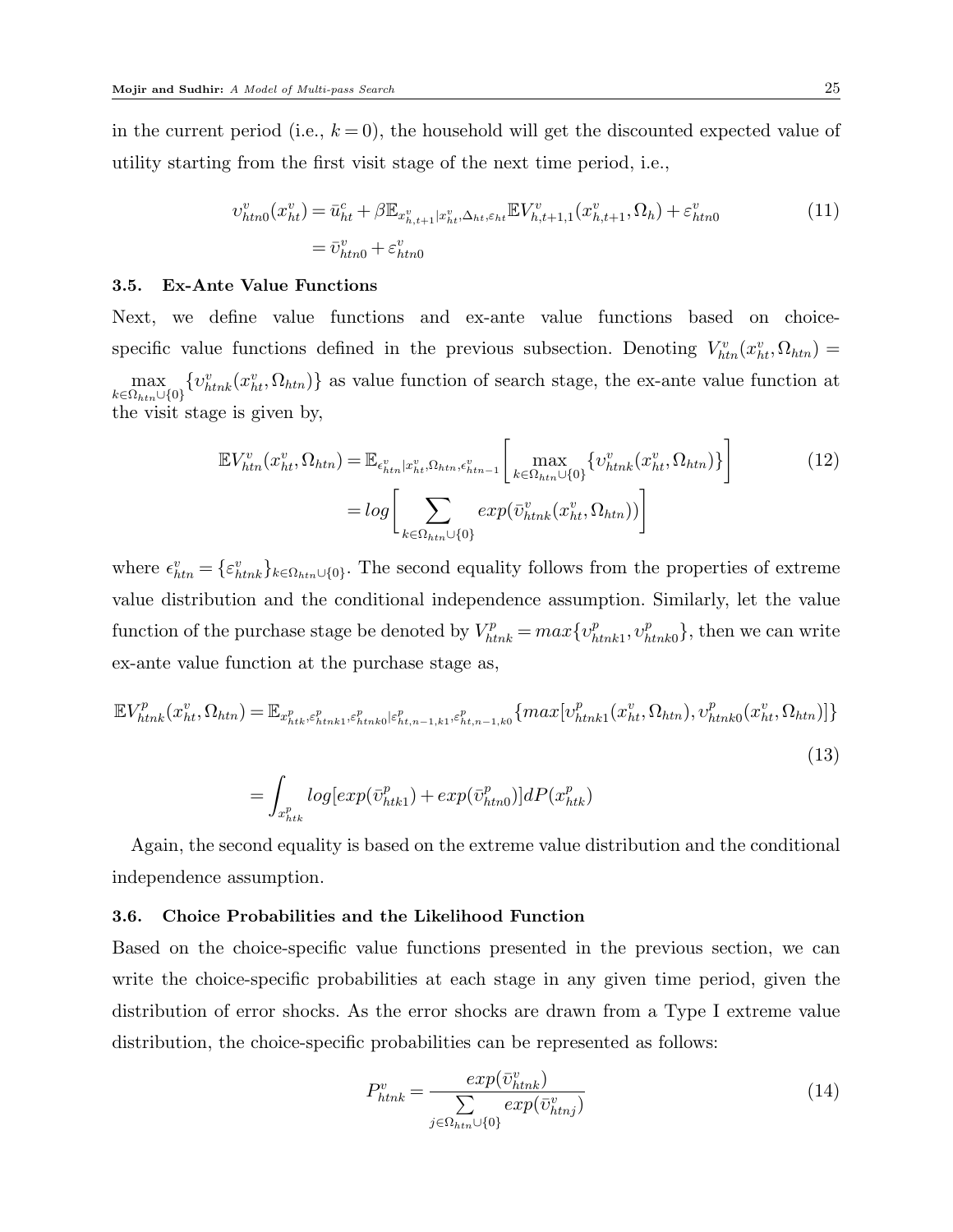where  $P_{htnk}^{v}$  is the probability that household h at time period t and stage n chooses to search store  $k \in \Omega_{htn}$  from the set of unvisited stores or chooses to stop search in the current period  $k = 0$ . The probability of the same household making a purchase, while visiting store  $k$  can be written as:

$$
P_{htnk1}^{p} = \frac{exp(\bar{v}_{htk1}^{p})}{exp(\bar{v}_{htk1}^{p}) + exp(\bar{v}_{htn0}^{p})}
$$
\n(15)

We allow for discrete heterogeneity among households, i.e., a household  $h$  can belong to one of G segments denoted by q. Using the representation of probabilities above and the household's observed decision, the likelihood for household h conditional on being from segment  $g$  can be written as,

$$
L_{h|g} = \prod_{t=1}^{T_h} \prod_{n=1}^{N_h(t)} \prod_{k=0}^{N_h(t)} (P_{htnk}^v | g)^{\mathbb{I}(y_{htn}^v = k)} (P_{htnk1}^p | g)^{\mathbb{I}(y_{htnk}^p = 1 \& y_{htn}^v = k)} (1 - P_{htnk1}^p | g)^{\mathbb{I}(y_{htnk}^p = 0 \& y_{htn}^v = k)} \tag{16}
$$

The unconditional likelihood for the sample of size  $H$  can be written as follows where  $p_g$  denotes the size of group g.

<span id="page-26-2"></span>
$$
L = \prod_{h=1}^{H} \left( \sum_{g=1}^{G} p_g L_{h|g} \right) \tag{17}
$$

## <span id="page-26-0"></span>4. Estimation

We formulate the estimation problem of the dynamic programming model as a Mathematical Program with Equilibrium Constraints [\(Su and Judd](#page-43-2) [2012\)](#page-43-2). However, instead of estimating the heterogeneous model using nonlinear constrained optimization as suggested in [Su and Judd](#page-43-2) [\(2012\)](#page-43-2), we combine the MPEC approach with an iterative EM algorithm procedure [\(Arcidiacono and Jones](#page-41-9) [2003\)](#page-41-9). We use a finite mixture of types to capture heterogeneity. Although we can technically use the nonlinear constrained optimization approach even with finite heterogeneity, a practical challenge arises in our setting, where we model choices of store and purchase visits in each time period, compared to the case where only purchase choices are modeled conditional on store visits. With such a large number of choice probabilities, the likelihood of each household's purchase string becomes smaller than numerical precision of the computer.<sup>[22](#page-26-1)</sup> With heterogeneity, the log likelihood function

<span id="page-26-1"></span><sup>&</sup>lt;sup>22</sup> This happens for two reasons; first, long panel structure, which is not unique to our model. Note that  $L_{h|g}$  is the product of probabilities of the sequence of decisions for all the time periods during which household  $h$  is observed.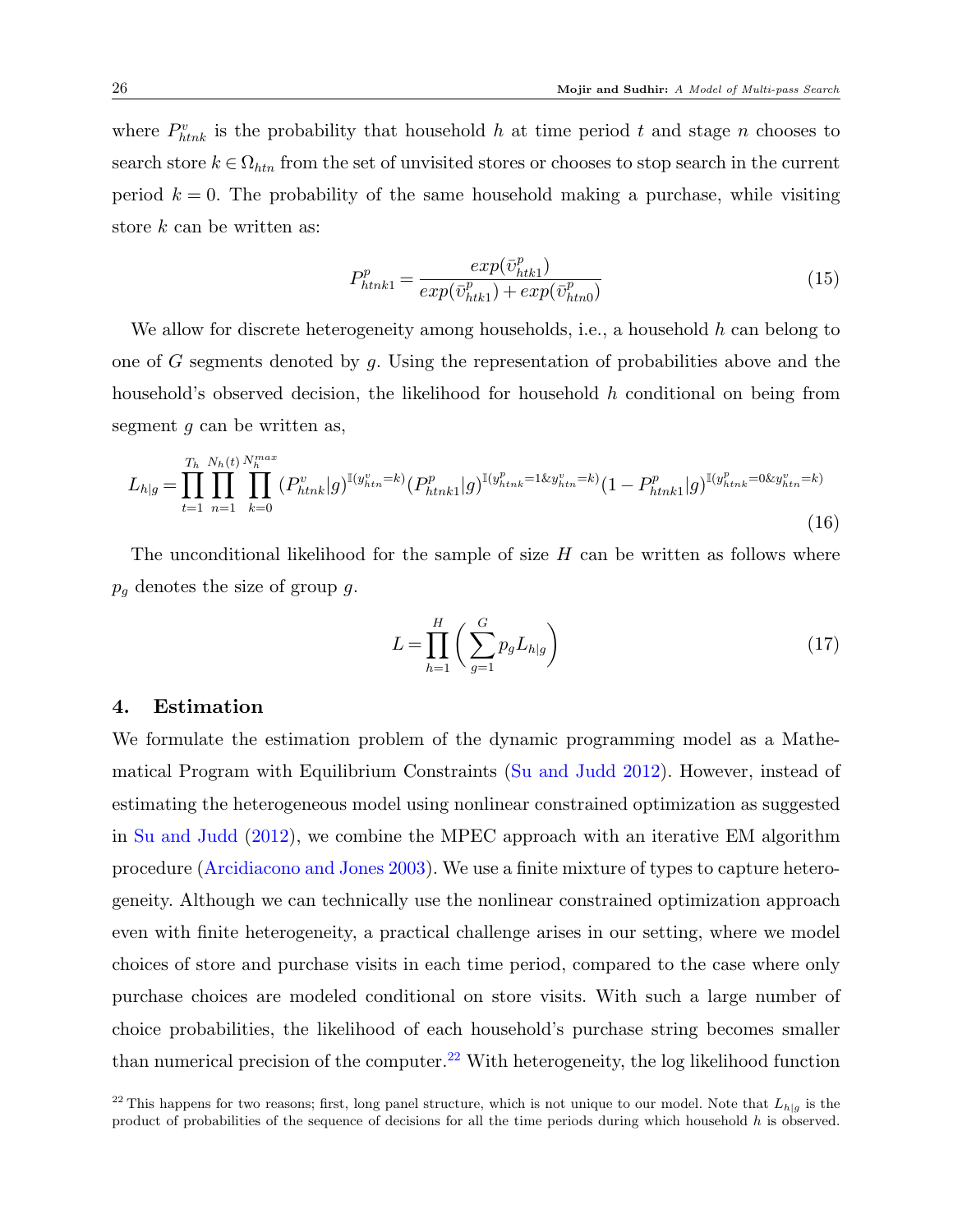cannot be written simply as a summation of log of choice probabilities. By nesting the constrained optimization within an EM algorithm procedure, at any stage of the optimization process, the objective functions only enter in the form of summations of log of choice probabilities with the probability of membership in each segment set at the value of the previous iteration, thus bypassing the numerical precision problem.

#### 4.1. The Mathematical Programming with Equilibrium Constraints

In the unconditional likelihood function, presented in Equation [17,](#page-26-2)  $L_{h|g}$  is a function of choice-specific value functions of the model. In fact, this equation could be re-written as:

$$
L = \prod_{h=1}^{H} \left( \sum_{g=1}^{G} p_g L_{h|g}(\bar{v}_h^p, \bar{v}_h^v; x_h^v, x_h^p, \Delta_h, \Theta) \right)
$$
(18)

While traditional nested fixed point approach (NFXP) suggests application of an unconstrained optimization algorithm and calculation of value functions outside the optimization loop using contraction mapping, this method proves to be computationally intensive considering the size of the state space and structure of the problem. Specifically, the finite horizon nested within an infinite horizon structure of our problem results in a system of Bellman equations that is computationally challenging in each iteration of the contraction mapping. Therefore, instead of using NFXP, we re-formulate the problem as a constrained optimization problem. To that end, we re-write the likelihood function as a function of choice-specific and ex-ante value functions and replace the contraction mapping with a set of constraints, each of which representing a Bellman equation.

$$
\max_{\Theta} \prod_{h=1}^{H} \bigg( \sum_{g=1}^{G} p_g L_{h|g}(\mathbb{E} V_h^v, \mathbb{E} V_h^p, \bar{\nu}_h^v, \bar{\nu}_h^v; x_h^v, x_h^p, \Delta_h, p, \Theta) \bigg)
$$

subject to:

$$
\mathbb{E}V_{htn}^{v}(x_{ht}^{v},\Omega_{htn}) = \log\left(\sum_{k \in \Omega_{htn} \cup \{0\}} \exp(\bar{v}_{htnk}^{v})\right) \qquad \forall t \in \{1,\ldots,T_h\}, \forall n \in \{1,\ldots,N_h\}
$$

$$
\mathbb{E}V_{htnk}^{p} = \int \limits_{x_{htnk}^{p}} \log[\exp(\bar{v}_{htk1}^{p}) + \exp(\bar{v}_{htn0}^{p})]dP(x_{htk}^{p}) \qquad \forall t \in \{1,\ldots,T_h\}, \forall n, k \in \{1,\ldots,N_h\}
$$
(19)

Second, due to the nested structure of the model (i.e. a finite horizon cross-store model nested in an infinite time horizon model), the sequence of probabilities can include between one to  $2N_h^{max}$  probability terms for each time period (a visit and a purchase decision for each store) depending on actions that household  $h$  takes. This exacerbates the long panel issue by a factor of up to 6 depending on the maximum number of stores in households' consideration sets.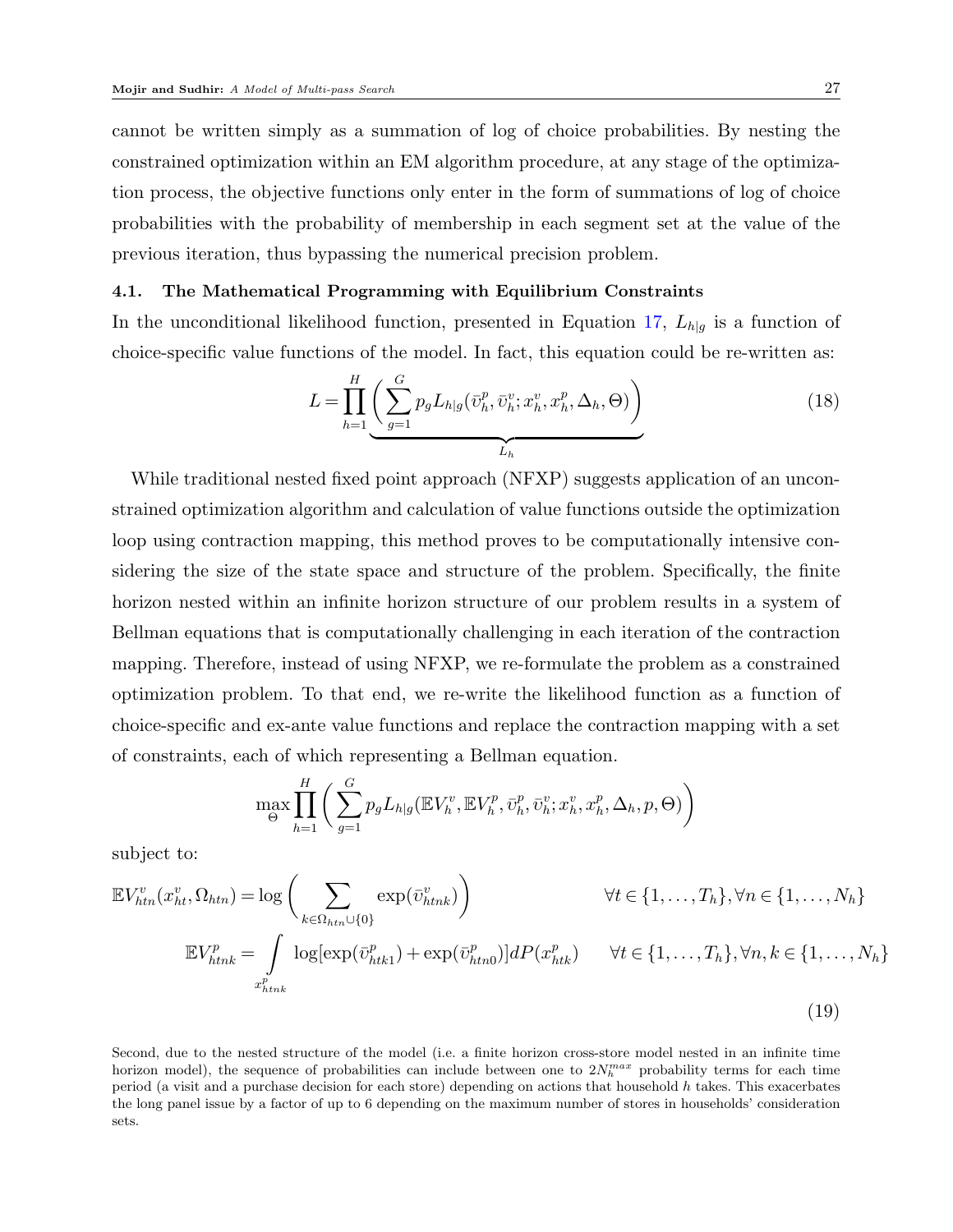Where  $\mathbb{E} V_h^v = \{ \{ \mathbb{E} V_{hhn}^v \}_{t=1}^{T_h} \}_{n=1}^{N_h^{max}}$  and  $\mathbb{E} V_h^p = \{ \{ \{ \mathbb{E} V_{hhh}^p \}_{t=1}^{T_h} \}_{n=1}^{N_h^{max}} \}_{k=0}^{N_h}$  are sets of exante value functions for the search and purchase stages respectively. Similarly,  $\bar{v}_h^v$  =  $\{\{\{\bar{v}_{htnk}^v\}_{t=1}^{T_h}\}_{h=1}^{N_h^{max}}\}_{k=0}^{N_h^{max}}$  and  $\bar{v}_h^p = \{\{\{\bar{v}_h^p\}$  $_{htk1}^p, \bar{\upsilon}_h^p$  $P_{htn0}^{T_h} \}_{t=1}^{N_h^{max}} \}_{h=1}^{N_h^{max}}$  represent sets of deterministic parts of the choice-specific value functions for the search and purchase stages.

To address the issue of small numbers arising from the fact that taking the log of the above objective would not transform multiplication of numerous probability terms inside  $L_{h|g}$ , we adopt the EM approach presented in [Arcidiacono and Jones](#page-41-9) [\(2003\)](#page-41-9). Assuming that  $Pr(g|x_h^v, x_h^p)$  $_h^p$ ,  $\Delta_h$ ,  $p$ ; $\hat{\Theta}$ ) represents conditional probability that household  $h$  belongs to group g conditional on observed state variables, decisions, group sizes, and set of parameters, the objective function of the above constrained optimization problem could be replaced with (derivation presented in Appendix  $E$ ):

<span id="page-28-0"></span>
$$
\max_{\Theta} \sum_{h=1}^{H} \sum_{g=1}^{G} Pr(g|x_h^v, x_h^p, \Delta_h, p; \hat{\Theta}) \log(L_{h|g}(\mathbb{E}V_h^v, \mathbb{E}V_h^p, \bar{v}_h^p, \bar{v}_h^v; x_h^v, x_h^p, \Delta_h, p, \Theta))
$$
(20)

#### 4.2. Segment Sizes and Household Probability of Membership

Allowing for a finite number of groups, let  $p<sub>g</sub>$  denote the unconditional probability that a consumer belongs to group g and  $p = (p_1, \ldots, p_G)$ . Following Bayes' theorem, we can write the probability that household  $h$  is from group  $g$ , conditional on the household's observed behavior and a set of parameters

<span id="page-28-1"></span>
$$
p_g^h = Pr(g|x_h, \Delta_h, p; \Theta) = \frac{p_g L_{h|g}(x_h, \Delta_h, p; \Theta)}{\sum_{g=1}^G p_g L_{h|g}(x_h, \Delta_h, p; \Theta)}
$$
(21)

Where  $L_{h|g}$  is individual likelihood for household h conditional on being of type g, and  $x_h = \{x_{ht}^v \cup \{x_{htk}^p\}_{k=1}^{N_h(t)}\}_{t=1}^{T_h}$  represents the set of all observed state variables for household h. The maximum likelihood estimate of  $\hat{p}_g$  is given by:

<span id="page-28-2"></span>
$$
\hat{p}_g = \frac{1}{H} \sum_{h=1}^{H} Pr(g|x_h, \Delta_h, p; \Theta)
$$
\n(22)

#### 4.3. The Estimation Algorithm

We combine the procedure presented for estimating models with discrete heterogeneity in [Arcidiacono and Jones](#page-41-9) [\(2003\)](#page-41-9) with MPEC approach [\(Su and Judd](#page-43-2) [2012\)](#page-43-2). Equations [20,](#page-28-0) [21](#page-28-1) and [22](#page-28-2) suggest an iterative algorithm for estimation.

Step 0: Assume starting values of  $p<sub>g</sub>$  and  $\Theta$ .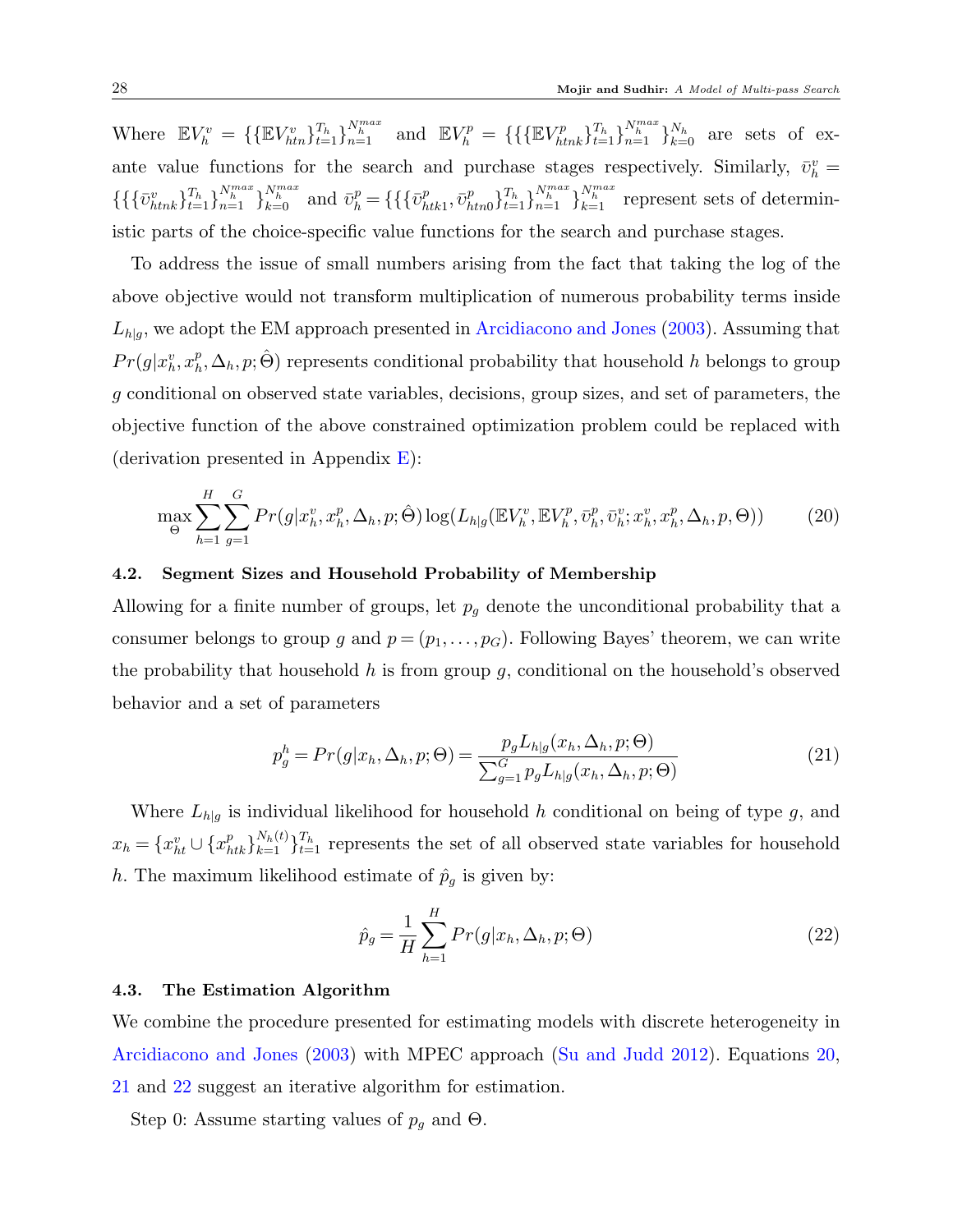Step 1: Calculate  $p_g^h$ , using equation [21,](#page-28-1) conditional on p and  $\Theta$ .<sup>[23](#page-29-0)</sup>

Step 2: Given the estimates of  $p_g^h$ , use equation [22](#page-28-2) to update  $p_g$ .

Step 3: Using estimates of  $p_g^h$ , maximize equation [20](#page-28-0) subject to Bellman equations as constraints to update Θ.

Step 4: Iterate over steps 1 to 3 till convergence on Θ.

The above iterative algorithm is an adaptation of the EM algorithm presented in [Arcidia](#page-41-9)[cono and Jones](#page-41-9) [\(2003\)](#page-41-9), in that instead of using the [Rust](#page-42-18) [\(1987\)](#page-42-18) nested fixed point algorithm to solve the dynamic programming problem, we solve the DP problem as a mathematical program with equilibrium constraints [\(Su and Judd](#page-43-2) [2012\)](#page-43-2).

## 4.4. Identification

We present an informal discussion of identification in this section. The two most critical parameters for a search model across stores and time are price and search cost parameters. Intuitively, the purchase/no purchase decision in response to price variation as a function of state variables such as inventory identifies price sensitivity, while the frequency of store visits identifies search cost. We will elaborate more on this in the following paragraphs.

Identification of price parameter in our model might initially seem a bit tricky since the decision to purchase not only depends on the current price at the store that is being visited, but it also depends on the flow of future utilities from potential store visits in the future. Since the utility that comes from potential visits in the future depends on how high the search cost is, one might imagine that search cost parameters are not separately identified from price sensitivity. However, note that even though search cost parameters enter the purchase decision indirectly through the potential future utility of visiting another store, conditional on the store that is being visited and whether the period is a weekend or weekday, they are constant across different visits for the same household, whereas price is not and it is this variation in price conditional on store that gives us separate identification of the price coefficient.

<span id="page-29-0"></span><sup>&</sup>lt;sup>23</sup> To calculate  $p_g^h$  we need to calculate likelihoods conditional on  $\Theta$ . We obtain the likelihood not through a contraction mapping, but through constrained optimization. The optimization problem has a constant objective function as we are solving conditional on Θ; hence the optimizer minimizes feasibility error of constraints (Bellman equations) rather than minimizing optimality error (which is zero with a constant objective function). We also assessed sensitivity to starting values of inventory, by estimating the model with random starting values of inventory and find our estimates to be robust.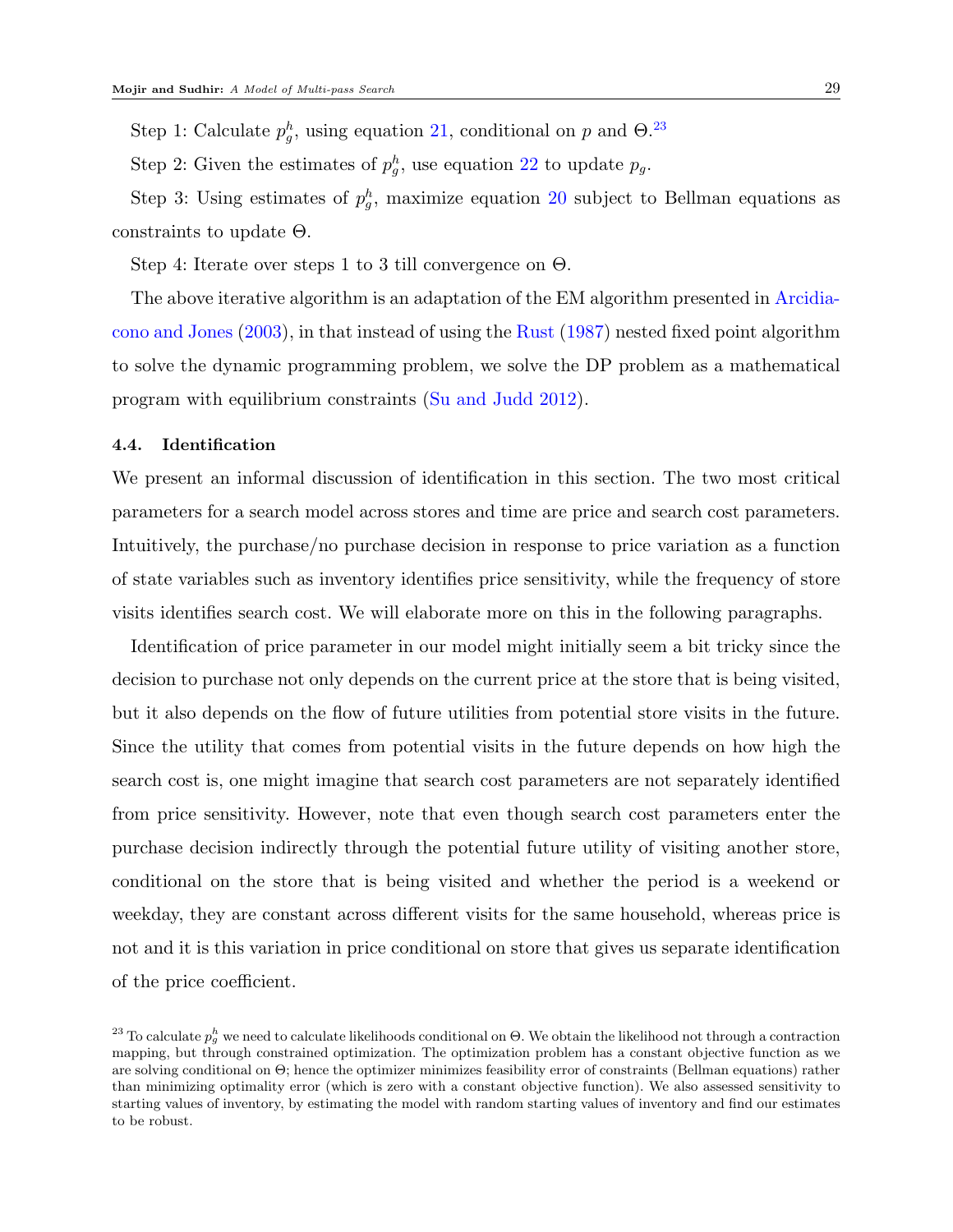Identification of other parameters is fairly straightforward. Parameters of consumption utility function ( $\sigma$  and  $\tau$ ) are identified from the observed variation in households con-sumption rate and the imputed stockouts.<sup>[24](#page-30-1)</sup> The effect of non-focal categories  $(\eta)$  on visit decision is identified from observations where households visit stores without making a purchase in the focal category. We can identify preference for store formats based on household share of visits to different store formats. As is typical in the dynamic structural modeling literature, the discount factor is not identified in this model and we assume it to be 0.993 for each  $\frac{1}{2}$  period.<sup>[25](#page-30-2)</sup> While variance in travel time across household-stores identifies coefficient on travel time, and the overall frequency of visits identifies intercept of search cost, the difference between frequency of visits to primary and non-primary stores identifies preference for the primary store.

Note that we do not estimate the inventory cost since it is not identified. This is due to the lack of meaningful variation in choice of quantity, and also the short (i.e. three weeks) time horizon for inventory because of the perishable nature of milk. However, we are able to accommodate the cost of stockpiling in the model because the entire value of purchase is lost if not consumed within the "expiration" period.

## <span id="page-30-0"></span>5. Results

We begin with the estimates of our full structural model with three latent segments.<sup>[26](#page-31-0)</sup> We then discuss how price elasticities are biased when the store or time dimensions are omitted.

#### 5.1. Estimates of the Full Structural Model

Table [2](#page-31-1) reports the estimates of the structural model. All coefficients are significant and have expected signs, except for the coefficient on preference for weekends for the third segment, and preference for EDLP stores for the second segment, which are insignificant.<sup>[27](#page-31-2)</sup>

Segment 1 comprises 41% of the sample households, while the second and third segments represent 40% and 19% of the sample, respectively. Segment 1 has the highest search cost and lowest price sensitivity; therefore it does not place much value on price search and hence it should perform the least amount of search across time and across stores. Segments

<span id="page-30-1"></span><sup>&</sup>lt;sup>24</sup> We estimate consumption rate for each household separately using each household's purchase decisions. For each household, the consumption rate would simply be the total amount purchased over the number of time periods that the household is observed in our data.

<span id="page-30-2"></span> $^{25}$  Typically, weekly discount factor is assumed to be 0.995 in empirical research. Our assumption of 0.993 for halfweek time period is slightly smaller than the standard assumption, consistent with recent empirical estimates of the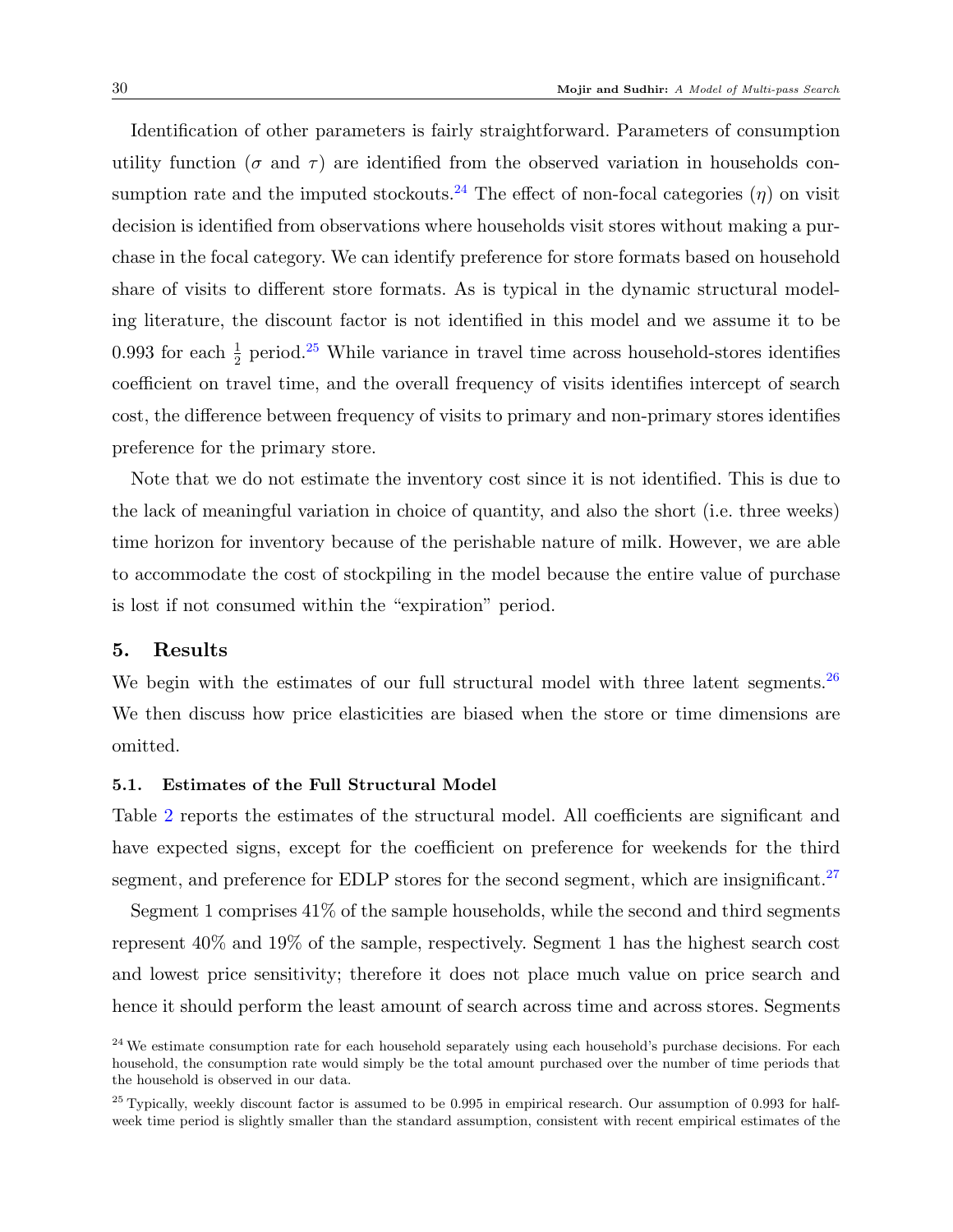<span id="page-31-1"></span>

|                                 | Segment 1   | Segment 2   | Segment 3   |
|---------------------------------|-------------|-------------|-------------|
| Price Sensitivity $(\alpha)$    | $-0.121***$ | $-0.289***$ | $-0.494***$ |
|                                 | (0.006)     | (0.005)     | (0.006)     |
| Marginal Consumption            | $4.204***$  | $2.953***$  | $2.240***$  |
| Utility $(\sigma)$              | (0.155)     | (0.097)     | (0.110)     |
| Intercept of Consumption        | $-0.788***$ | $-0.612***$ | $-0.437***$ |
| Utility $(\tau)$                | (0.041)     | (0.031)     | (0.040)     |
| Time Since Last Stock Up        | $0.259***$  | $0.316***$  | $0.196***$  |
| Period $(\eta)$                 | (0.058)     | (0.043)     | (0.054)     |
| Search Cost Intercept $(\iota)$ | $3.350***$  | $2.263***$  | $1.486***$  |
|                                 | (0.012)     | (0.010)     | (0.014)     |
| Travel Time $(\delta)$          | $0.056***$  | $0.056***$  | $0.035*$    |
|                                 | (0.021)     | (0.016)     | (0.020)     |
| Preferred Store $(\psi_1)$      | $1.015***$  | $1.102***$  | $1.312***$  |
|                                 | (0.035)     | (0.026)     | (0.033)     |
| EDLP $(\psi_2)$                 | $0.083***$  | $-0.010$    | $0.198***$  |
|                                 | (0.022)     | (0.019)     | (0.027)     |
| Weekend $(\omega)$              | $-0.338***$ | $0.255***$  | 0.029       |
|                                 | (0.022)     | (0.015)     | (0.018)     |
| Segment Size                    | 0.41        | 0.40        | 0.19        |

Table 2 Search model with both store and time dimensions

Standard errors in parentheses

\*  $p < 0.05$ , \*\*  $p < 0.01$ , \*\*\*  $p < 0.001$ 

discount factor [\(Yao et al.](#page-43-3) [2012,](#page-43-3) [Chung et al.](#page-41-13) [2013\)](#page-41-13). For a review of the literature on discounting look at [Frederick](#page-41-14) [et al.](#page-41-14) [\(2002\)](#page-41-14).

<span id="page-31-0"></span><sup>26</sup> We tested models with other numbers of segments. Even though a model with four segments does slightly better in terms of AIC and BIC criteria, two of the segments in the four segment model were qualitatively very similar, making the more parsimonious three-segment model easier to interpret and more practical.

<span id="page-31-2"></span><sup>27</sup> A concern here is that potential correlations between the prices of milk and other categories (mainly loss-leaders that can drive store visit) within each store, can bias the estimates, capturing consumers' search for other categories

as search for milk. Considering the empirical evidence, that does not seem to be an issue. The correlation between price of soda – the category with the highest average share of basket and an example of another potential loss-leader – and milk when a household makes a purchase in both categories in our sample is 4.9%. While this is low, even this is an upward biased estimate of the true correlation, since households are more likely to buy in both categories when both are on promotion.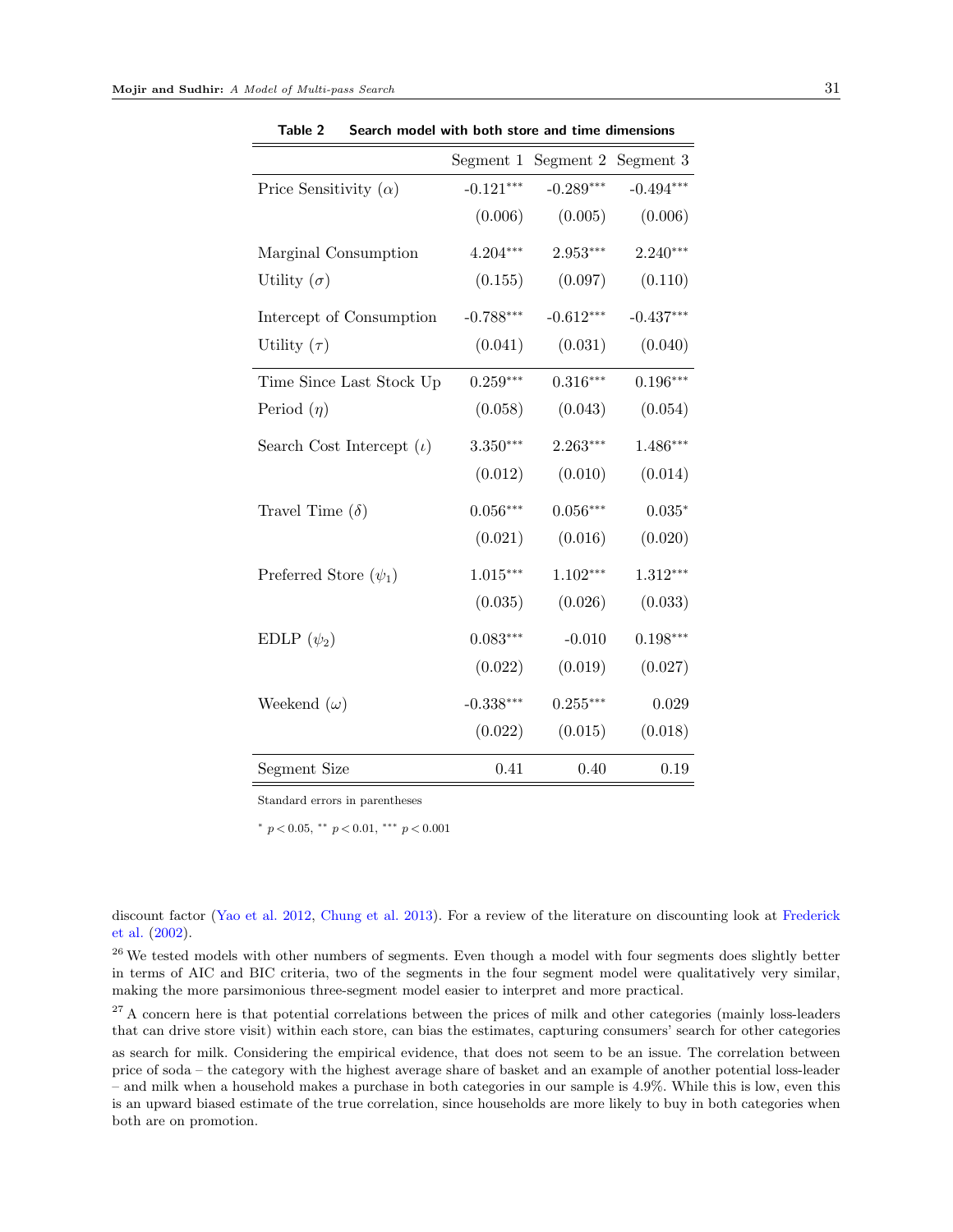2 and 3 have lower search costs and higher price sensitivities. Hence, they obtain greater value from search.

With the lowest level of search cost and a strong preference for the primary store, the third segment is expected to perform search across both dimensions. Compared to the third segment, the second segment has a higher search cost, which should result in lower levels of search across stores. Further, their preference for the primary store is high, relative to their search cost; hence, we expect to observe greater temporal search in this segment. The second segment has a preference for shopping during weekdays; the third segment has a preference for shopping at EDLP stores.

| Table 3 | Observed behaviors and demographics by segment                                |
|---------|-------------------------------------------------------------------------------|
|         | The figures in this table are calculated based on household-specific segment  |
|         | probabilities (i.e. $p_a^h$ ) computed in the EM estimation from equation 21. |

<span id="page-32-0"></span>

|                                      |           | Segment 1 Segment 2 | Segment 3 |
|--------------------------------------|-----------|---------------------|-----------|
| Percentage of shopping periods       | $30.3\%$  | 49.2%               | 69.1%     |
| with at least one store visit        |           |                     |           |
| Percentage of periods with           | $2.3\%$   | $6.5\%$             | 15.0%     |
| more than one store visit            |           |                     |           |
| Percentage of periods with more than | $6.9\%$   | 11.9%               | 20.0%     |
| one store visit conditional on at    |           |                     |           |
| least one store visit                |           |                     |           |
| Average price paid for milk $(\$)$   | 2.99      | 2.95                | 2.82      |
| Share of private labels $(\%)$       | 79.3      | 81.4                | 84.9      |
| Average basket size (\$)             | 36.03     | 28.05               | 22.33     |
| Median household income $(\$1000)*$  | $50 - 60$ | $45 - 50$           | 40-45     |

\* Based on a quantile regression of income category on probability of being a member of each segment.

To test if our predictions for segment behavior based on the structural model estimates above are valid, we compare the observed behavior across three segments. Table [3](#page-32-0) presents metrics on the visit and purchase behavior for each segment. As expected, Segment 1 visits stores least often. In fact, the first segment does very little search across stores considering the fact that a consumer in this segment on average visits more than one store in the consideration set only 2.3% of the time. Consistent with their less frequent store vists, the average basket size per trip is highest. The second segment visits stores more frequently, and performs some search across stores. But the level of spatial search for this segment is pretty low compared to the third segment. Their average basket size is in between segments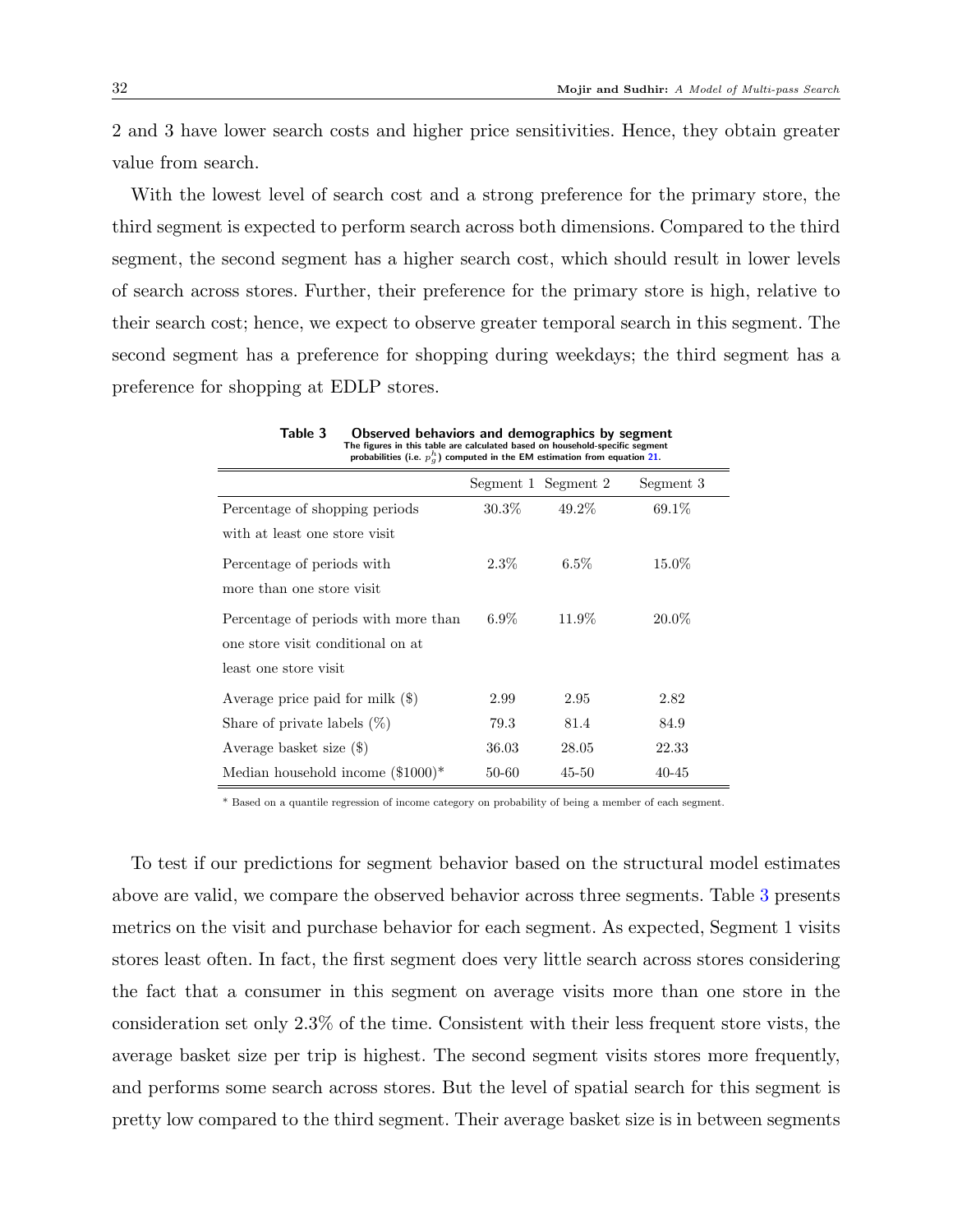1 and 3. This is consistent with larger estimated search cost and high preference for the primary store, relative to the search cost. Households in the third segment seem to visit stores most frequently and perform the highest level of search across stores among all three segments and have the lowest basket size per trip. Not surprisingly, there is a negative relationship between median income of the segment, its price sensitivity, and share of private labels. The third segment, which is the most price sensitive, has the lowest median income and the highest share of private label (which has lower average price). The first segment, which is the least price sensitive, has the highest median income and lowest share of private label.

<span id="page-33-0"></span>Table [4](#page-33-0) reports the search costs in dollar terms for the three segments during weekdays and weekends based on the estimated parameters and price sensitivity.<sup>[28](#page-33-1)</sup> Note that households decide about their search strategy based on the search cost and also their preference for primary store compared to other stores in their consideration set.

| Table 4<br>Search cost estimates |         |        |        |  |  |
|----------------------------------|---------|--------|--------|--|--|
| Segment 1 Segment 2 Segment 3    |         |        |        |  |  |
| Weekend                          | \$26.29 | \$9.29 | \$3.29 |  |  |
| Weekday                          | \$29.08 | \$8.41 | \$3.23 |  |  |

#### <span id="page-33-2"></span>5.2. Bias from Omission of Either of the Two Dimensions of Search

As discussed in the introduction, the search cost literature thus far has focused on either the store or temporal dimension, but not both. We investigate how the omission of either of these dimensions can lead to biased estimates of price elasticity.

We begin by turning off the temporal dimension of search. One straightforward approach to turn off temporal search is to set the discount factor,  $\beta$  in the structural model, to zero. However, in such a model the household would not internalize the utility of the purchased product that would be consumed in the future. Further, inventory also would have no impact on the purchase decision. So in addition to setting  $\beta = 0$ , we (1) include the inventory in the the purchase equation [3](#page-18-2) and (2) modify the consumption utility such

<span id="page-33-1"></span><sup>&</sup>lt;sup>28</sup> To calculate search cost for each segment we summed the estimate of the search cost intercept, the product of coefficient on travel time and square root of average travel time for each segment. For weekends, we also included in the sum the estimate of the coefficient on weekend dummy. We then divided the sum of coefficients by the estimate of price sensitivity to get dollar value equivalent of search cost.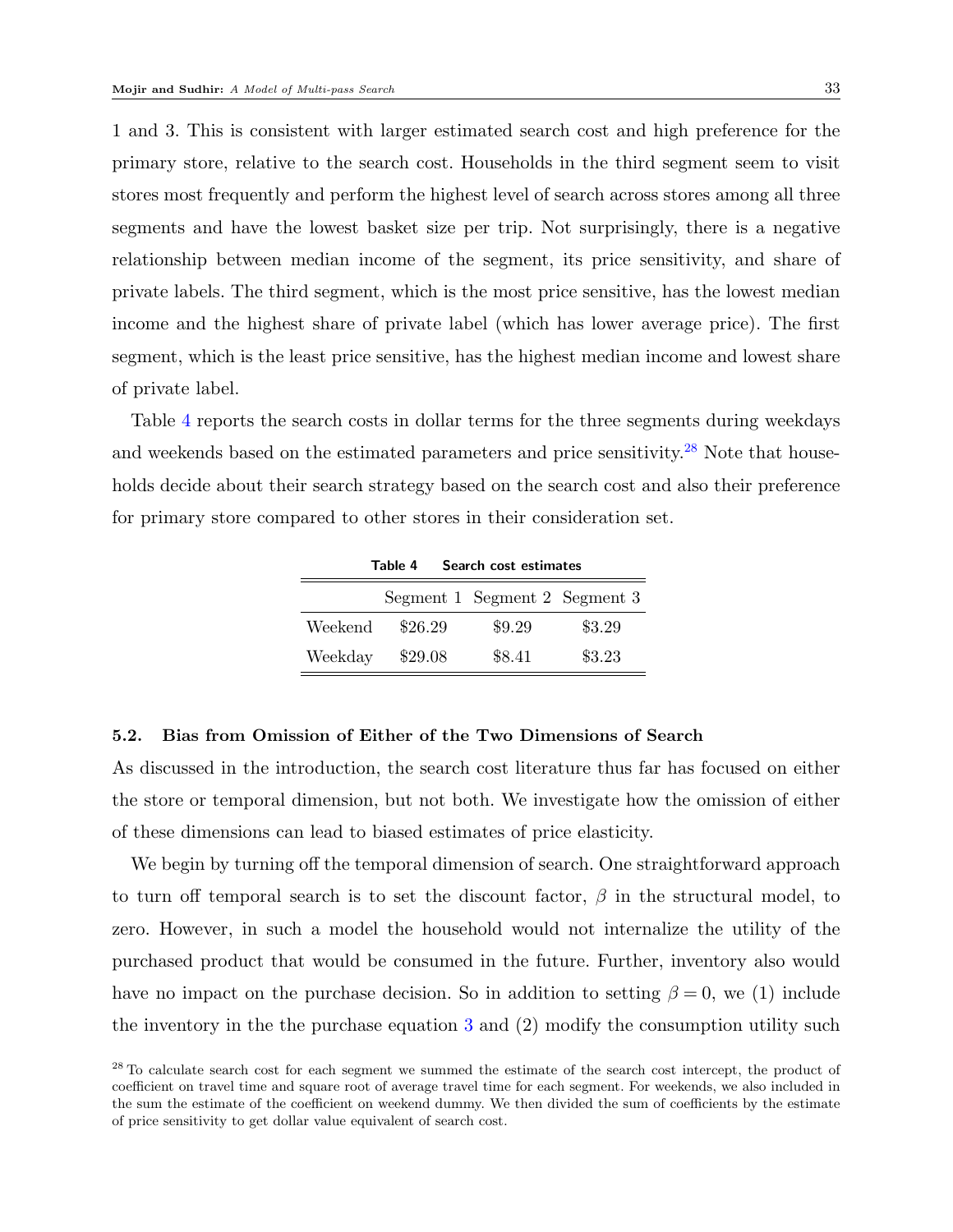that the consumer obtains the entire consumption utility for the purchase in the period of purchase by having equation  $5$  be simply a factor of purchase quantity.<sup>[29](#page-34-0)</sup>

To investigate potential biases that arise from not modeling the store search dimension, we need a model that keeps the temporal dimension of the framework intact, while making the store visit exogenous. One straightforward approach would be to assume there is only one "virtual" store in each household's consideration set. In that case, each household would have a probability of making a store visit in each time period (which could be modeled as a Markov process), and price expectation for that store will be based on the distribution of prices pooled across all the stores in their consideration set. In that case, potential differences across stores would be completely ignored. Hence, to turn off the store search, we consider a model similar to [Hartmann and Nair](#page-42-13) [\(2010\)](#page-42-13), but instead of modeling probability of visiting each store format (as in their model), we model probability of visiting each store (i.e. most visited, second most visited, and third most visited store). This allows us to have a much richer specification that models store visit behavior more accurately and yet exogenously, while keeping the temporal dimension of the model intact. Details of the store-only and temporal-only search models and their parameter estimates are presented in online Appendix [F.](#page-36-0)

<span id="page-34-1"></span>Table [5](#page-34-1) presents price elasticities for all three models. We find that omitting either the temporal or spatial dimension underestimates the price elasticity.<sup>[30](#page-34-2)</sup>

|                       | rabie 5 | <b>Price elasticities</b>                     |           |
|-----------------------|---------|-----------------------------------------------|-----------|
| Segment               |         | Full Model No Temporal Search No Store Search |           |
|                       | $-0.34$ | $-0.002$                                      | $-0.37$   |
| 2                     | $-0.80$ | $-0.62$                                       | $-0.43$   |
| 3                     | $-1.24$ | $-1.21$                                       | $-0.47$   |
| Overall               | $-0.70$ | $-0.59$                                       | $-0.41$   |
| $(\% \text{ Change})$ |         | $(-21\%)$                                     | $(-40\%)$ |

Table 5 Price elasticities

<span id="page-34-0"></span><sup>29</sup> We tried two other myopic models; one with only setting  $\beta = 0$ , and another model in which in addition to setting  $\beta = 0$ , we modified consumption utility such that the consumer gets utility from the whole purchase in the same period, but without letting inventory influence purchase equation (i.e. (1) mentioned above). The direction of bias remains the same in all the three models.

<span id="page-34-2"></span> $30$  Note that food category elasticities tend to be much smaller than brand elasticities. Overall, our category elasticity estimate for milk is consistent with past research. Reviewing 160 studies on the price elasticity of demand for major food categories [Andreyeva et al.](#page-41-15) [\(2010\)](#page-41-15) find that price elasticities for foods and nonalcoholic beverages ranged from 0.27 to 0.81.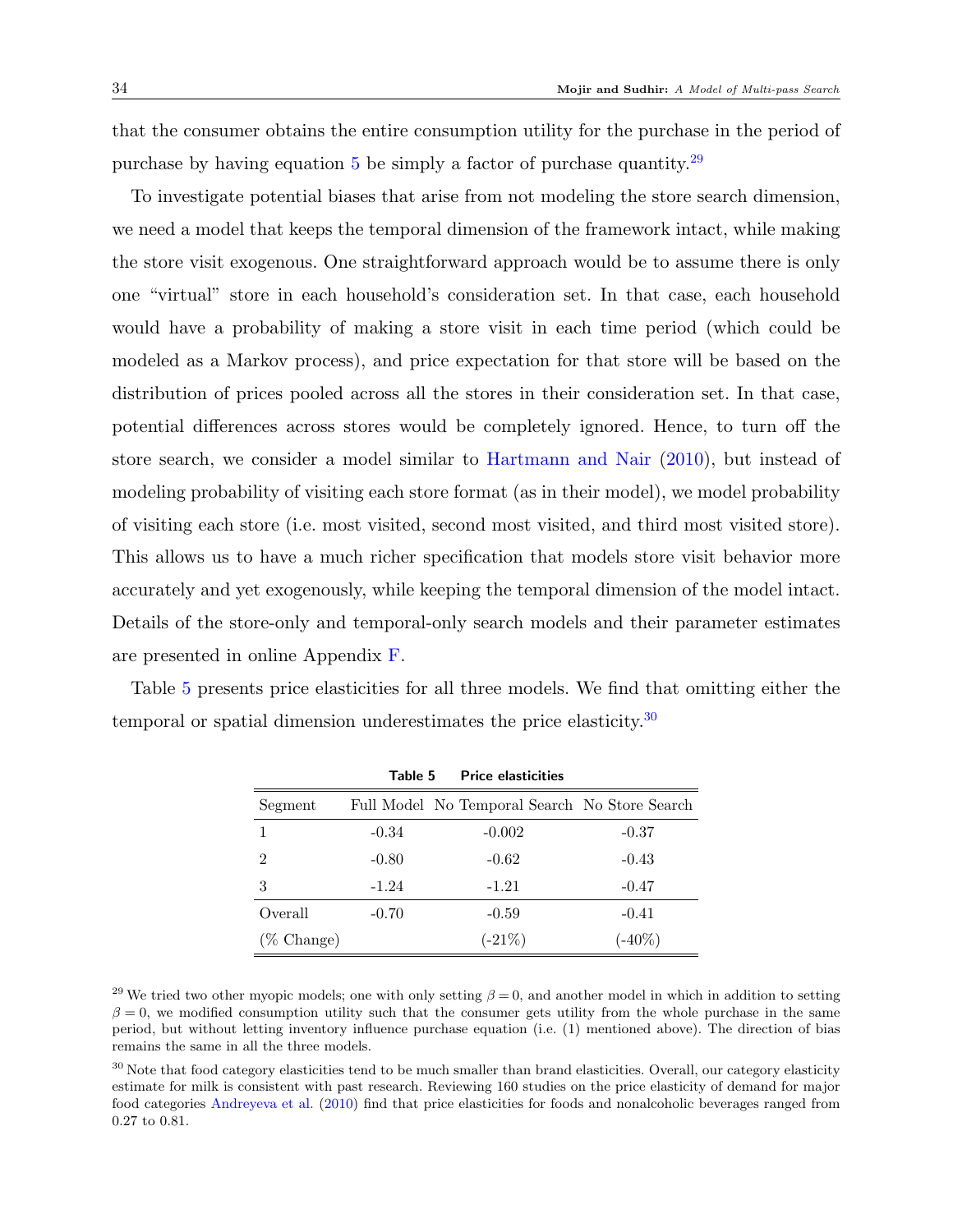We first consider underestimation of price elasticity without temporal search. The direction of the bias is at first blush surprising given that previous research that has focused on the temporal dimension (e.g., [Hendel and Nevo](#page-42-12) [\(2006\)](#page-42-12)) find that price elasticities are overestimated in a myopic model without temporal search. To understand the underestimation of price elasticity, one should consider three main factors that control the household's current decision to purchase; current inventory/current consumption, utility from future consumption/cost of future stockouts, and expectation over future prices (getting a better deal in the future). In a perishable frequently-purchased category like milk that has limited stockpilability, when the household's inventory is low, the cost of future stockouts can overwhelm potential gains from getting a better price in the future. When we turn off the forward-looking dimension of the model, observing a consumer with a low level of inventory who makes a purchase at a high price (which is fairly common due to limited time span that the consumer has to perform temporal search) would be rationalized as low price sensitivity by the myopic model. That is while a forward-looking model would rationalize it as due to the need to avoid a future stockout.

Why is the direction of bias different relative to the previous literature on temporal search? Past research analyzed categories like detergents, razors etc., which have large inter-purchase times due to ease of stockpiling. In such categories, the effect of expectations over future prices (desire to get a better deal in future) is more powerful than that of avoiding stockouts. That is because the frequency of consumption and purchase is lower and consumers can store goods for longer time periods, which gives them more flexibility to perform temporal search without fear of stockouts. Further, in categories like detergents, consumers can more flexibly adjust consumption by shifting wash cycles to after purchase or reducing the amount of detergent they use to reduce the cost of stockouts much more easily than with milk. This can further mute the effect of stockouts. Hence, households purchase less frequently at high prices, because there are enough opportunities to buy at low prices. In that case, a myopic model overestimates price sensitivity. In contrast, in a perishable category like milk, the frequency of purchase is relatively high at high prices due to fear of a stockout, which leads to underestimation of price sensitivity. The fact that we observe the highest level of bias for the first segment with lowest price sensitivity and highest stockout disutility  $(\tau)$ , compared to the third segment with highest price sensitivity and lowest stockout disutility seem to be consistent with our explanation for the bias.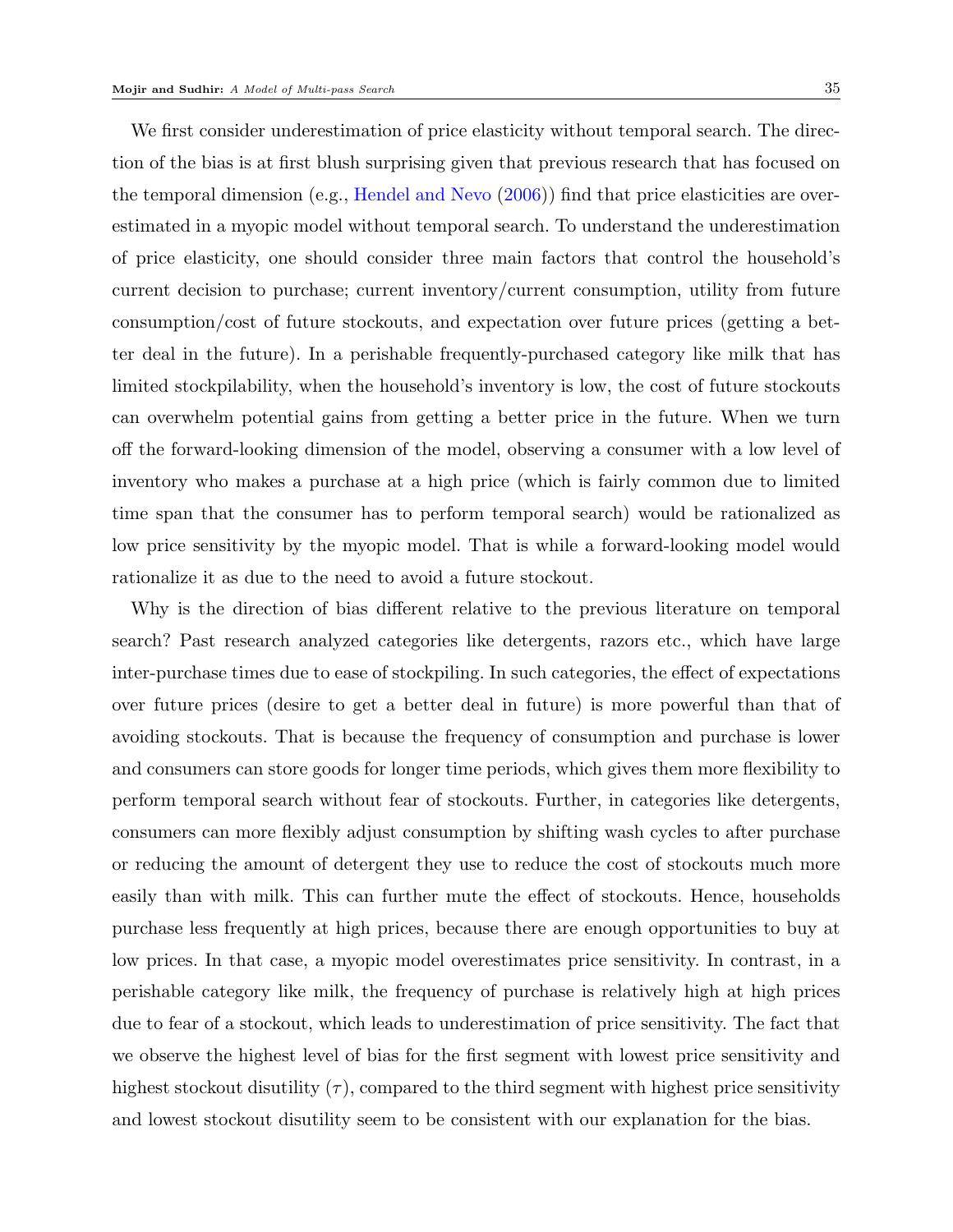Next we consider the case where we turn off the store dimension of search and retain the temporal dimension. Here the intuition for the underestimation is more straightforward. When we turn off the store search dimension, we rationalize the purchases at the primary store even at higher prices as due to low price sensitivity rather than due to the search costs that have to be incurred to obtain the lower prices by visiting other stores. This leads to the downward bias.

Our results suggest that the existing literature that has not accounted for endogenous store search may have significantly underestimated price elasticities. However, not accounting for the temporal dimension of search can lead to either overestimation or underestimation depending on the extent to which stockpiling (purchase acceleration) or stockout (loss in consumption utility) effects may be stronger in the category. We conclude that it is important to account for both dimensions to obtain unbiased price elasticities, when search along either or both dimensions are prevalent.

<span id="page-36-0"></span>6. The Impact of Promotional Frequency on Store Loyalty and Profits [Gauri et al.](#page-41-0) [\(2008\)](#page-41-0) documented different combinations of spatial and temporal price search strategies of households in their descriptive analysis. But without a structural model of search across stores and time, they were unable to study the impact of different promotional policies for stores under endogenous search. Using the structural model estimates, we now investigate the impact of changes in promotional frequency on store outcomes.

For the purposes of this counterfactual simulation, we evaluate how *symmetric changes* in promotional frequency lead to asymmetric effects on store visits and profit across primary and non-primary stores. To focus on promotional frequency, we keep the average price level and variance of the distribution constant across various levels of promotional frequency.<sup>[31](#page-36-1)</sup> Specifically, we vary promotional frequency from once every eight weeks to once every two weeks in one week steps. This translates into an increase in promotion probability from 6.25% to 25% (given a period is  $\frac{1}{2}$  week) with the corresponding promotional depth changing from 71% to 38%. We set the travel time to the primary and non-primary stores to be the average, as observed in the data. Figure [5](#page-37-0) presents a schematic representation of changes in price distribution used in simulations.

<span id="page-36-1"></span><sup>31</sup> We do so for a given price average  $\bar{p}$ , variance  $\sigma_p^2$ , and frequency of promotions  $\varphi$ , by solving the following system of equations for regular and promotional price for each price distribution:

$$
\begin{cases} \varphi p_{\text{promo}} + (1-\varphi) p_{\text{reg}} = \overline{p} \\ \varphi p_{\text{promo}}^2 + (1-\varphi) p_{\text{reg}}^2 = \sigma_p^2 + \overline{p}^2 \end{cases}
$$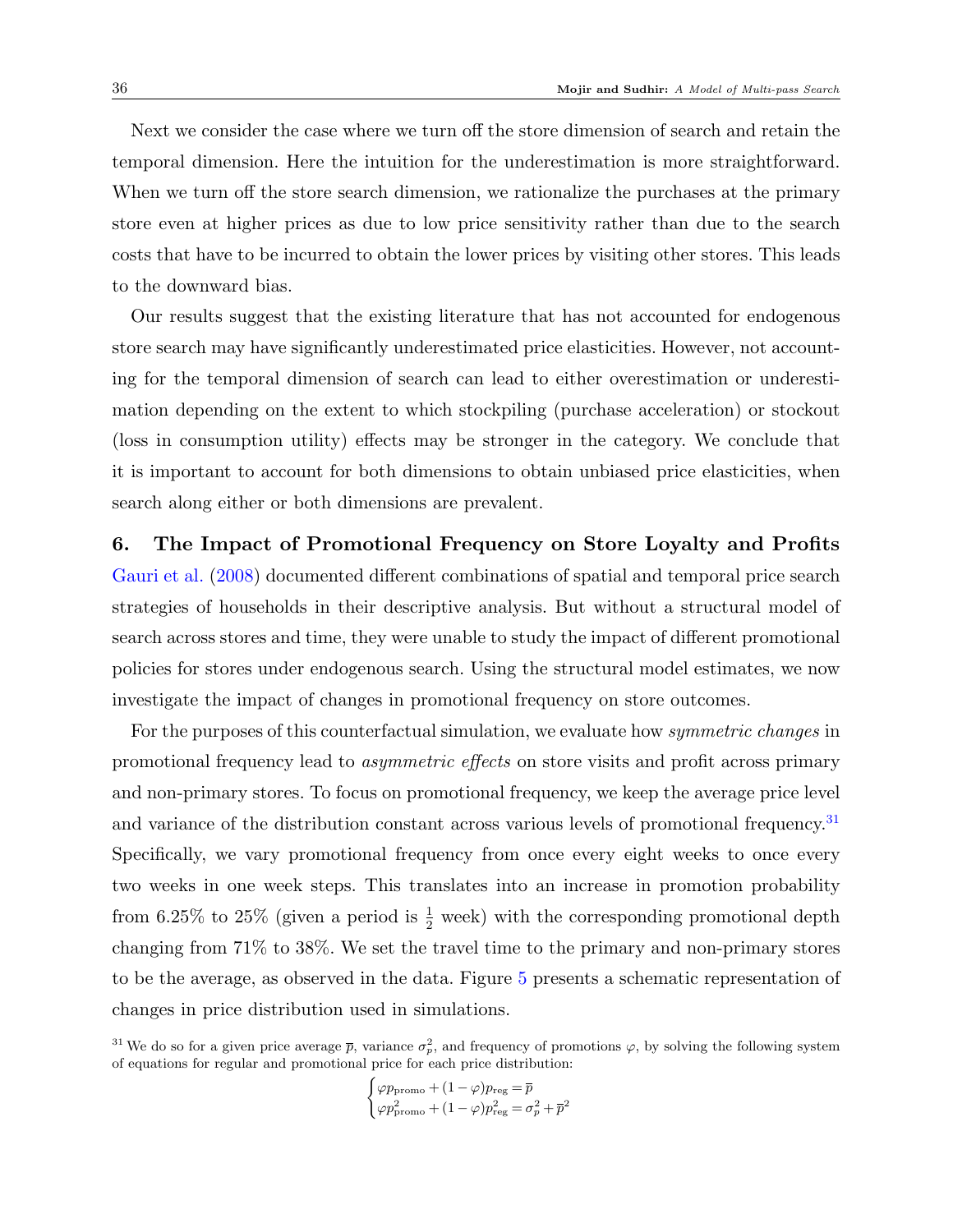<span id="page-37-0"></span>Figure 5 Price distributions used in simulations: from low frequency but deep promotions to high frequency and shallow promotions, while keeping the mean and variance of price constant.



Given this promotional environment, we forward-simulate the behavior of households to compute a number of relevant metrics of loyalty and profits. To obtain stationary estimates with minimal simulation error, we forward-simulate 5,000 households for 10,000 periods and average the metrics across households.

Figures [6,](#page-37-1) [7](#page-38-0) and [8](#page-38-1) present changes in the share of primary store visits, average price paid, and profit (at gross margin of 40%) for different promotional frequencies relative to the lowest promotion frequency case of 6.25%, respectively.

<span id="page-37-1"></span>

Increasing promotional frequency has heterogeneous impact on store loyalty and profits from the three segments. Not surprisingly, the incidental search Segment 1—price insensitive and high search cost—does not change much its primary store loyalty in response to changes in promotional frequency, and there is very little impact on primary store profits. The temporal search Segment 2—price sensitive, but high primary store loyalty—which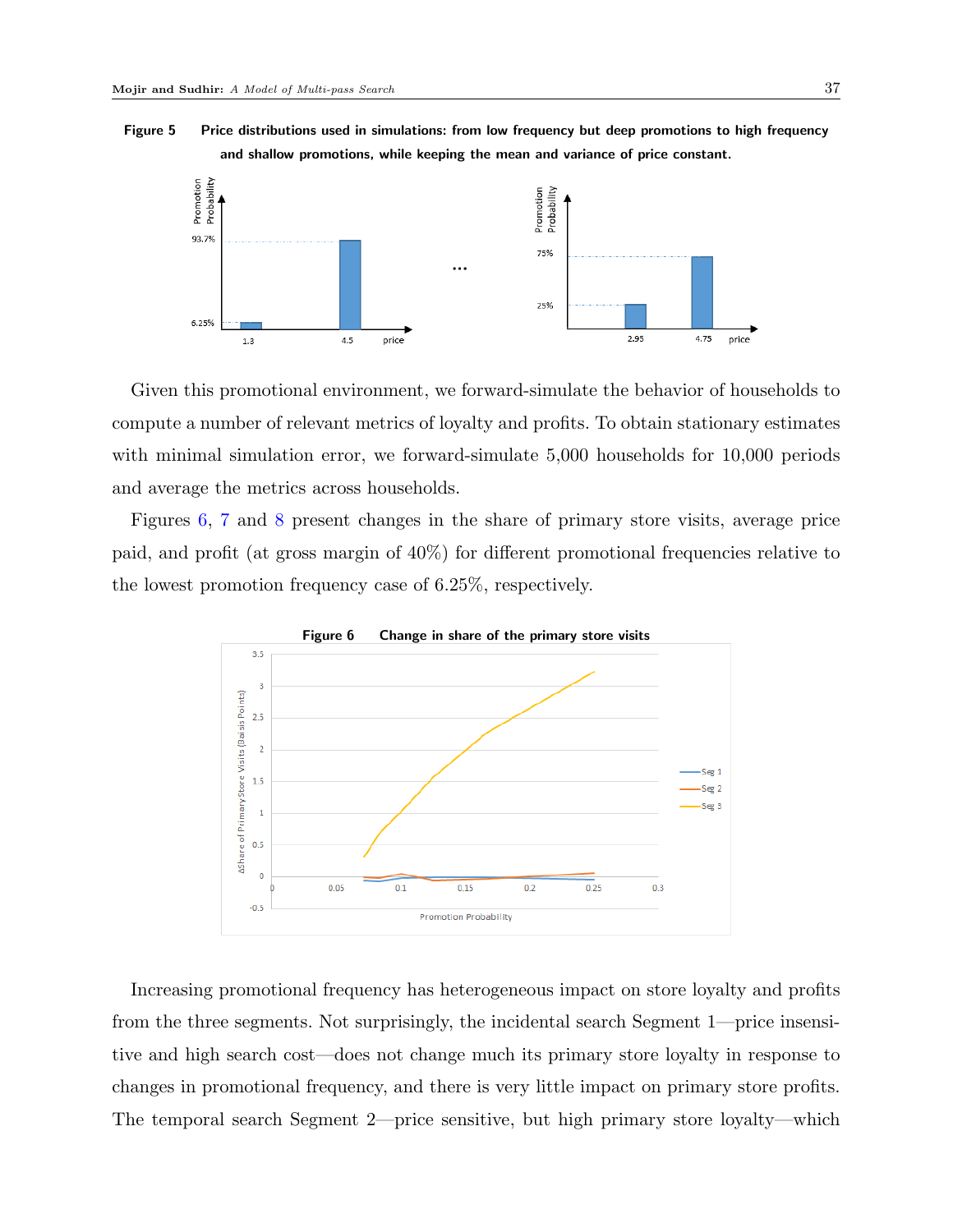<span id="page-38-0"></span>

<span id="page-38-1"></span>

already exhibited high levels of loyalty to their primary store, does not change much in terms of store loyalty, but interestingly has lower levels of profits for the store as these primary store loyal customers are more often exposed to promotional prices.

The most interesting result is related to the response of the spatio-temporal search segment – with the highest price sensitivity and lowest search cost. This segment is impacted the most by higher frequency of price promotions. Not only does their primary store loyalty increase, but overall profits increase as well—as these households have sufficiently high price sensitivity and low search cost for their store visit behavior to be affected by price changes of milk. But the increased frequency (with shallower discounts) causes greater consolidation of milk purchases at the primary store, leading to greater profits for the primary store. We note that though promotions are shallower as promotional frequency increases,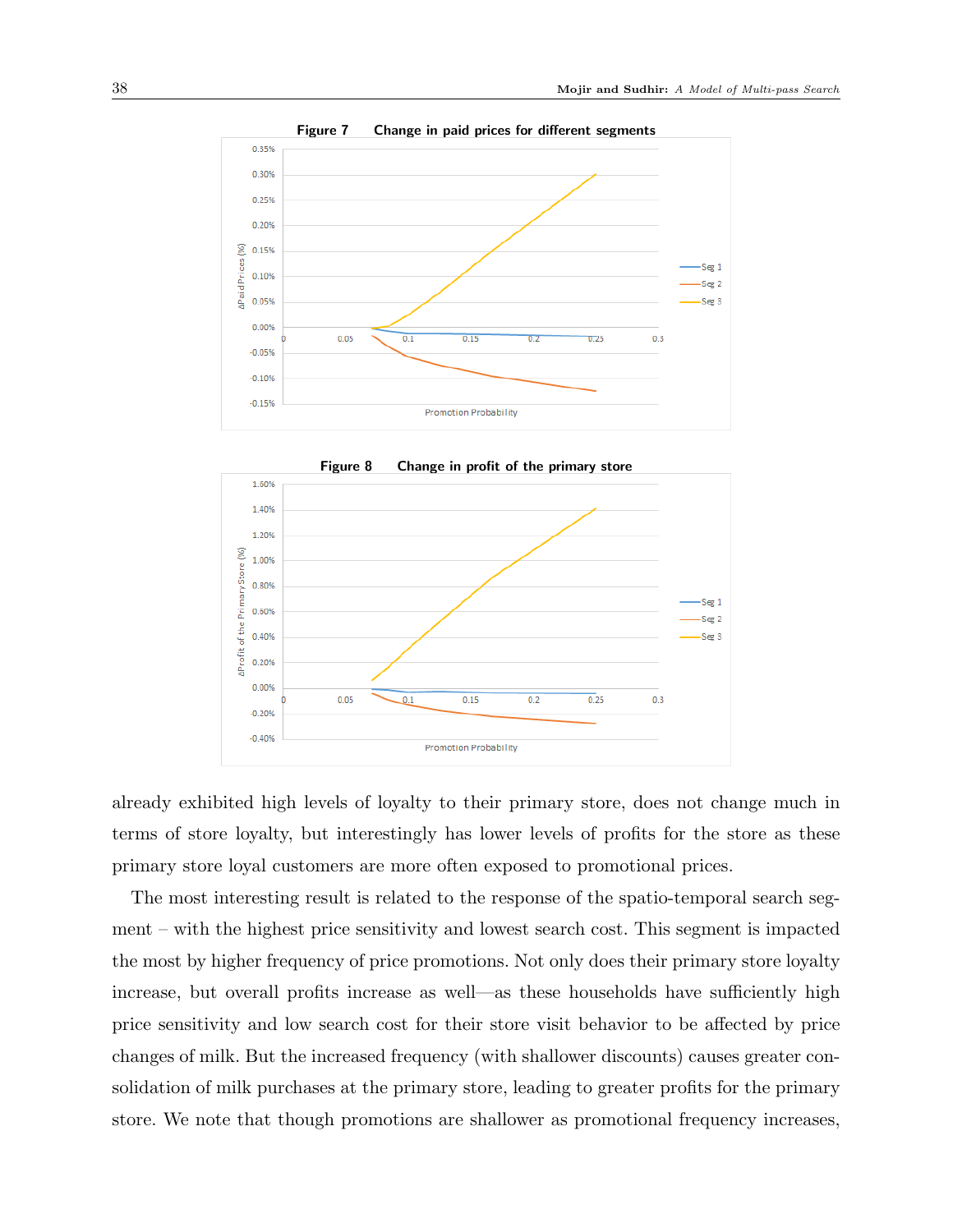the increased primary store loyalty for Segment 3 is not due to lower price variance—which we hold fixed in the simulations.

Thus, the structural model with endogenous search across stores and time is able to generate richer insights on how promotional changes will impact store outcomes. As stores will differ in the composition of households across different segments, our modeling framework can help managers evaluate the impact of alternative price promotion strategies under alternative expectations of competing store reactions.

## <span id="page-39-0"></span>7. Conclusion

This paper introduces a model of multi-pass search with a dynamic structural model where consumers search along both the spatial (store) and temporal dimensions, and allowing for discrete unobserved heterogeneity. The model nests a finite horizon model of search across stores within an infinite horizon model of search across time. We use an iterative approach based on EM-algorithm in combination with an MPEC formulation of the dynamic model to obtain estimates of the structural model, accommodating discrete heterogeneity.

We calibrate the model using household purchases in the milk category — where consumers purchase often and there is limited stockpiling due to the perishable nature of the good even if there are promotions. We find different search strategies along the spatial and temporal dimensions by different segments as a function of their search costs, price sensitivity and relative preference for the primary store. We demonstrate that not accounting for either spatial or temporal dimension of search can result in substantial biases in the estimates. Our analysis on the milk category helps to provide a more nuanced sense on the direction of the bias that arises from ignoring consumers' forward-looking behavior relative to the existing literature which focused on temporal search using highly stockpilable categories such as detergents. Our results suggest that the direction of the bias by omitting the temporal dimension is determined by the relative frequency of purchase and frequency of promotions, which impacts the relative costs of stockpiling and stockouts. When frequency of promotions is greater than the frequency of purchases as in laundry detergents, omitting the temporal dimension leads to overestimation of price elasticities. However, when the frequency of promotions is comparable to the frequency of purchases (due to inability to stockpile) as in the milk category, omission of the temporal dimension leads to underestimation of price sensitivities because the stockout avoidance motivation is stronger.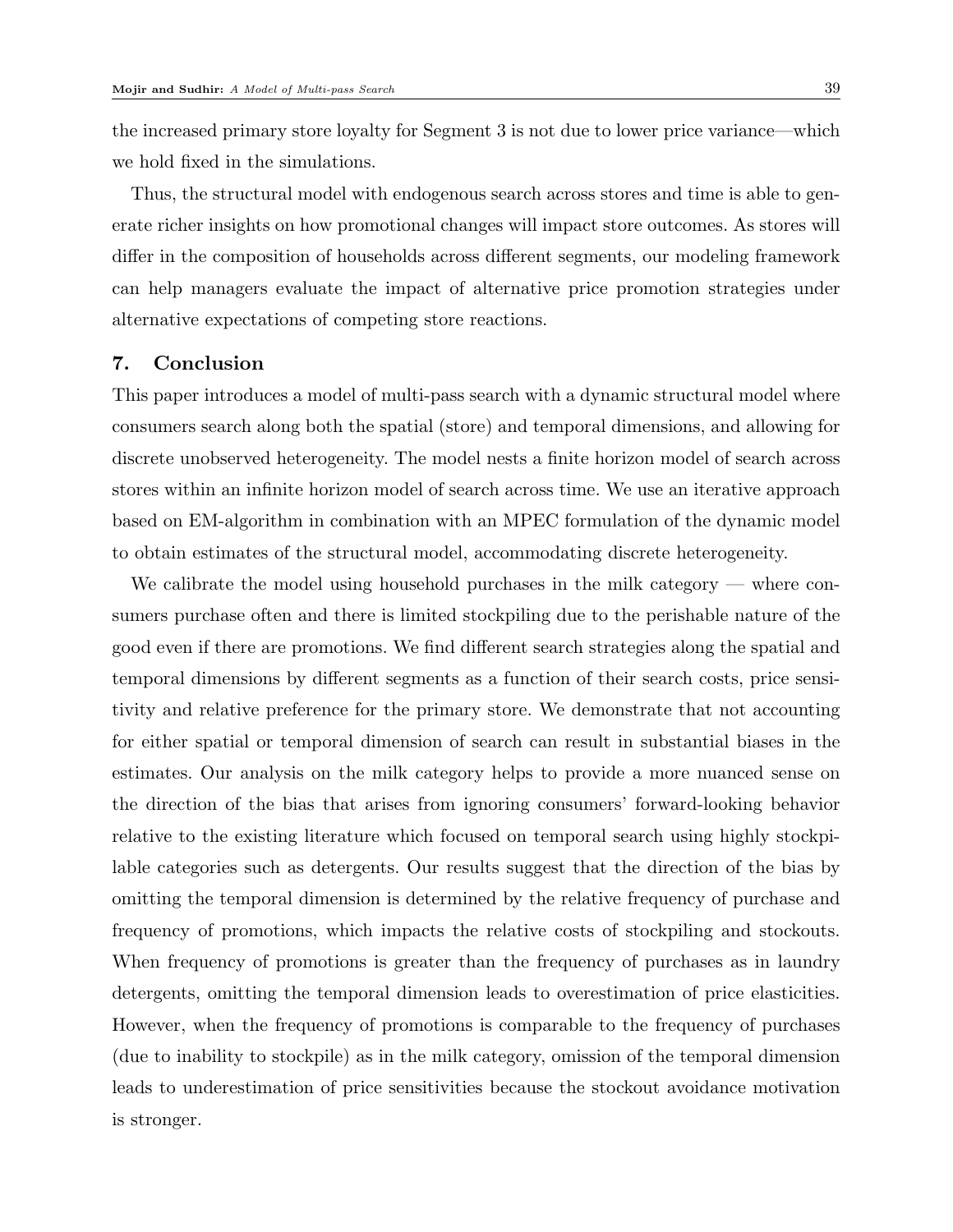Finally, we evaluate the substantive question of how price promotions impact store loyalty by varying the frequency and depth of price promotions symmetrically across all stores, keeping the mean and variance of prices fixed. The effects vary across segments. Interestingly we found little change in loyalty among the incidental and temporal search segments, but the highest increase in loyalty to the primary store among the spatiotemporal search segment, which had the highest price sensitivity and lowest search costs.

Our analysis is an initial foray in modeling search across stores and across time. We believe there is more opportunity for both theoretical and empirical work in a joint model of search along both dimensions. A theoretical model that characterizes equilibrium pricing when both dimensions of search are present can help gain more insight into how the two dimensions interact to generate marketplace outcomes both on the consumer and firm side.

This paper suggests that the nature of biases in omitting the time dimension of search can be category specific; a systematic investigation of how these biases affect different categories can be valuable for retailers and academics seeking to understand the role of retail promotions and consumer behavior. Finally, we found that store differentiation, search cost and temporal search interact to impact household search strategies and outcomes such as store loyalty.

Further, while our analysis has been for a frequently purchased category, it should be valuable to apply our framework to one-time purchases of durable goods to gain insight into the nature of search across stores and across time in such categories. Also, given our focus on price variation in one focal category (milk), we only controlled for the store's price positioning strategy (e.g., EDLP/Hi-Lo) in how it impacts store visits and search. Future research can explore how price positioning endogenously impacts consumer store search especially as it relates to store choice as a function of basket level price variation. Overall, our dynamic structural model of spatiotemporal search should provide the impetus to ask additional questions about how market outcomes change as a function of category characteristics, store promotional strategies, price positioning and store locational configurations.

### Acknowledgments

The paper is the first essay of the first author's doctoral dissertation. We thank participants at the 2013 UTD FORMS, TADC, Marketing Dynamics, and Marketing Science Conferences; marketing camps at Minnesota and Northwestern; and seminars at LBS, Georgia Tech, MIT, Tilburg, Toronto, Utah, Washington University at St. Louis, Wisconsin Madison, Yale Faculty Lunch, Yale Marketing and Yale IO prospectus seminars.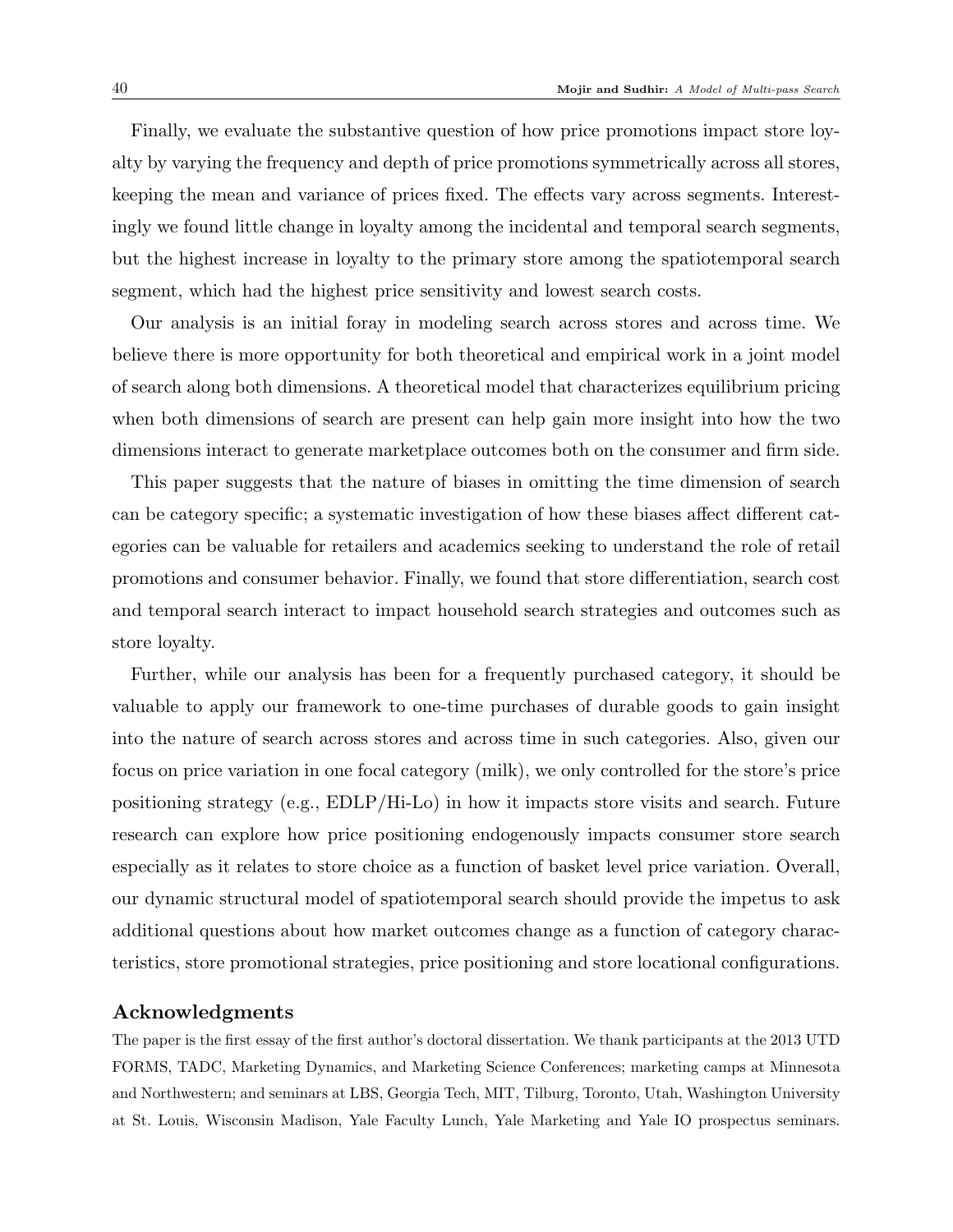We thank Ahmed Khwaja for many constructive discussions and feedback. We thank Steven Berry, Stephan Seiler and (the late) Che-Lin Su for comments.

## <span id="page-41-15"></span>References

- Andreyeva T, Long MW, Brownell KD (2010) The impact of food prices on consumption: A systematic review of research on the price elasticity of demand for food. American Journal of Public Health.
- <span id="page-41-9"></span>Arcidiacono P, Jones JB (2003) Finite mixture distributions, sequential likelihood and the em algorithm. Econometrica 71(3):933–946.
- <span id="page-41-11"></span>Baily T (2019) Making milk cool again (RaboResearch Food & Agribusiness).
- <span id="page-41-6"></span>Bell DR, Ho TH, Tang CS (1998) Determining where to shop: fixed and variable costs of shopping. *Journal* of Marketing Research 35(3):352–369.
- <span id="page-41-3"></span>Besanko D, Winston WL (1990) Optimal price skimming by a monopolist facing rational consumers. Management Science 36(5):555–567.
- <span id="page-41-12"></span>Briesch RA, Chintagunta PK, Fox EJ (2009) How does assortment affect grocery store choice? Journal of Marketing research 46(2):176–189.
- <span id="page-41-5"></span>Ching A, Erdem T, Keane M (2009) The price consideration model of brand choice. Journal of Applied Econometrics 24:393–420.
- <span id="page-41-13"></span>Chung DJ, Steenburgh T, Sudhir K (2013) Do bonuses enhance sales productivity? a dynamic structural analysis of bonus-based compensation plans. Marketing Science 33(2):165–187.
- <span id="page-41-2"></span>Conlisk J, Gerstner E, Sobel J (1984) Cyclic pricing by a durable goods monopolist. The Quarterly Journal of Economics 99(3):489–505.
- <span id="page-41-1"></span>De los Santos B, Hortaçsu A, Wildenbeest MR (2012) Testing models of consumer search using data on web browsing and purchasing behavior. American Economic Review 102(6):2955–80.
- <span id="page-41-4"></span>Erdem T, Imai S, Keane MP (2003) Brand and quantity choice dynamics under price uncertainty. Quantitative Marketing and economics 1(1):5–64.
- <span id="page-41-16"></span>Everitt BS, Hand DJ (1981) Finite Mixture Distributions (Springer).
- <span id="page-41-8"></span>Fox EJ, Hoch SJ (2004) Cherry-picking. Journal of Marketing 77(S2):S25–S60.
- <span id="page-41-7"></span>Fox EJ, Montgomery AL, Lodish LM (2005) Consumer shopping and spending across retail formats. The Journal of Business 69(1):46–62.
- <span id="page-41-14"></span>Frederick S, Loewenstein G, O'donoghue T (2002) Time discounting and time preference: A critical review. Journal of economic literature 40(2):351–401.
- <span id="page-41-0"></span>Gauri DK, Sudhir K, Talukdar D (2008) The temporal and spatial dimensions of price search: Insights from matching household survey and purchase data. Journal of marketing research 45(2):226–240.
- <span id="page-41-10"></span>Green GM, Park JL (1998) Retail demand for whole vs. low-fat milk: New perspectives on loss leader pricing. American Agricultural Economics Association Annual Meeting.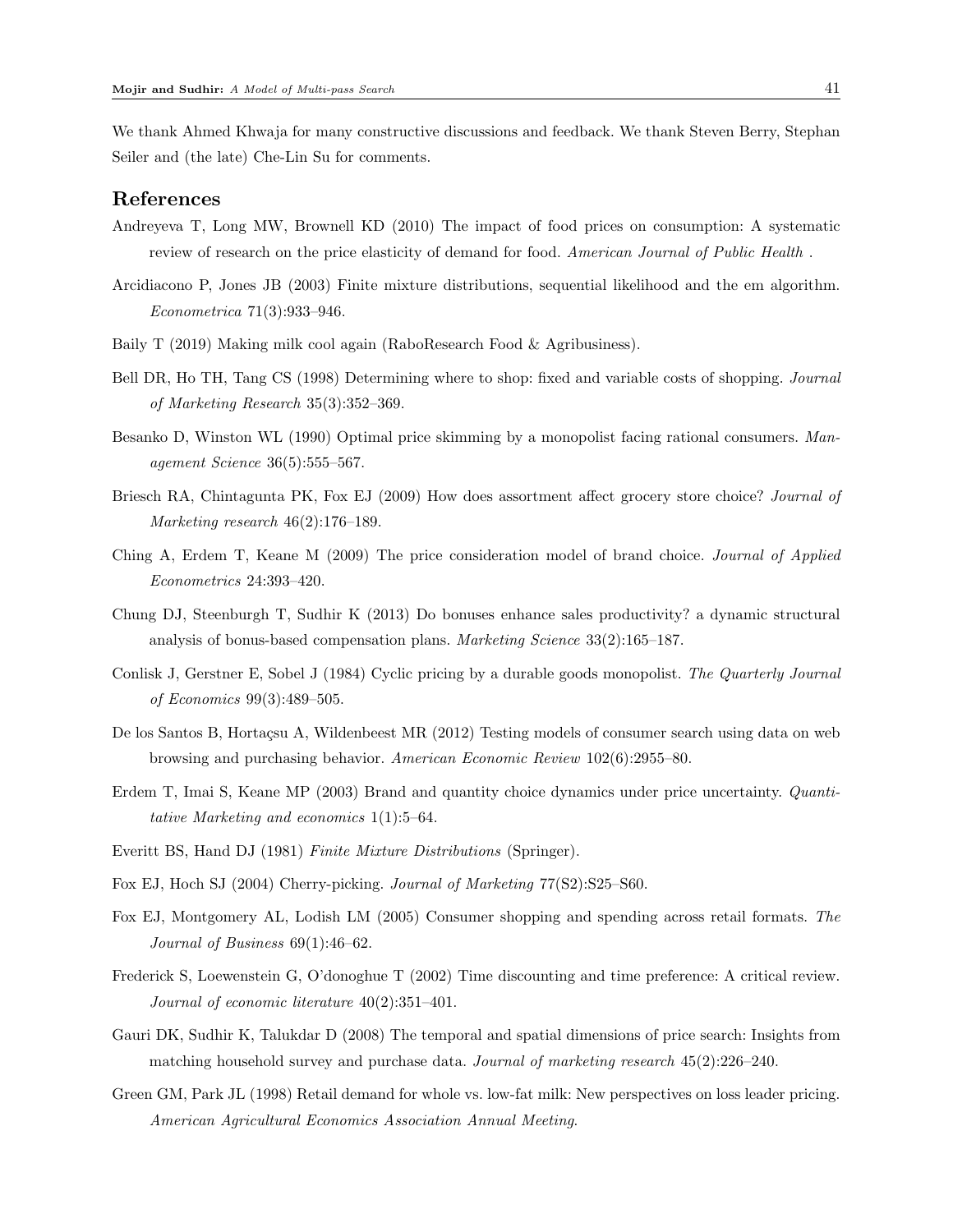- <span id="page-42-13"></span>Hartmann WR, Nair HS (2010) Retail competition and the dynamics of demand for tied goods. Marketing Science 29(2):366–386.
- <span id="page-42-12"></span>Hendel I, Nevo A (2006) Measuring the implications of sales and consumer inventory behavior. Econometrica 74(6):1637–1673.
- <span id="page-42-8"></span>Hong H, Shum M (2006) Using price distributions to estimate search costs. The RAND Journal of Economics 37(2):257–275.
- <span id="page-42-4"></span>Honka E (2014) Quantifying search and switching costs in the U.S. auto insurance industry. The RAND Journal of Economics 45(4):847–884.
- <span id="page-42-9"></span>Honka E, Chintagunta P (2017) Simultaneous or sequential? search strategies in the U.S. auto insurance industry. Marketing Science 36(1):21–42.
- <span id="page-42-16"></span>Johnson JP (2017) Unplanned purchases and retail competition. American Economic Review 107(3):931–65.
- <span id="page-42-17"></span>Khan R, Misra K, Singh V (2015) Will a fat tax work? Marketing science  $35(1):10-26$ .
- <span id="page-42-3"></span>Kim JB, Albuquerque P, Bronnenberg BJ (2010) Online demand under limited consumer search. Marketing science 29(6):1001–1023.
- <span id="page-42-7"></span>Koulayev S (2009) Estimating demand in search markets: the case of online hotel bookings .
- <span id="page-42-15"></span>Leszczyc PTP, Sinha A, Timmermans HJ (2000) Consumer store choice dynamics: an analysis of the competitive market structure for grocery stores. Journal of Retailing 76(3):323–345.
- <span id="page-42-1"></span>McCall JJ (1970) Economics of information and job search. The Quarterly Journal of Economics 113–126.
- <span id="page-42-6"></span>Mehta N, Rajiv S, Srinivasan K (2003) Price uncertainty and consumer search: A structural model of consideration set formation. Marketing science 22(1):58–84.
- <span id="page-42-2"></span>Mortensen DT (1970) Job search, the duration of unemployment, and the phillips curve. The American Economic Review 60(5):847–862.
- <span id="page-42-11"></span>Neslin SA, Henderson C, Quelch J (1985) Consumer promotions and the acceleration of product purchases. Marketing science 4(2):147–165.
- <span id="page-42-5"></span>Roberts JH, Lattin JM (1991) Development and testing of a model of consideration set composition. Journal of Marketing Research 429–440.
- <span id="page-42-18"></span>Rust J (1987) Optimal replacement of GMC bus engines: an empirical model of Harold Zurcher. Econometrica 999–1033.
- <span id="page-42-10"></span>Salop S, Stiglitz JE (1982) The theory of sales: A simple model of equilibrium price dispersion with identical agents. The American Economic Review 72(5):1121–1130.
- <span id="page-42-14"></span>Seiler S (2013) The impact of search costs on consumer behavior: A dynamic approach. Quantitative Marketing and Economics 11(2):155–203.
- <span id="page-42-0"></span>Stigler GJ (1961) The economics of information. Journal of political economy 69(3):213–225.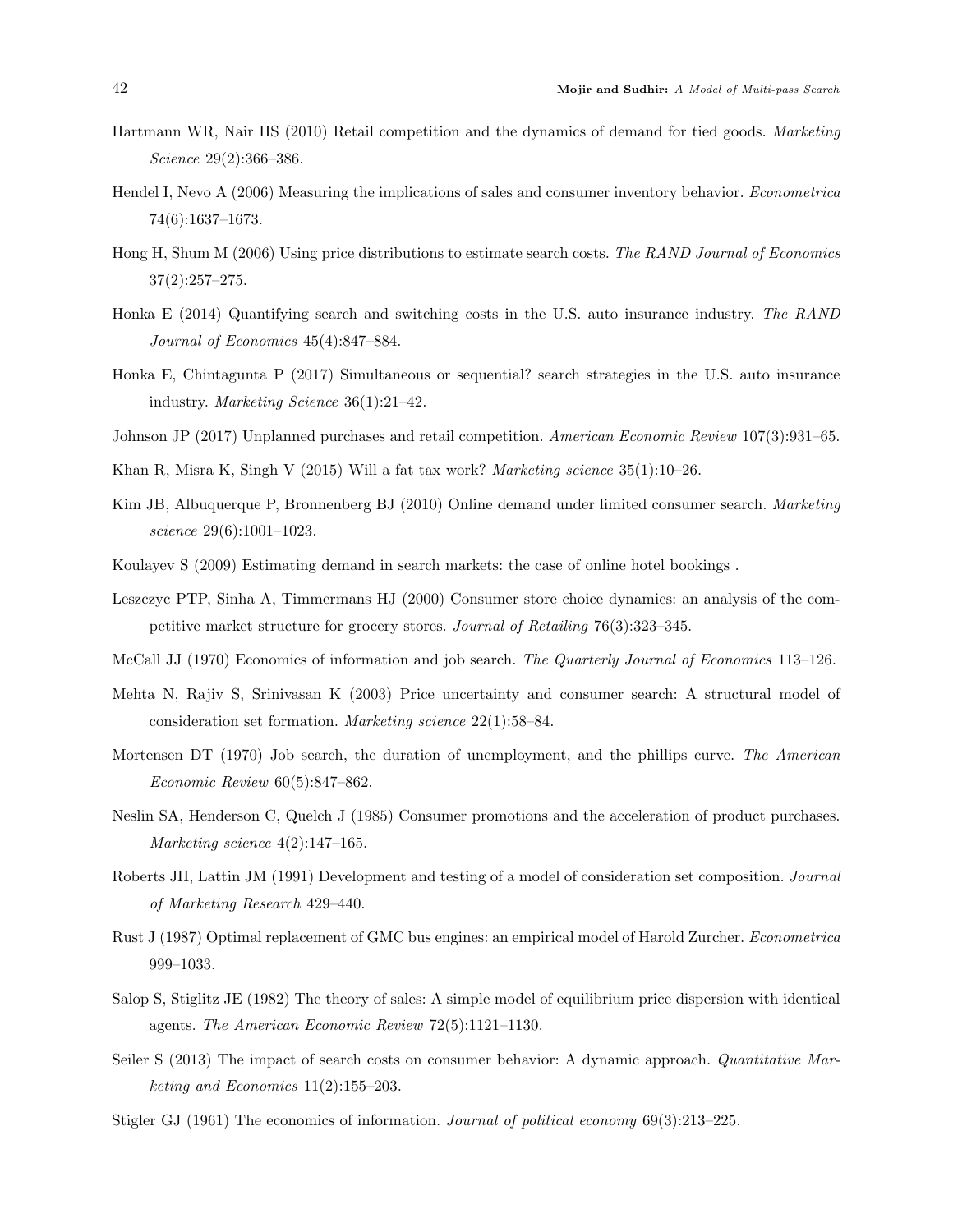- <span id="page-43-2"></span>Su CL, Judd KL (2012) Constrained optimization approaches to estimation of structural models. Econometrica 80(5):2213–2230.
- <span id="page-43-1"></span>Ursu RM (2018) The power of rankings: Quantifying the effect of rankings on online consumer search and purchase decisions. Marketing Science.
- <span id="page-43-0"></span>Weitzman ML (1979) Optimal search for the best alternative. Econometrica: Journal of the Econometric Society 641–654.
- <span id="page-43-3"></span>Yao S, Mela CF, Chiang J, Chen Y (2012) Determining consumers' discount rates with field studies. Journal of Marketing Research 49(6):822–841.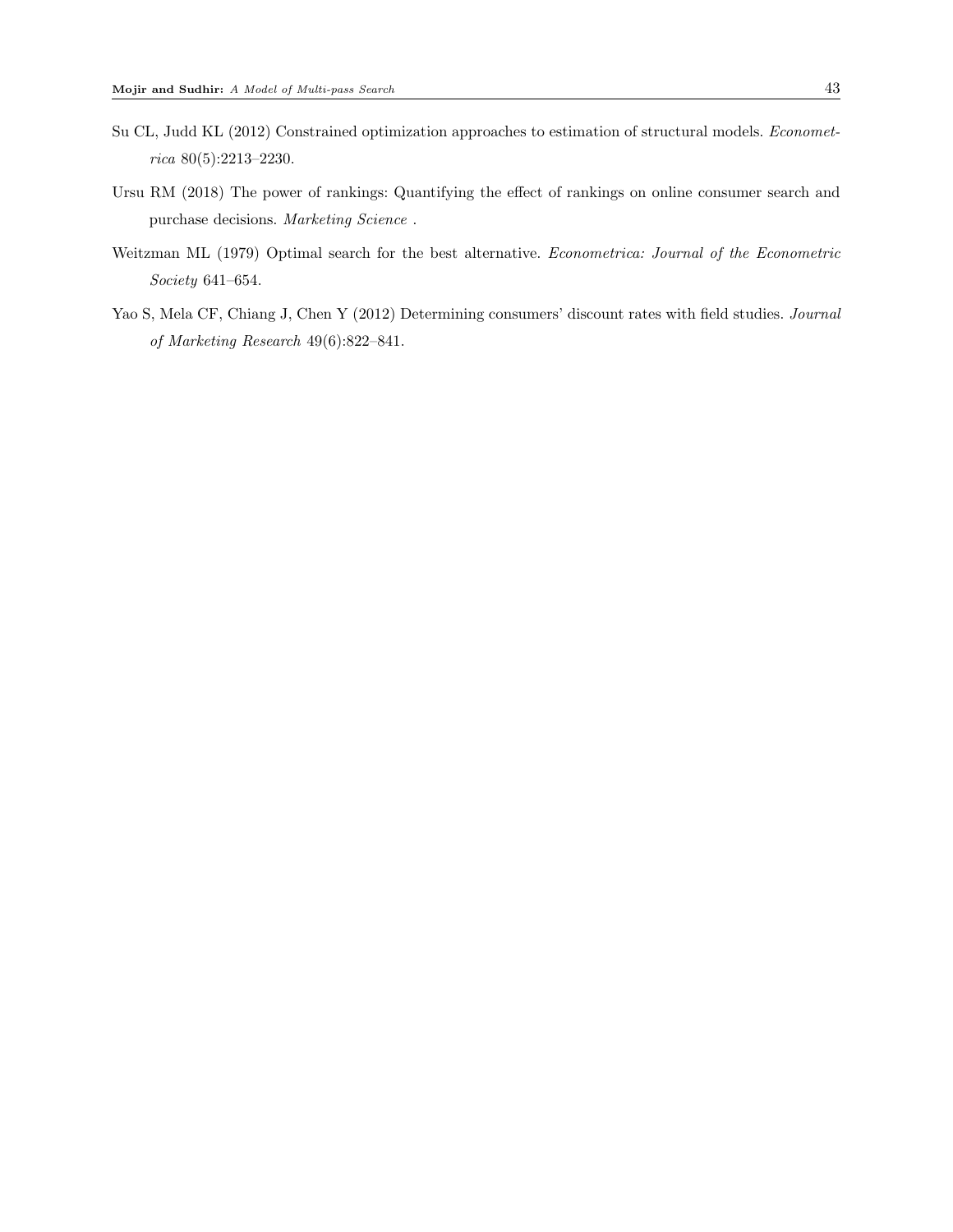## Appendix

## A. Choice of Milk Category for Analysis

To select a category for the analysis, we wanted a category with high penetration, high levels of spend and share of the customer basket. Table [A1](#page-44-0) shows the top ten product modules<sup>[32](#page-44-1)</sup> ranked based on average share of household spending. Soft drinks had the highest share of basket and average spending, but the large number of brands and varieties in this category made it a difficult category for studying category choice. Milk had the second highest share of total household spending at 3.3% and the highest penetration level. In terms of the frequency of price promotions, on average, milk has been purchased on promotion 17% of the times. While this number shows an opportunity for consumers to save in this category by searching over time, it is smaller compared to a category like soft drinks, mostly due to its perishability and the higher cost of stockout.

<span id="page-44-0"></span>

|        | Rank Product Module                       |          |        |      | Avg. Share Avg. Spending $(\$)$ Penetration $\%$ Purchased on Promotion |
|--------|-------------------------------------------|----------|--------|------|-------------------------------------------------------------------------|
|        | Soft drinks (carbonated $\&$ low calorie) | 4.81%    | 117.42 | 87%  | 39%                                                                     |
| $^{2}$ | Dairy - milk - refrigerated               | 3.39%    | 79.63  | 88%  | 17%                                                                     |
| 3      | Cigarettes                                | 2.70\%   | 88.66  | 17%  | 6%                                                                      |
| 4      | Cereal - ready to eat                     | 2.60%    | 60.01  | 81\% | 32%                                                                     |
| 5      | Bakery - bread - fresh                    | 2.10\%   | 49.00  | 87%  | 22%                                                                     |
| 6      | Cookies                                   | 1.54%    | 35.72  | 73%  | 26%                                                                     |
|        | Ice cream - bulk                          | 1.44\%   | 32.67  | 66%  | 43%                                                                     |
| 8      | Soup - canned                             | 1.29%    | 30.14  | 69%  | 30%                                                                     |
| 9      | Candy - chocolate                         | $1.26\%$ | 28.76  | 63%  | 28%                                                                     |
| 10     | Water - bottled                           | 1.23%    | 30.45  | 48%  | 21\%                                                                    |

Table A1 Average share of top ten most-spent product modules across households\*

\* A few households spend large amounts (some in excess of \$10,000) on cigarettes. If we drop such outlier households, cigarettes drop out and fruit drinks enters the list at No. 10. Penetration figures are based on at least a \$10 spend in the category during the year of data. The last column reports the average share of purchase occasions where a household purchases the item on promotion.

Due to these characteristics, milk is an ideal choice to be a loss-leader. As [Green and](#page-41-10) [Park](#page-41-10) [\(1998\)](#page-41-10) point out: "Milk is a classic example of a loss-leader for various reasons: it is an important item in many consumers' grocery budgets, it is perishable so it must be replaced often, and its perishability implies that the retailer will not sacrifice many sales in the next period when the price returns to its standard mark-up." And according to

<span id="page-44-1"></span> $32$  Nielsen categorizes products into 10 departments, about 125 product groups, and about 1100 product modules. The product group level include products from a variety of modules. Promotions usually happen at product module level and hence is the right level for our purposes. Note that milk would still be among top ten groups even if the analysis was at the product group level.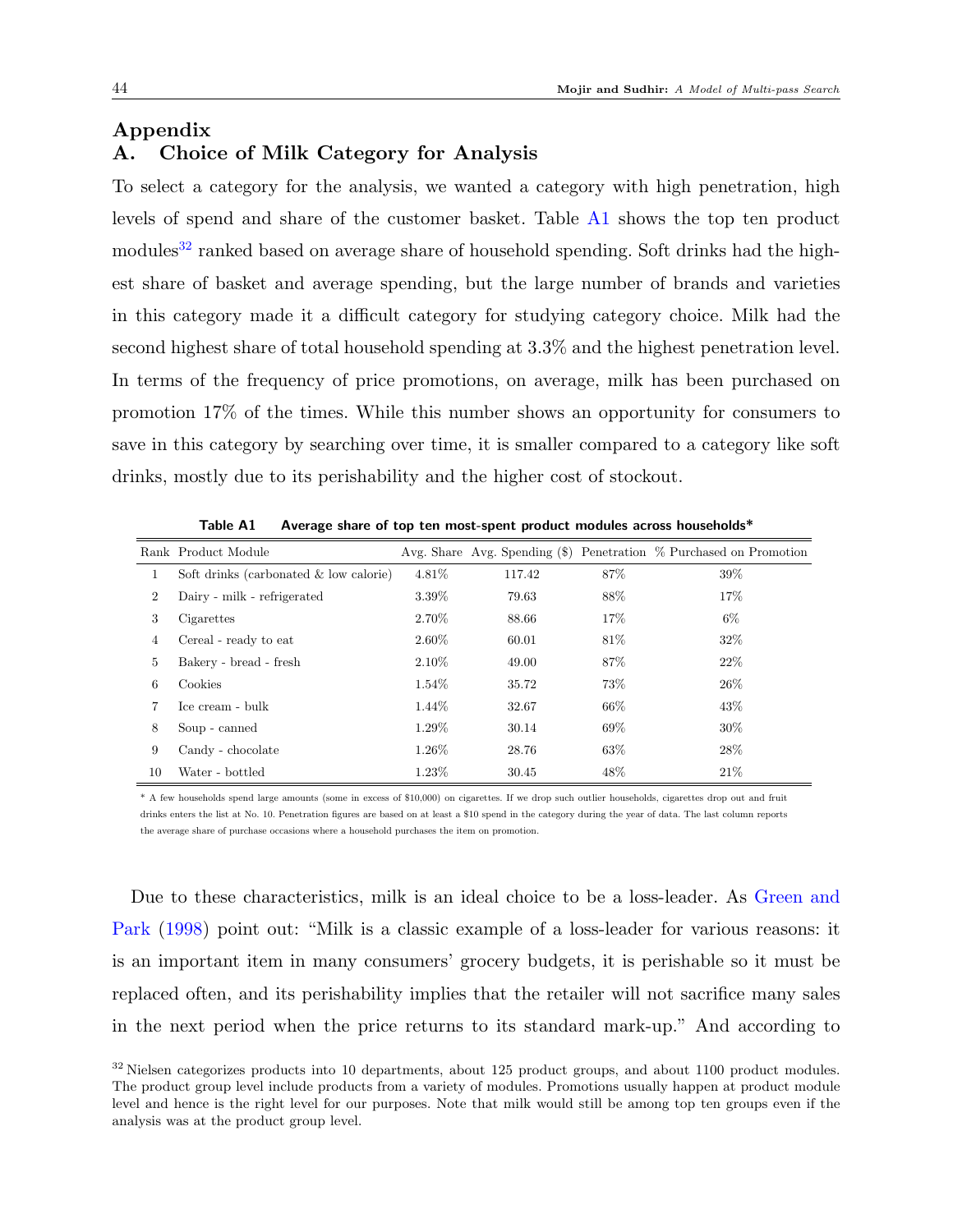|                                           |             | Visiting Store with Cheapest Milk |             | Visiting Multiple Stores |
|-------------------------------------------|-------------|-----------------------------------|-------------|--------------------------|
| Milk Inventory                            | $-0.037***$ | (0.006)                           | $-0.038***$ | (0.009)                  |
| Periods Since Last Stockup Visit 0.027*** |             | (0.003)                           | $0.045***$  | (0.004)                  |
| Observations                              | 54805       |                                   | 53787       |                          |
| FE                                        | Yes         |                                   | Yes         |                          |

Table B1 The effect of milk inventory on the likelihood of visiting store with the lowest milk prices, and also visiting multiple stores in the same time period

Standard errors in parentheses

\*  $p < 0.1$ , \*\*  $p < 0.05$ , \*\*\*  $p < 0.01$ 

[Johnson](#page-42-16) [\(2017\)](#page-42-16), "... indeed, the need for such staples may well be the impetus for a visit to the store." These characteristics make milk an ideal category to study endogenous store visit and search behavior in the grocery industry.

#### B. Reduced-Form Regressions

Here we present the results of our reduced-form regressions meant to show the effect of milk inventory on store visit decisions. These regressions are not conditional on visiting a store. The results of similar regressions that condition on store visit practically remain the same, even though the exact value of estimates change.

The first regression considers the likelihood of visiting the store with cheapest milk as a function of number of time periods since last stockup visit and inventory of milk. The second regression considers the likelihood of making multiple store visits in the same time period. Both regressions show that inventory of milk can affect store visit decisions (i.e. the lower the inventory of milk, the higher the likelihood of visiting multiple stores in the same time period, or visiting the store with the lowest average milk price).

## C. Store Types: Consumer Choice, Pricing and Promotion

In this section, we describe how consumers choose between EDLP and Hi-Lo Stores. We also describe sample promotional schedules of Hi-Lo stores to give a sense of the price variance.

## C.1. Share of EDLP and Hi-Lo Stores

EDLP stores make up 11.3% of all the stores in the consideration set of the households in our sample. Histogram of EDLP percentages for each consumer in the sample is provided below.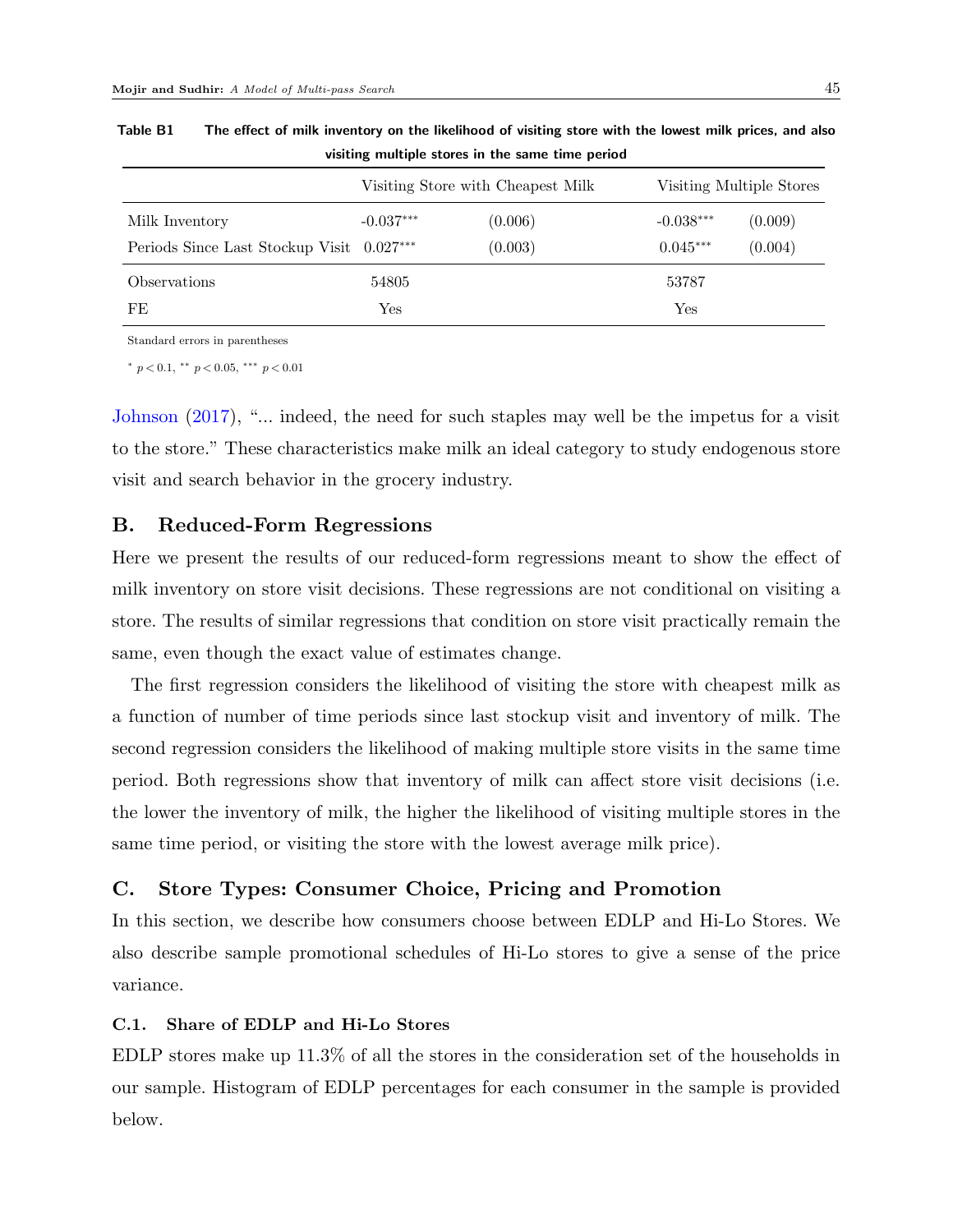

Figure C1 Histogram of number of EDLP stores in each HH's consideration set

#### C.2. Promotion Schedules of Hi-Lo Stores

We describe the promotion schedules at 3 Hi-Lo Stores to give the reader a sense of the nature of price promotions seen by the households. Since each household's price expectations is driven by the stores in their individual consideration set, these illustrative graphs suggest that there is enough identifying variation in terms of promotion to estimate the model across all the households in our sample.



#### C.3. Choice between EDLP and Hi-Lo Stores

Conditional on having both EDLP and Hi-Lo in the consideration sets, there seems to be a fair level of heterogeneity among households between how they alternate between Hi-Lo and EDLP stores. Figure [C3](#page-47-0) shows the histogram of share of EDLP store visits among households that have both EDLP and Hi-Lo stores in their consideration set.

## D. Constructing Price Data

For periods when a household makes a purchase in the milk category, we use the paid price. When the household does not purchase in the category, we consider the price for each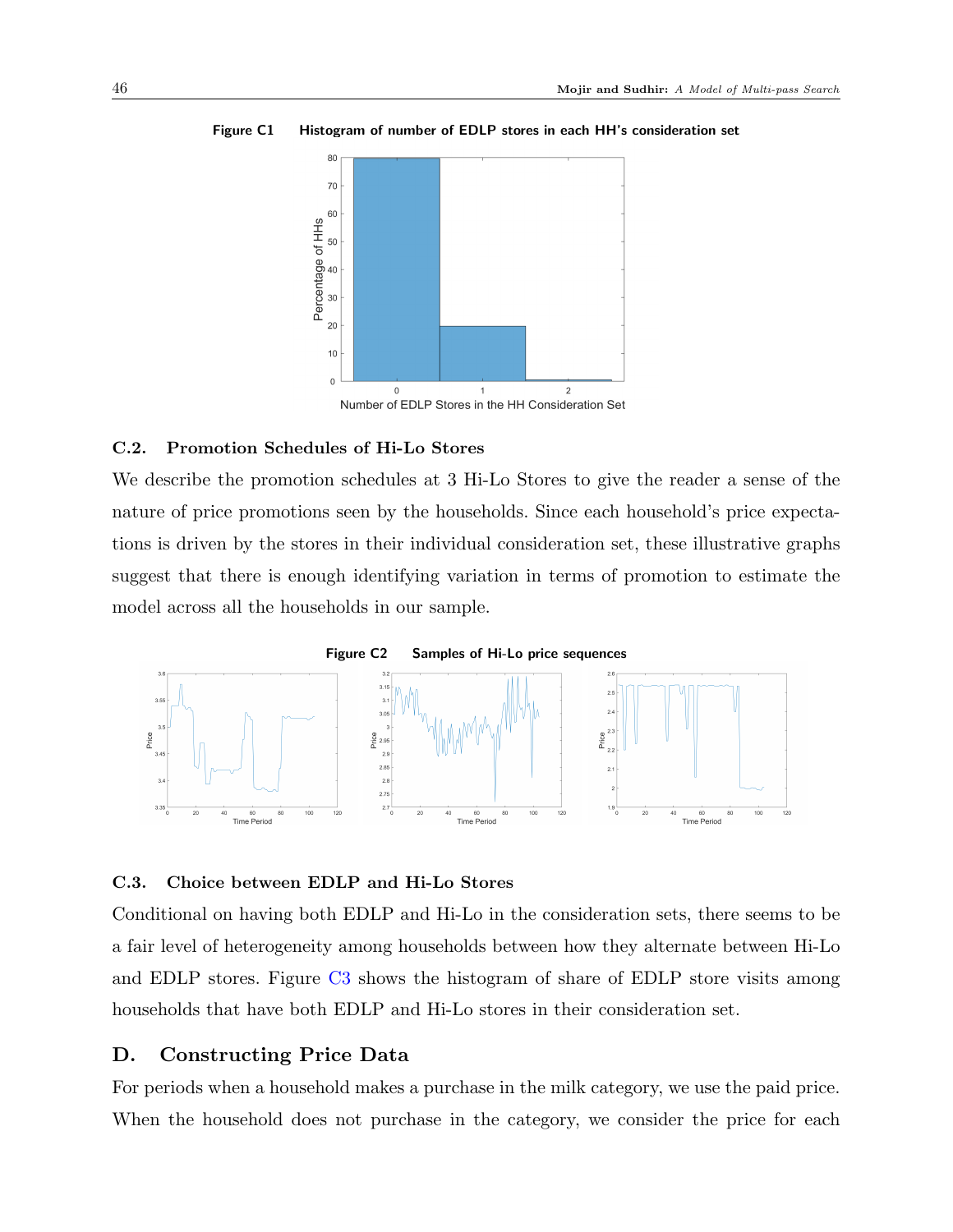<span id="page-47-0"></span>Figure C3 Histogram of share of EDLP store visits from HH's total visits, conditional on having both EDLP and Hi-Lo stores in their consideration set.



household's relevant brand. Depending on the household's buying behavior, described in section [2.1](#page-8-0) of the paper, this could be either the store brand, the most-purchased national brand, or the cheapest available brand.

To get data on prices when a household in our panel does not make a purchase, we supplement our panel data with retail scanner data from Nielsen, provided by Kilts Center for Marketing at the University of Chicago. There are two challenges in using the data: (i) the unique store identifier code in the Chicago data is different from that in our panel data.[33](#page-47-1) (ii) some stores in our panel data are not available in the Chicago dataset.

To address the first issue, we match stores in our panel data set with that in the retail scanner data using retailer code, first three digits of ZIP Code, and unique identification number of the household in the sample who buys from each store. In cases where we find more than one store matching the same retailer name and area (ZIP3), we take the average of price across those stores. This is equivalent to assuming that pricing is set at region level rather than individual store level. For stores with the same chain name, this seems to be a reasonable assumption, given institutional practice. To address the second issue, we take the following steps. First, if we do not observe price data for any of the stores in a household's consideration set, we drop that household. Second, if we have data on price in the retail scanner data for at least one of the stores in a household's consideration set, we keep the household in the sample, but impute price data for stores that are not observed

<span id="page-47-1"></span><sup>&</sup>lt;sup>33</sup> As the panel data provided by Kilts Center does not provide address or full ZIP Code of each store, which is needed to calculate travel time between each household and corresponding stores, we need to use the panel dataset provided by Nielsen for this paper.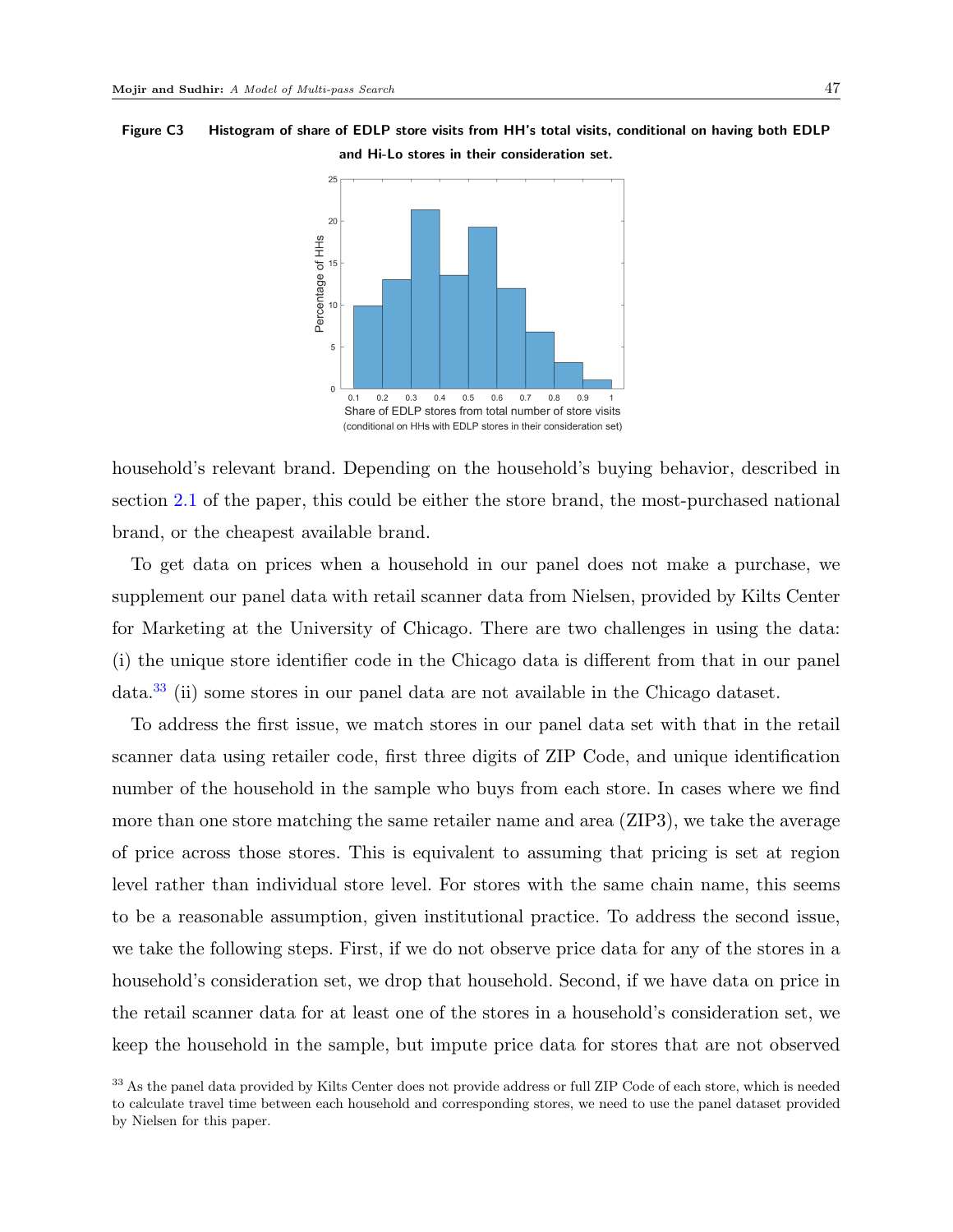in the scanner data, using observed prices (and their distribution) in the panel data, when a panelist in the sample makes a purchase from the store. Such stores tend to be second or third stores for the household with limited purchases from them; hence this does not affect many observations. Further, due to overlaps among households' consideration sets of stores and the fact that most households purchase private labels most of the time, we often observe store prices even for periods when a household in the sample has not paid a visit to a store, as another household has bought the item from the store.

## E. Derivation of the Conditionally-Group-Averaged Log-Likelihood

In this appendix, we derive equation [20,](#page-28-0) which we call conditionally-group-averaged loglikelihood from the unconditionally-group-averaged log-likelihood. That is, we want to show that the following two maximization problems are equivalent. This is an adaptation of what is presented in [Arcidiacono and Jones](#page-41-9) [\(2003\)](#page-41-9), and [Everitt and Hand](#page-41-16) [\(1981\)](#page-41-16) to our specific problem.

$$
\max_{\Theta} \prod_{h=1}^{H} \left( \sum_{g=1}^{G} p_g L_{h|g} \left( \underbrace{\mathbb{E} V_h^v, \mathbb{E} V_h^p, \bar{v}_h^p, \bar{v}_h^v, x_h^v, x_h^p, \Delta_h, p}_{X}, \Theta \right) \right) \tag{E.1}
$$

is equivalent to

$$
\max_{\Theta} \sum_{h=1}^{H} \sum_{g=1}^{G} Pr(g | \underbrace{x_h^v, x_h^p, \Delta_h, p}_{Y}; \hat{\Theta}) ln(L_{h|g} (\underbrace{\mathbb{E} V_h^v, \mathbb{E} V_h^p, \bar{v}_h^v, \bar{v}_h^v, x_h^v, x_h^p, \Delta_h, p}_{X}, \Theta))
$$
(E.2)

We start with taking the log of the first equation and writing its first order conditions. To simplify the notation, we denote all the arguments in  $L$  with  $X$ , and all the arguments in the conditional probability with  $Y$  (shown above):

$$
\sum_{h=1}^{H} \frac{\partial \log(\sum_{g=1}^{G} p_g L_{h|g}(X_h, \Theta))}{\partial \theta_s} = \sum_{h=1}^{H} \frac{p_s \partial L_{h|s}(X_h, \Theta)/\partial \theta_s}{\sum_{g=1}^{G} p_g L_{h|g}(X_h, \Theta)} \qquad \forall s = 1, ..., G
$$
 (E.3)

From Bayes's theorem:

$$
Pr(s|Y_h; \Theta) = \frac{p_s L_{h|s}(X, \Theta)}{\sum_{g=1}^{G} p_g L_{h|g}(X, \Theta)}
$$
(E.4)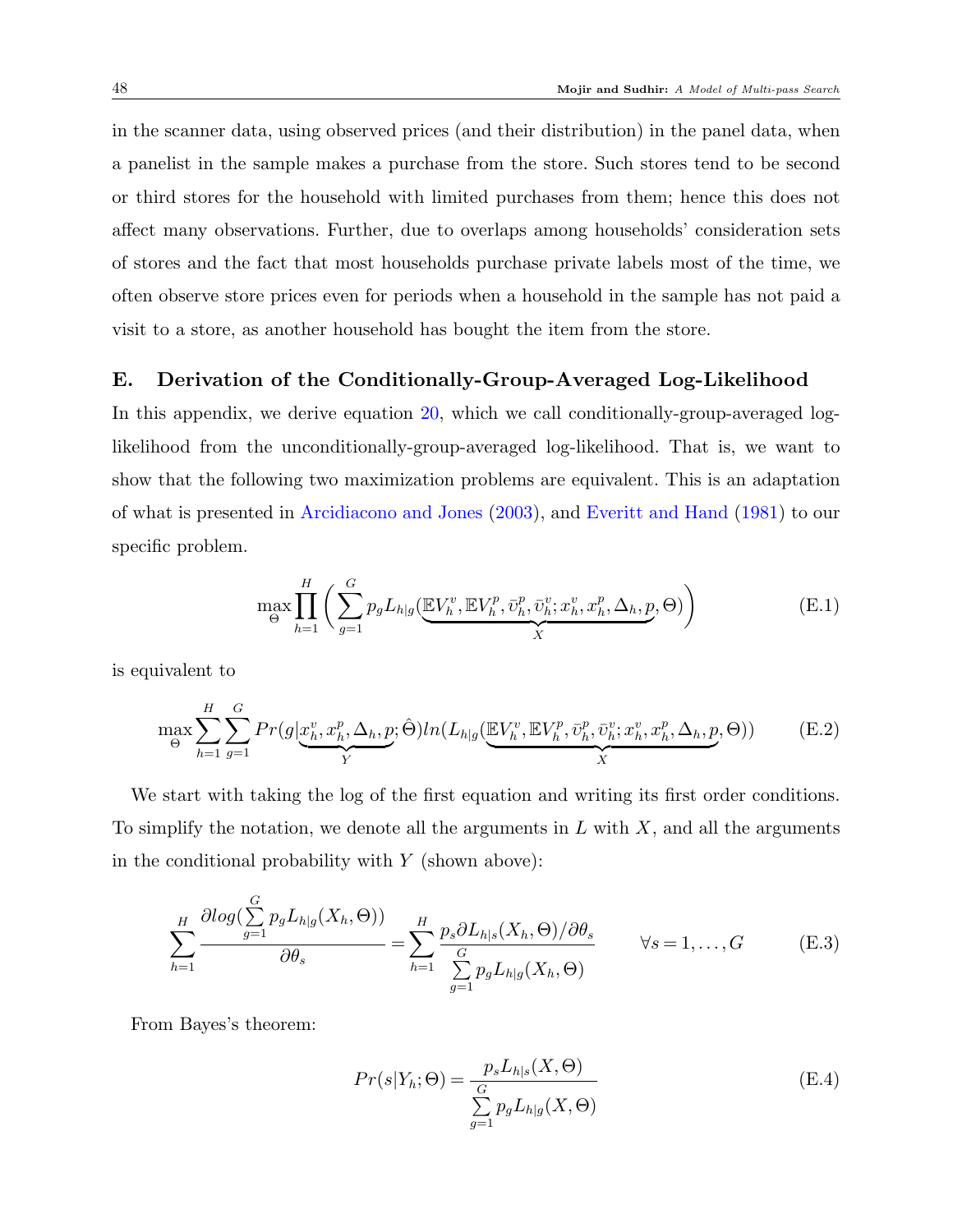Substituting  $p_s$  from above into the first order condition, we will get:

$$
\sum_{h=1}^{H} Pr(s|Y_h; \Theta) \frac{\partial L_{h|s}(X_h, \Theta)/\partial \theta_s}{L_{h|s}(X_h, \Theta)} = \sum_{h=1}^{H} Pr(s|Y_h; \Theta) \frac{\partial log(L_{h|s}(X_h, \Theta))}{\partial \theta_s} = 0 \qquad \forall s = 1, ..., G
$$
\n(E.5)

This is the first order condition for:

$$
\max_{\Theta} \sum_{h=1}^{H} \sum_{g=1}^{G} Pr(g|Y_h; \hat{\Theta}) ln(L_{h|g}(X_h, \Theta))
$$
\n(E.6)

## F. One-Dimensional Models

In this appendix, we describe details of our implementation and also present raw estimates for temporal-only and spatial-only models for which we have presented price elasticities in section [5.2.](#page-33-2)

#### F.1. The Temporal-Only Model

For the temporal-only model in section [5.2,](#page-33-2) we follow [Hartmann and Nair](#page-42-13) [\(2010\)](#page-42-13) in assuming that store visits are exogenous and conditional on visit, the consumer decides about whether to make a purchase in the focal category during that visit. We model the probability  $\phi_{ht}$ , that household h visits store k at time t as follows.

$$
\phi_{ht}(k) = \frac{\exp(\mu_{hk} + \rho \mathbb{I}_{ht-1}(k))}{\sum_{m \in \{0\} \cup \Omega_{ht}} \exp(\mu_{hm} + \rho \mathbb{I}_{ht-1}(m))}
$$
(F.1)

Where  $\mathbb{I}_{ht}(k)$  is an indicator function that equals one if household h visits store k at time t and zero otherwise.

We can write the choice-specific value function for making a purchase as follows:

$$
v_{htk1}^p(x_{htk}^p) = \overline{u}_{ht}^p + u_{ht}^c + \beta \sum_{k \in \{0\} \cup \Omega_h} \phi_{ht+1}(k) \mathbb{E} V_{ht+1k}^p + \varepsilon_{htk1} = \overline{v}_{htk1}^p + \varepsilon_{htk1}
$$
 (F.2)

The first summand captures the flow utility of purchase, while the second summand captures the flow utility of consumption. The third term sums over expected value of maximum value that could be gained in potential purchase in the remaining stores in the consideration set, weighted by probability of visiting each store,  $\phi_{htk}$ , and finally the last term is a structural error shock – similar to that in the full model. Similarly, we can write the value of not making a purchase as: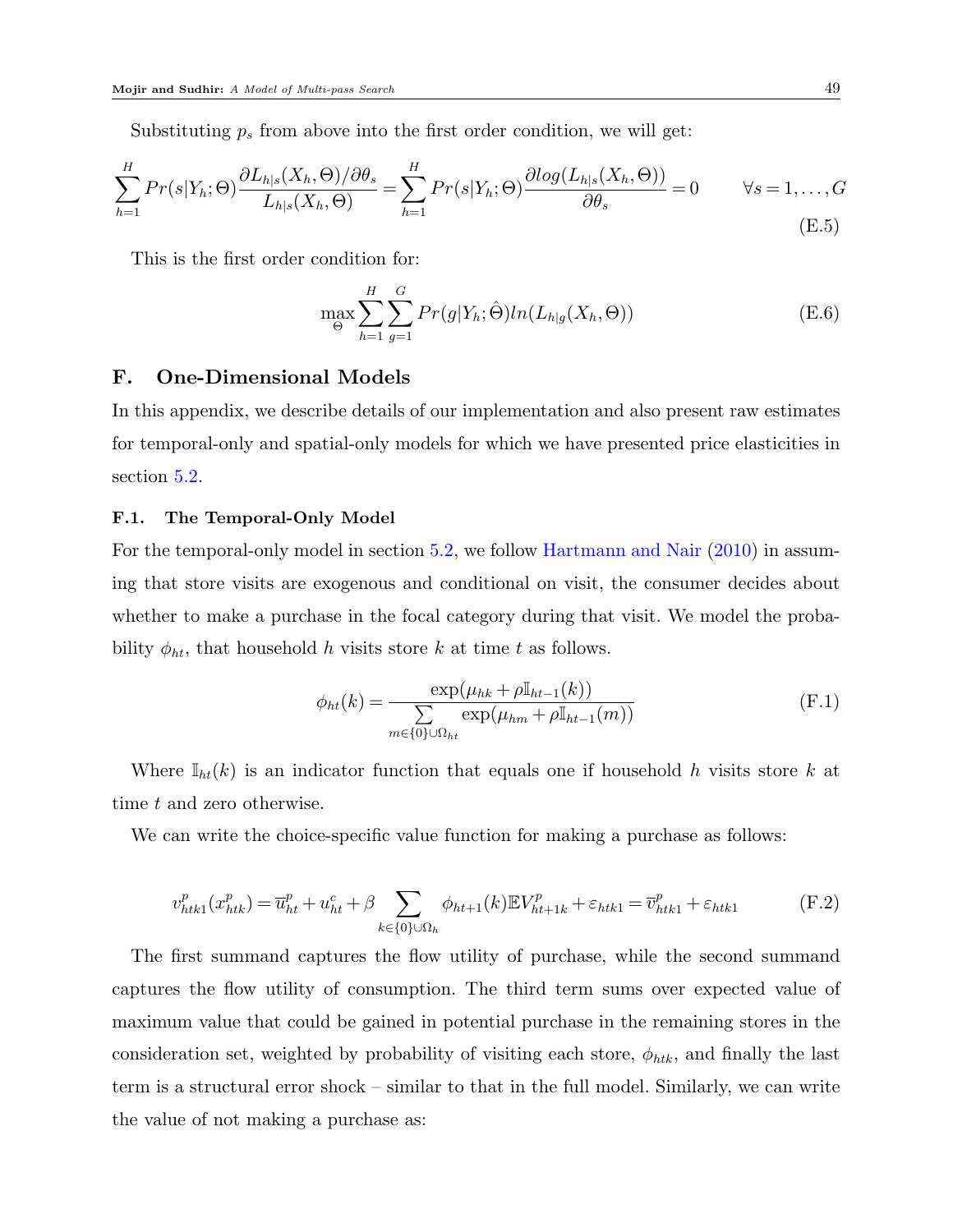$$
v_{htk0}^p(x_{htk}^p) = u_{ht}^c + \beta \sum_{k \in \{0\} \cup \Omega_h} \phi_{ht+1}(k) \mathbb{E} V_{ht+1k}^p = \overline{v}_{htk0}^p + \varepsilon_{htk0}
$$
 (F.3)

Based on the above choice-specific value functions, we can write the expected value of purchase decision as follows:

$$
\mathbb{E}V_{htk}^{p}(x_{ht}^{p}) = \mathbb{E}_{x_{htk}^{p}, \varepsilon_{htk} \in htk} \left\{ \max[v_{htk1}^{p}, v_{htk0}^{p}] \right\}
$$
\n
$$
= \int_{x_{htk}^{p}} \log[\exp(\bar{v}_{htk1}^{p}) + \exp(\bar{v}_{ht0}^{p})] dP(x_{htk}^{p})
$$
\n(F.4)

<span id="page-50-0"></span>Using the above expressions, we can write choice probabilities and likelihood function similar to the main model. Table [F1](#page-50-0) presents the parameter estimates.

|                                   | Segment 1    | Segment 2    | Segment 3    |
|-----------------------------------|--------------|--------------|--------------|
|                                   | $-0.1885***$ | $-0.223***$  | $-0.265***$  |
| Price Sensitivity( $\alpha$ )     | (0.0096)     | (0.0065)     | (0.0076)     |
| Marginal Consumption              | $9.6571***$  | $6.1282***$  | $3.4197***$  |
| Utility $(\sigma)$                | (1.1821)     | (0.2641)     | (0.1268)     |
| Intercept of Consumption          | $-1.6602***$ | $-1.2361***$ | $-0.7868***$ |
| Utility $(\tau)$                  | (0.211)      | (0.0673)     | (0.0676)     |
| First Store Visit                 | $-1.702***$  | $-0.6107***$ | $0.4569***$  |
| Intercept $(\mu_1)$               | (0.0189)     | (0.012)      | (0.0185)     |
| Second Store Visit                | $-1.7359***$ | $-0.7533***$ | $0.4205***$  |
| Intercept( $\mu_2$ )              | (0.021)      | (0.0164)     | (0.0244)     |
| Third Store Visit                 | $-1.6306***$ | $-0.7169***$ | $0.3818***$  |
| Intercept( $\mu_3$ )              | (0.0348)     | (0.0322)     | (0.0414)     |
|                                   | $-0.1112***$ | $-0.3747***$ | $0.2387***$  |
| Store Visit Persistence( $\rho$ ) | (0.0171)     | (0.0117)     | (0.0161)     |
| Segment Size                      | 0.39         | 0.43         | 0.18         |

Table F1 Search model with only time dimension

## F.2. The Spatial-Only Model

For the myopic model, we made the following changes in the full model:

1. We set the discount factor to zero (i.e.  $\beta = 0$ ).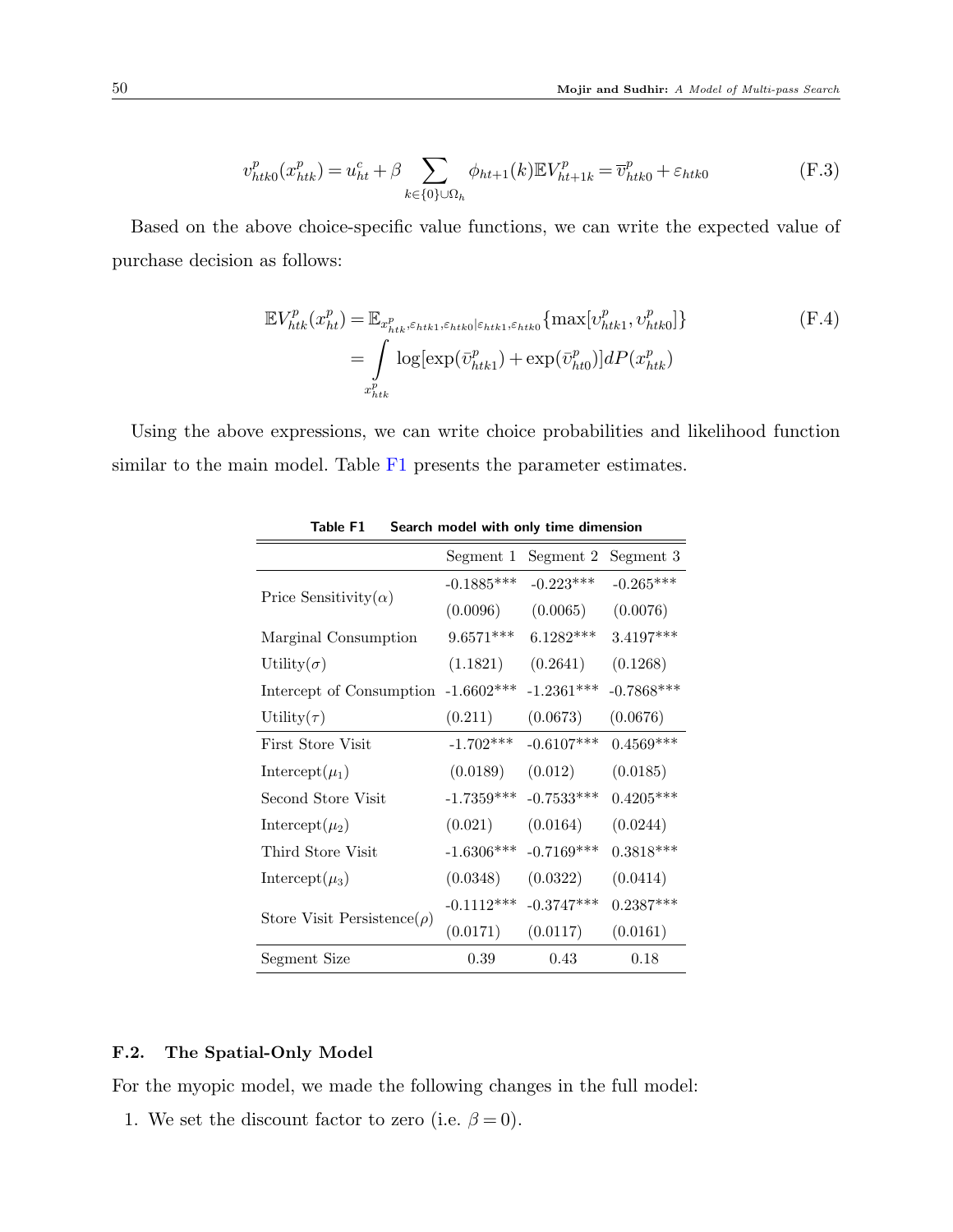- 2. We set the consumption utility to be  $u_h^c = \sigma(q \sum_{n=1}^{N_h} y_{hn})$ . That is, the household gets the utility from consuming the whole purchased amount during the time period at once.[34](#page-51-0)
- 3. We modified equation [3](#page-18-2) to include the effect of the inventory carried over from the past on purchase likelihood. This is the level of inventory either at the end of the previous time period, or at the end of the previous stage in the same time period. Note that in this case, even though we need to keep track of the inventory, and its transition follows the same rules as in the full model, the level of inventory that is carried over from the past does not influence consumption utility.

$$
u_{nnk1}^p(x_{hk}^p) = \begin{cases} \alpha_h p_k + \gamma_h i_h' + \varepsilon_{nnk1}^p & \text{if } n = 1\\ \alpha_h p_k + \gamma_h i_{hn-1} + \varepsilon_{hnk1}^p & \text{if } n > 1 \end{cases}
$$

Here,  $i'_h$  is the level of inventory at the end of the previous time period, and  $i_{hn-1}$ is the level of inventory at the end of the previous stage, after taking into acccount potential purchases in the previous stages.

Table [F2](#page-52-0) presents parameter estimates for the myopic model. We also estimated a model with only the first item in the above list, and another model with making the first two changes in the above list (i.e. the whole inventory gets consumed at the end of each period and its level does not influence the utility from purchase). The direction of bias for all three segments remained the same across all implementations.

<span id="page-51-0"></span><sup>&</sup>lt;sup>34</sup> Note that compared to the full model, the utility from consumption does not have an intercept in this case. Since most of the households purchase one unit in each period and in this case the whole purchased amount is assumed to be consumed in the same period, there will be very little variation in consumed quantity across households and time. That makes identification of two parameters for the consumption utility extremely difficult. In the full model, however, variation in households' consumption rates helps with the identification.